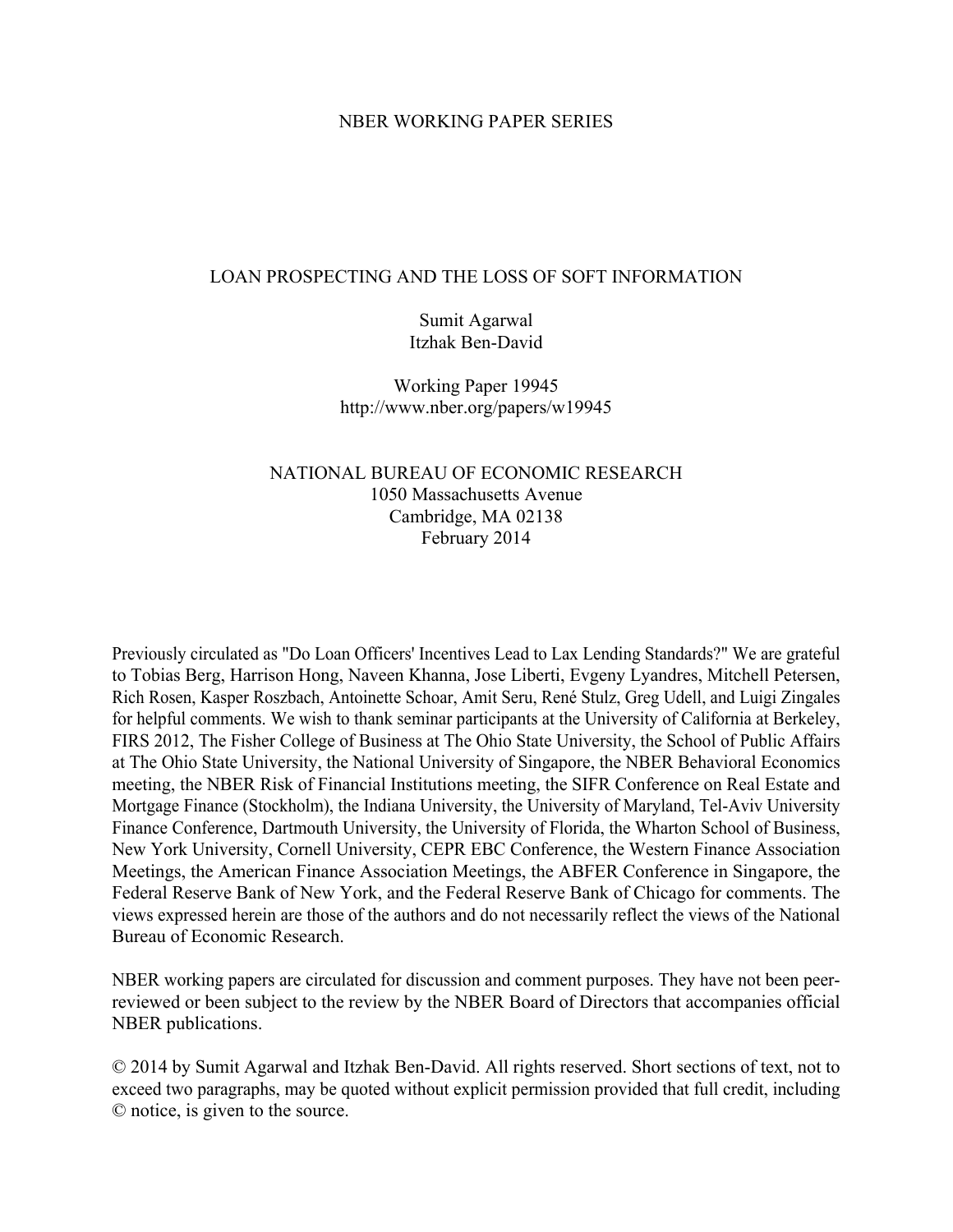Loan Prospecting and the Loss of Soft Information Sumit Agarwal and Itzhak Ben-David NBER Working Paper No. 19945 February 2014, Revised September 2015 JEL No. G01,G21

### **ABSTRACT**

We study a controlled experiment in a large U.S. commercial bank in which loan officers engaged in loan prospecting. Consequently, loan size, loan volume, and loan default increased. We show that while the bank's credit standards did not change, it put greater weight on hard information in the approval process and thus approved many applications that previously would have been rejected. Furthermore, loan officers did not source new applications but rather convinced existing applicants to borrow larger amounts. Both factors contributed to a higher default rate and to the loss of the predictive power of the bank's credit model.

Sumit Agarwal Professor of Finance and Real Estate NUS Business School Mochtar Raidy Building, BIZ1 15 Kent Ridge Road Singapore, 119245 ushakri@yahoo.com

Itzhak Ben-David Fisher College of Business The Ohio State University 2100 Neil Avenue Columbus, OH 43210 and NBER bendavid@fisher.osu.edu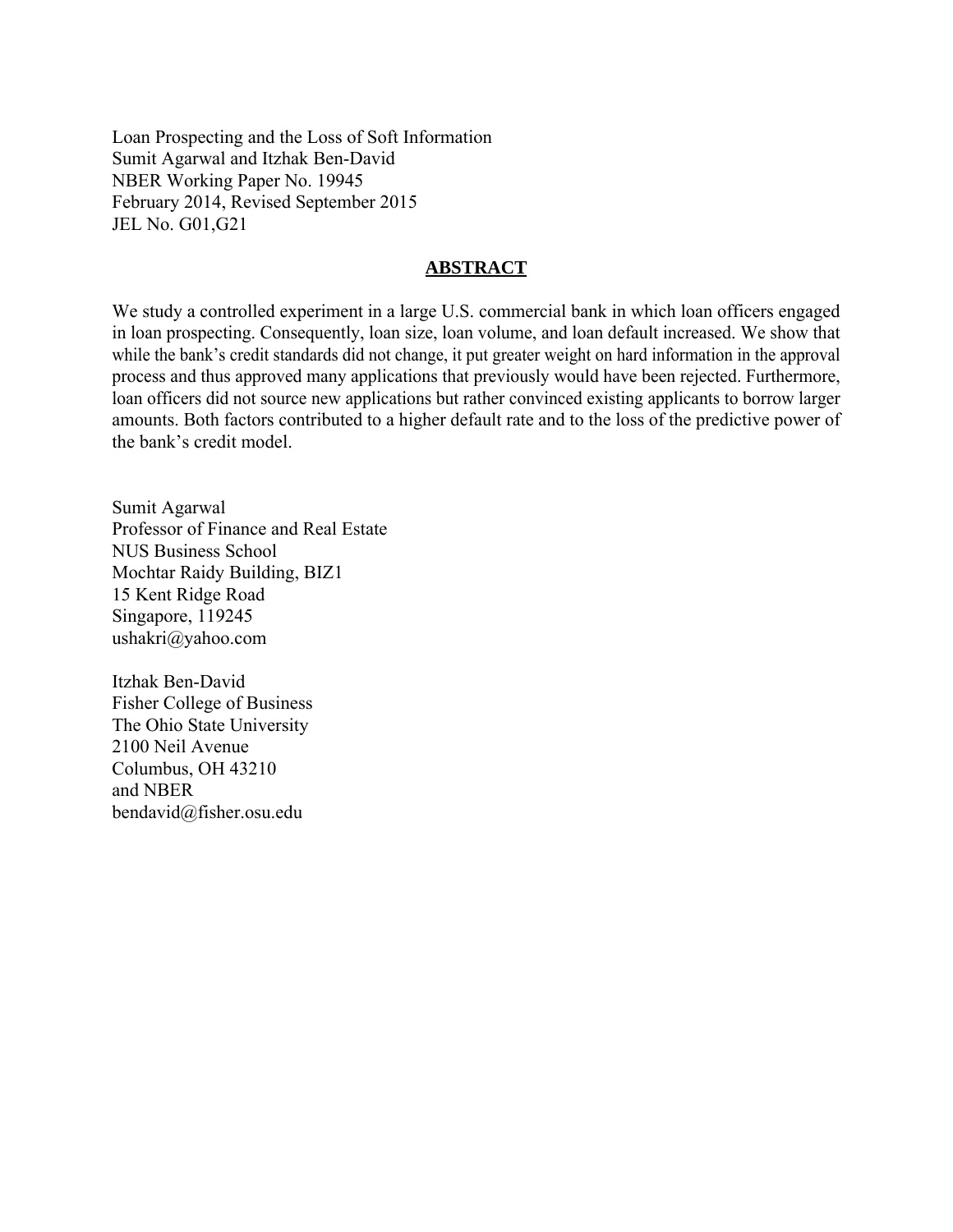#### **1. Introduction**

In many financial institutions, loan officers are expected to source new loans ("loan prospecting") in addition to their traditional role of screening applications. In contrast to loan screening, which is a passive role that involves analyzing the risk of existing applications, loan prospecting is an active role that requires loan officers to act as salespersons: they actively promote the bank's loan products. Banks typically reward loan officers for their efforts with a bonus that depends on the volume of originated loans (BLS 2012).

Previous studies have proposed that expanding the scope of the loan officer's job may affect a bank's loan origination process. Heider and Inderst (2012) examine this problem using a multitasking model first developed by Holmström and Milgrom (1991). In their study, they propose that an equilibrium contract is one in which loan officers are compensated according to originated volume and exert greater effort in seeking new loans. They predict that the increased competition in the credit market causes banks to weaken lending standards. Also, hard information takes greater weight in the approval decision, as the bank attempts to limit loan officers' moral hazard when reporting soft information.

In a related literature, several empirical papers have investigated the effects of variable compensation on loan officers' approval decisions. Cole, Kanz, and Klapper (2015) use an experimental setting implemented with a group of loan officers at a commercial bank in India, which allows them to study loan approval patterns in response to incentive schemes. They find that when origination volume is rewarded, loan officers are more likely to approve applications and loan quality declines. Tzioumis and Gee (2013) document that loan officers are more likely to approve residential mortgages at the end of the month (before the bonus is paid) and that endof-month approved mortgages are of poorer quality. While these studies provide a broad view on the relation between compensation and the volume and quality of loans, we still do not have empirical evidence showing how loan prospecting affects the approval process.

In this study, we provide novel findings about how loan prospecting transforms a bank's approval process and its book of business. We analyze a controlled experiment conducted in the small business unit of one of the largest U.S. commercial banks ("the Bank"). Following competitive pressures in the industry, the Bank's management decided to expand the scope of about half of its loan officers to include loan prospecting activities, while the other half of loan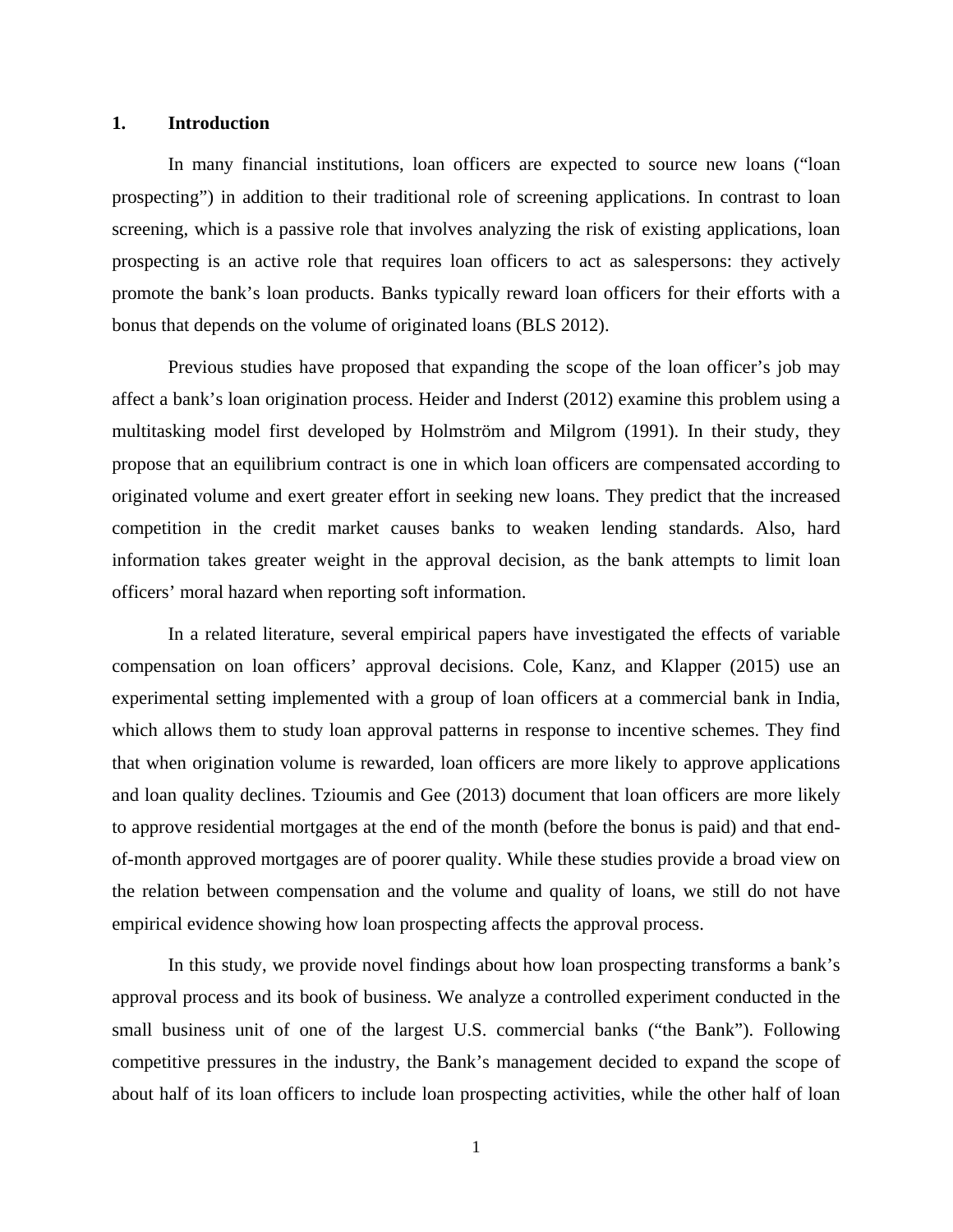officers maintained a narrower scope of screening activities only. As in Bénabou and Tirole's (2015) "bonus culture" economy, loan officers who were assigned to the loan prospecting group were compensated with bonuses that were based primarily on loan volume. Our data include detailed information on both loan applications and approved loans, which allows us to explore the approval process in great detail.

The pilot program that we study took place in 2005. For many years, loan officers in the Bank focused on screening loans, and their compensation was based on a fixed salary. With the credit expansion of the early 2000s, the Bank's management decided in 2004 to encourage loan officers to seek new business, and to compensate them according to loan volume. The pilot for the program was implemented in the following year in the Bank's New England division for about half of the loan officers. The assignment of loan officers to their groups was determined by the legacy human resources computer system to which they belonged; loan officers could not switch between systems. Although loan officers' assignment was not random, we show that there was no significant difference in any attribute of applications or approved loans in the year preceding the experiment. Our dataset contains loan details for more than 30,000 small business loan applications processed by more than 130 loan officers during the 24-month window around the change in the job scope of loan officers. We use a differences-in-differences design and within–loan officer variation to detect causal effects of loan prospecting on the approval process.

The direct effects of the loan prospecting pilot were striking. We document an increase of 28% in the number of approved applications and a 15% rise in the average loan amount in the treatment group. The processing time shortened by about a third, and the withdrawal rate of approved loans was halved. Furthermore, 17% of the originated loans in the treatment group have larger loan amounts than that originally requested by applicants (compared to 3% in the control group). Finally, the performance of loans in the treatment group has deteriorated: they were 24% more likely to default (5.2 percentage points compared to 4.2 percentage points in the control group).

The main part of our study investigates the channels through which loan prospecting affected the approval process and loan performance. A first possible explanation for the high volume that we consider is that loan officers acted according to the expectations of the Bank's management, i.e., sought new business (e.g., converting more inquiries into applications) or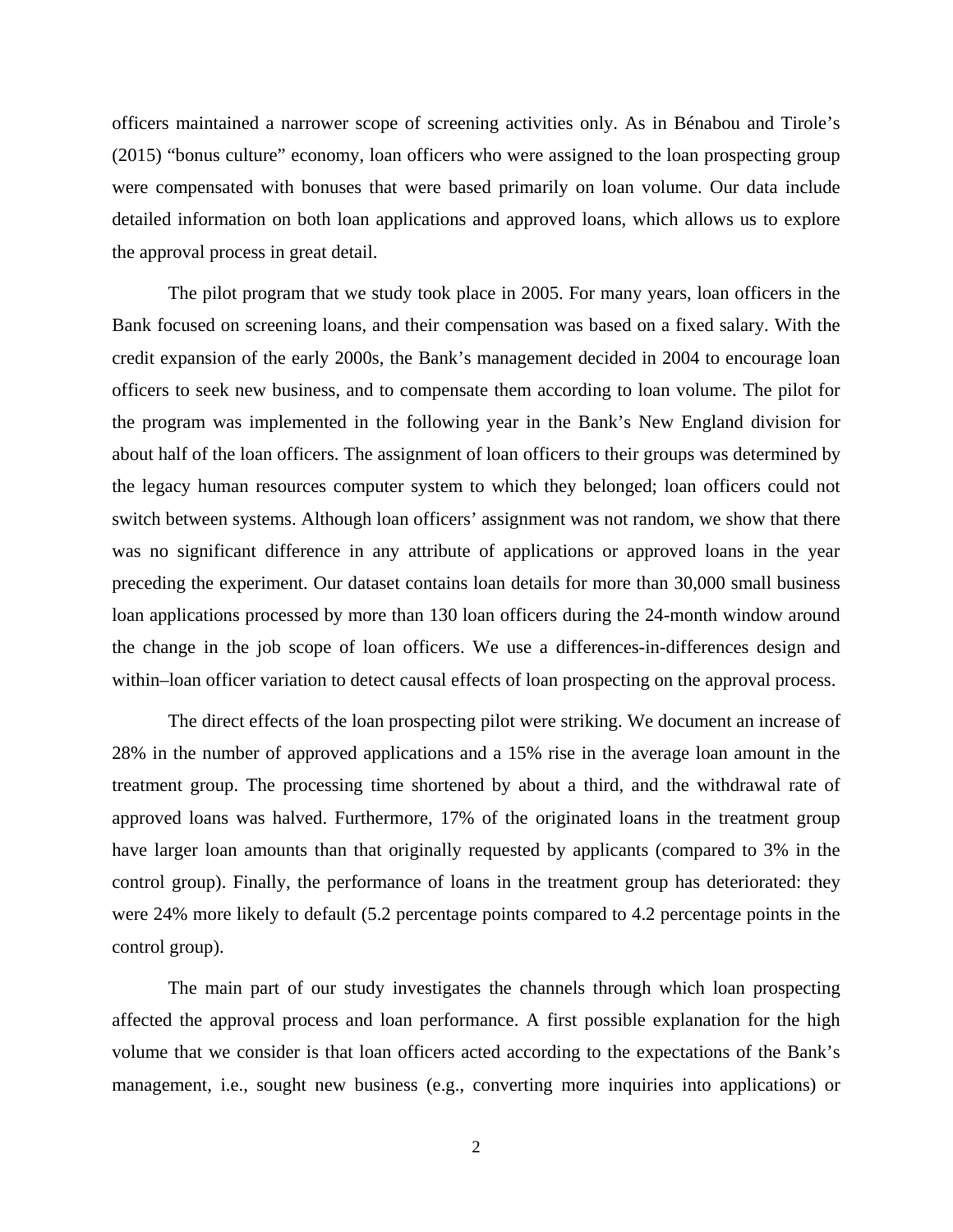improved the quality of the existing pool (e.g., dissuading those with weak credit from applying). Our tests show that this channel was not important; neither the volume nor the quality of applications was different in the treated group compared to the control.

A second possible channel is a change in lending standards. If lending standards were relaxed, then the Bank would have approved more applications, and their quality would have been lower. We find that the channel had a limited effect, if any, on the experiment's outcome. In particular, the observable credit-related characteristics of approved loans in the treatment group are not statistically different from those in the control. Furthermore, we use a hedonic default model based on 2004 data and show that there no significant difference in the predicted default likelihood between the treatment and control groups in 2005. We find, however, that loan officers relaxed their approach with respect to loan amounts. Among the control group, higher default probability is associated with smaller approved loans, but this relationship does not exist in the treatment group. This change is partially compensated for by a stronger association in the treatment group between the interest rate and the predicted default probability. Overall, it appears that while there were no changes in lending standards on the extensive margin, standards were relaxed on the intensive margin. Thus, this channel can explain the increase in loan amount and potentially poor performance, but not the increase in the number of loans that were approved.

A third potential channel is a change in information usage at the Bank. We present evidence showing that the Bank put greater weight on hard information (i.e., third-party credit scores) and less emphasis on soft information (i.e., loan officers' own judgment of credit risk). By relying on hard information in the approval decision, the Bank limited the loan officers' moral hazard (as in Heider and Inderst 2012); however, this shift caused the Bank to ignore critical soft information. We show that the approval rate increased dramatically because the Bank approved many applications that looked good on paper.

We also explore the reasons for the poor performance among the Bank's loans in the treatment group. We identify two main factors. First is the Bank's aggressive loan amount policy. We find that about half of the increase in the default rate following the pilot stems from loans in which the approved amounts were larger than the amounts originally requested.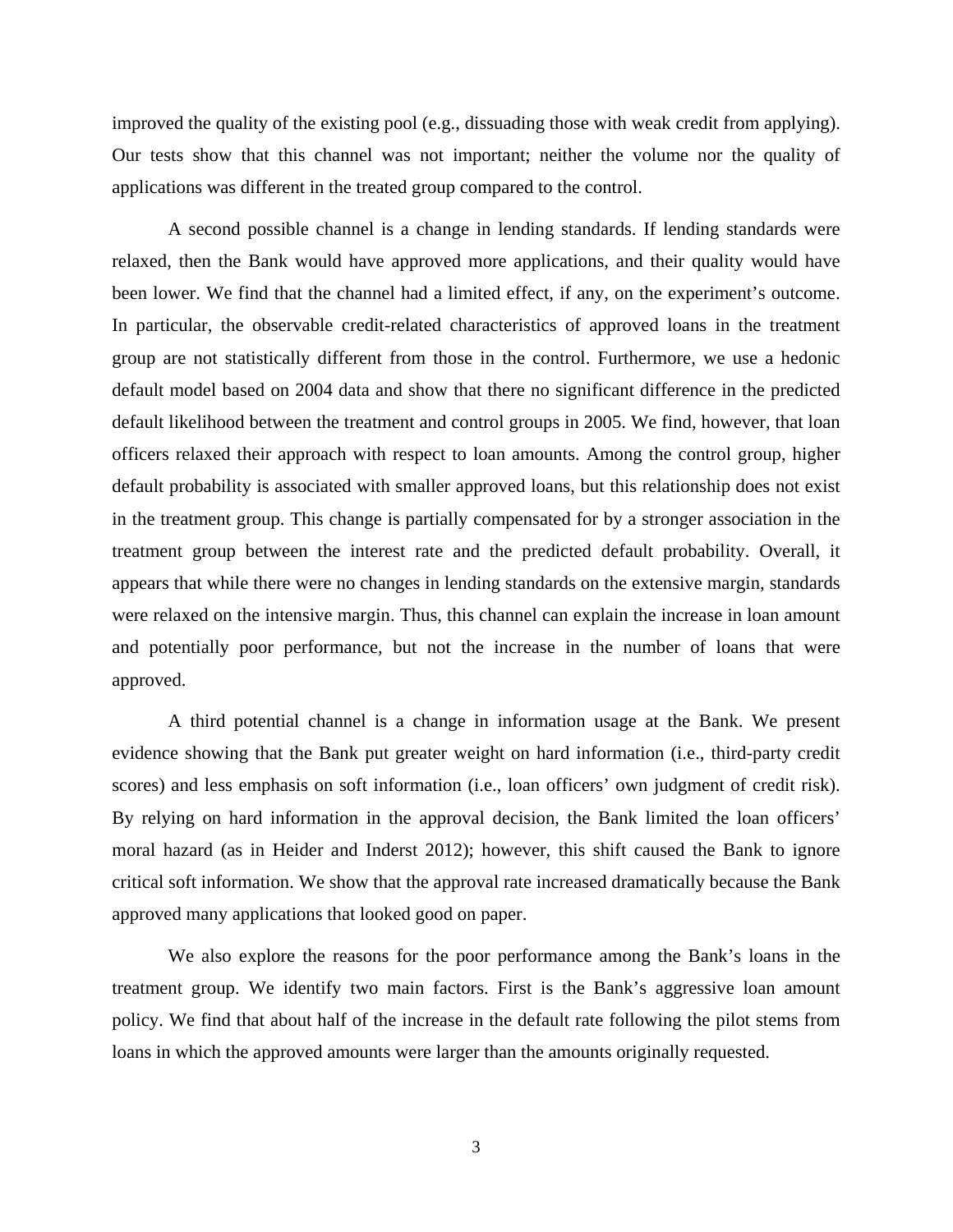The second factor explaining poor loan performance is the loss of predictive power of the Bank's credit model. While proxies of hard information (i.e., external credit scores) was a good predictor of loans' ex post performance for the control sample, they lost their predictive power for the treatment group. In contrast, soft information (which was discounted during the approval process) appears to have better predictive power of default for the treatment group. We observe a similar phenomenon when we estimate a more elaborated predictive default model and apply it to both the control and treatment groups.

Why did ex ante credit quality variables lose their predictive power? We present evidence suggesting that these variables became obsolete since they were "fitted" over a historical range of loan variables, such as amount. We show that the predictive credit model still had good predictive power for loans with amounts that fell in the "normative" range. In contrast, the relation broke down for loans with amounts beyond this range. Because the credit model captures correlations between default and loan characteristics for a specific range, loans outside that range have different correlations not captured by the current model. This result is similar in spirit to Rajan, Seru, and Vig (2015), which presents evidence that the default models used in the residential real estate industry lost predictive power with the move toward standardized underwriting.

Overall, our results show that the loan prospecting pilot did not achieve the Bank's goals. The Bank increased its originated loan volume due to two main sources. First, the Bank overweighted hard information in order to prevent loan officers from promoting bad applications, but at the same time ignored critical soft information. As a consequence, many applications were approved that otherwise would have been rejected. Second, instead of increasing the Bank's market share by seeking new applications, loan officers increased the loan amounts offered to applicants. Both factors contributed to a higher default rate. Furthermore, since loan terms were outside the typical range for the Bank, the Bank's credit model lost its predictive power.

This study contributes to several strands of the literature. The first strand relates to incentives and moral hazard in banks. In particular, Udell (1989), Berger and Udell (2002), Inderst (2008), and Heider and Inderst (2012) argue that when information asymmetry is present, loan officers may approve too many risky loans if their incentives are misaligned with those of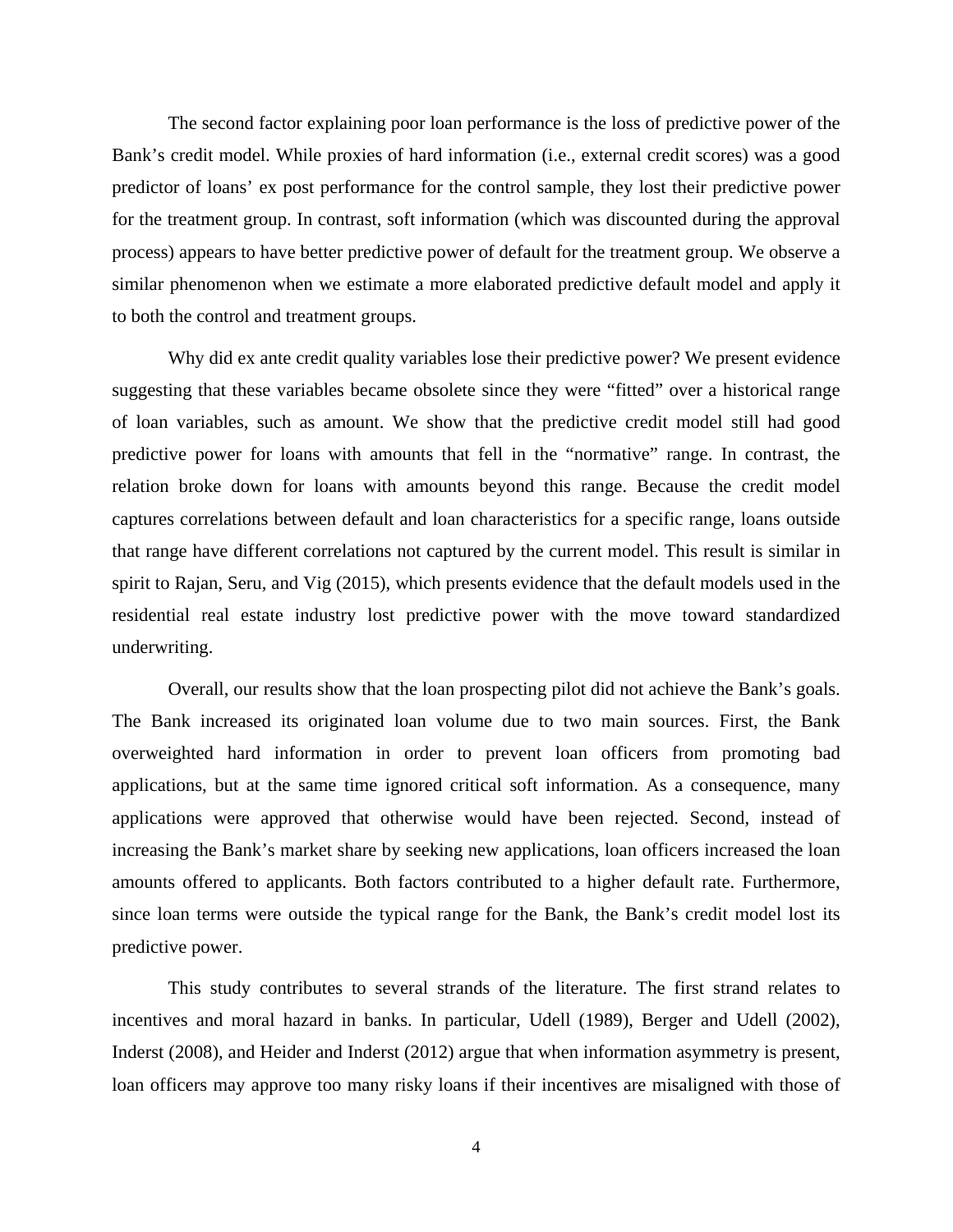their employer (the lender). An agency problem arises when the lending decision depends on information collected by the loan officer that the lender can neither observe nor verify (Petersen 2004). Although the problem can theoretically be mitigated by realigning incentives (e.g., by giving loan officers an equity stake in the transaction, see Sufi 2007), in practice, such a realignment often does not occur. More broadly, the experiment we analyze is an example of how compensation for short-run performance can lead to an increase in the risk exposure of banks (Bebchuck and Spamann 2009, Acharya, Cooley, Richardson, and Walter 2010, Acharya, Litov, and Sepe 2013).

A second strand of the literature relates to information production in lending. Banks traditionally use both hard and soft information in approval decisions (Petersen 2004). As physical distance between the bank and borrower increases, banks rely more on hard information (Petersen and Rajan 2002, Agarwal and Hauswald 2010). Also, we find that lending outside the usual range led to a breakdown of the default models. This result is similar to the finding of Rajan, Seru, and Vig (2015) in the context of the subprime crisis, that default models that were calibrated in one subset of the universe of borrowers and conditional on loan terms turned out to be obsolete in other parts of the universe of loans.

The paper proceeds as follows. In Section 2, we provide background information about the Bank's approval process and specific details of the loan prospecting experiment. In Section 3, we describe the data that we use and discuss the quality of the identification. In Section 4, we describe the direct effects of loan prospecting on the Bank's book of business: loan volume, loan amount, and loan performance. In Section 5, we explore several mechanisms that might potentially explain why loan volume and loan amount increased dramatically during the experiment. In Section 6, we explore the drivers of the poor loan performance and tie them to the origination process. Section 7 offers some concluding remarks.

### **2 The Loan Approval Process and the Loan Prospecting Experiment**

### **2.1 The Loan Approval Process**

To better understand the impact of loan prospecting on the loan approval process, one needs to understand the process of approval itself. The Bank's branches offer retail services, and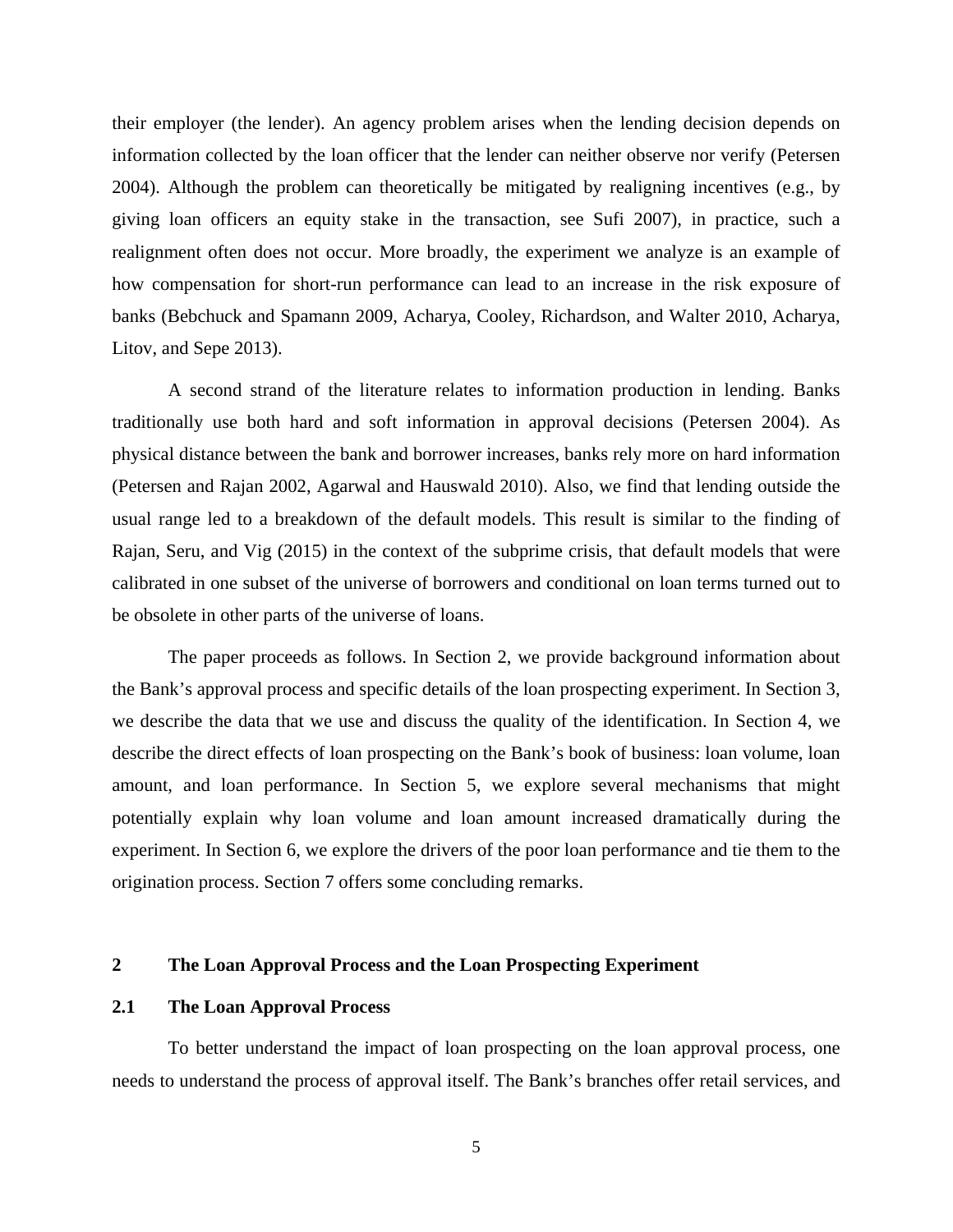each branch has a small number of loan officers (typically one per branch). The loan application process begins when a client—typically a small business owner—inquires about a potential business loan. During our sample period, the Bank offered a standard product: a five-year amortizing adjustable rate mortgage. In most cases, the loan officer encourages the client to submit an application for review on which the applicant states the requested amount, the collateral offered (either business- or self-owned collateral),<sup>1</sup> and the purpose of the loan. The client also submits supporting information such as financial and tax information, and a list of assets owned.

The application is then processed by the loan officer, who relies on both hard and soft information. The loan officer verifies the information provided by the borrower and gathers additional data to assess the borrower's creditworthiness and probability of repayment (e.g., the borrower's and business's credit rating with an external credit agency, appraisal of the collateral). Then, the loan officer conducts an in-depth interview with the client to understand why he or she is applying for the loan as well as potential risks and prospects for the client's business. In some cases, the branch will invite the applicant to follow up on open questions, review discrepancies in credit report information, discuss the prospects of the business, and so forth. Based on this information, the loan officer determines an internal risk rating score, which summarizes his or her opinion of the potential borrower.<sup>2</sup> Given the internal risk rating score and additional information such as leverage and requested loan size, the computer system provides broad guidelines for the terms of the loan.

Each loan officer enjoys considerable autonomy in the assessment, approval, and pricing of loans but has to justify any deviation from bank-wide practices. The loan officer can also adjust the firm's internal score should the applicant deserve credit in the officer's opinion despite failing to meet certain credit score requirements. These subjective score revisions represent the soft information component of the Bank's internal credit assessment (see Agarwal and Hauswald 2011).

<sup>1</sup> Collateralized assets are typically accounts receivable (measured at their face value) or personal homes (measured using an automatic valuation model (AVM)). Loan officers have little control over these valuations. Agarwal, Ben-David, and Yao (2015) show that AVM produces less biased valuations than human appraisers do.

<sup>&</sup>lt;sup>2</sup> The Bank's lending process resembles that described in Petersen (2004), Berger, Miller, Petersen, Rajan, and Stein (2005), and Agarwal and Hauswald (2010). There is a limited attempt at the Bank to code soft information, thereby transforming it into hard information.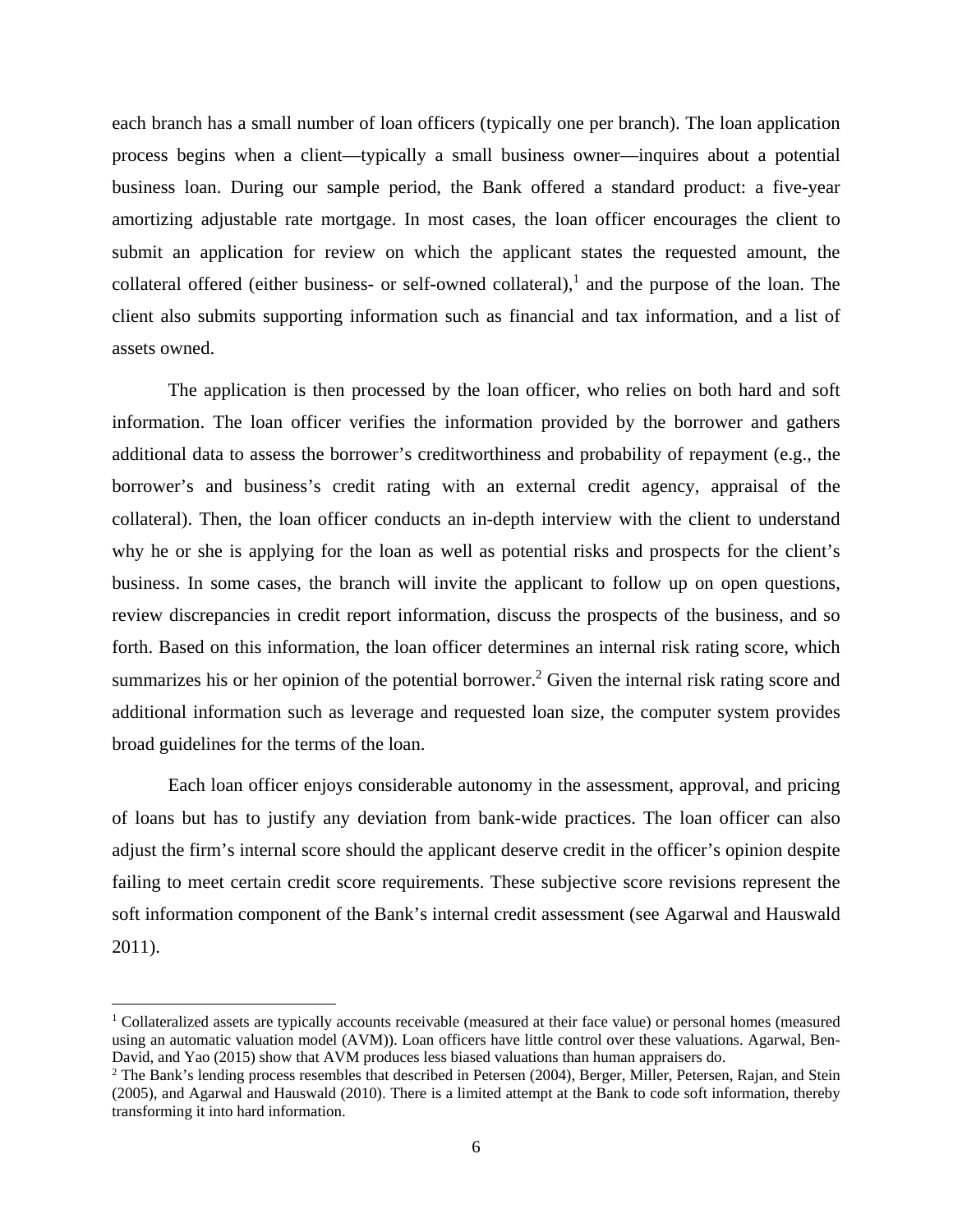Credit decisions are made by the local branches' credit committees, which are composed of the branch manager<sup>3</sup> and the loan officer(s).<sup>4</sup> They sketch the terms of the loan according to the Bank's lending guidelines and restrictions and can tailor those terms (including pricing) to the specific circumstances of the application (local overrides are closely monitored by the Bank's risk-management staff). Upon approval by the credit committee, the loan officer prepares an offer letter for the client with the details of the loan. Unlike residential loans, for which the lender approves or rejects the requested amount, commercial loans can be approved with an amount smaller or larger than that requested, subject to additional collateral.

Once an offer letter is received, the client may accept the loan, negotiate the terms, or withdraw the application. In 2004, 43% of loan applications made to the Bank were approved; the rest were rejected. Of the 43% approved loans, only 31% were originated, as 12% were withdrawn by applicants. All originated small business loans were kept on the Bank's balance sheet; none were sold or securitized. The whole lending process, including the credit decision, typically takes several weeks from the initial loan interview.

During the life of the loan, monitoring is done by the risk management department. On the anniversary of the loan's origination, the borrower meets with the loan officer to discuss the business's prospects and the potential need for additional financing.

### **2.2 The Loan Prospecting Pilot**

In 2004, the management of the New England division of a large U.S. commercial bank,<sup>5</sup> motivated by competitive pressure from other lenders, decided to explore a set of incentives for small business loan officers to increase loan prospecting efforts (consistent with the "bonus culture" model of Bénabou and Tirole 2015). Other lenders in the area had initiated performance-based compensation, and the management thought that introducing such a payment

<sup>&</sup>lt;sup>3</sup> The branch managers' career prospects and remuneration are not tied to the compensation of loan officers but rather depend on the success of their credit decisions. 4

Liberti and Mian (2009) find that greater hierarchical distance between the loan officers to the credit committee leads to greater reliance on hard information. In the case of the pilot experiment explored here, there was no change in hierarchy during the pilot.

<sup>&</sup>lt;sup>5</sup> During the sample period, this lender ranked among the top five commercial banks and savings institutions, according to the Federal Deposit Insurance Corporation. All loan applications fall under the definition of small- and medium-sized enterprise lending in the Basel I Accord so that the total obligation of the applying firm is less than \$1 million and its sales are below \$10 million.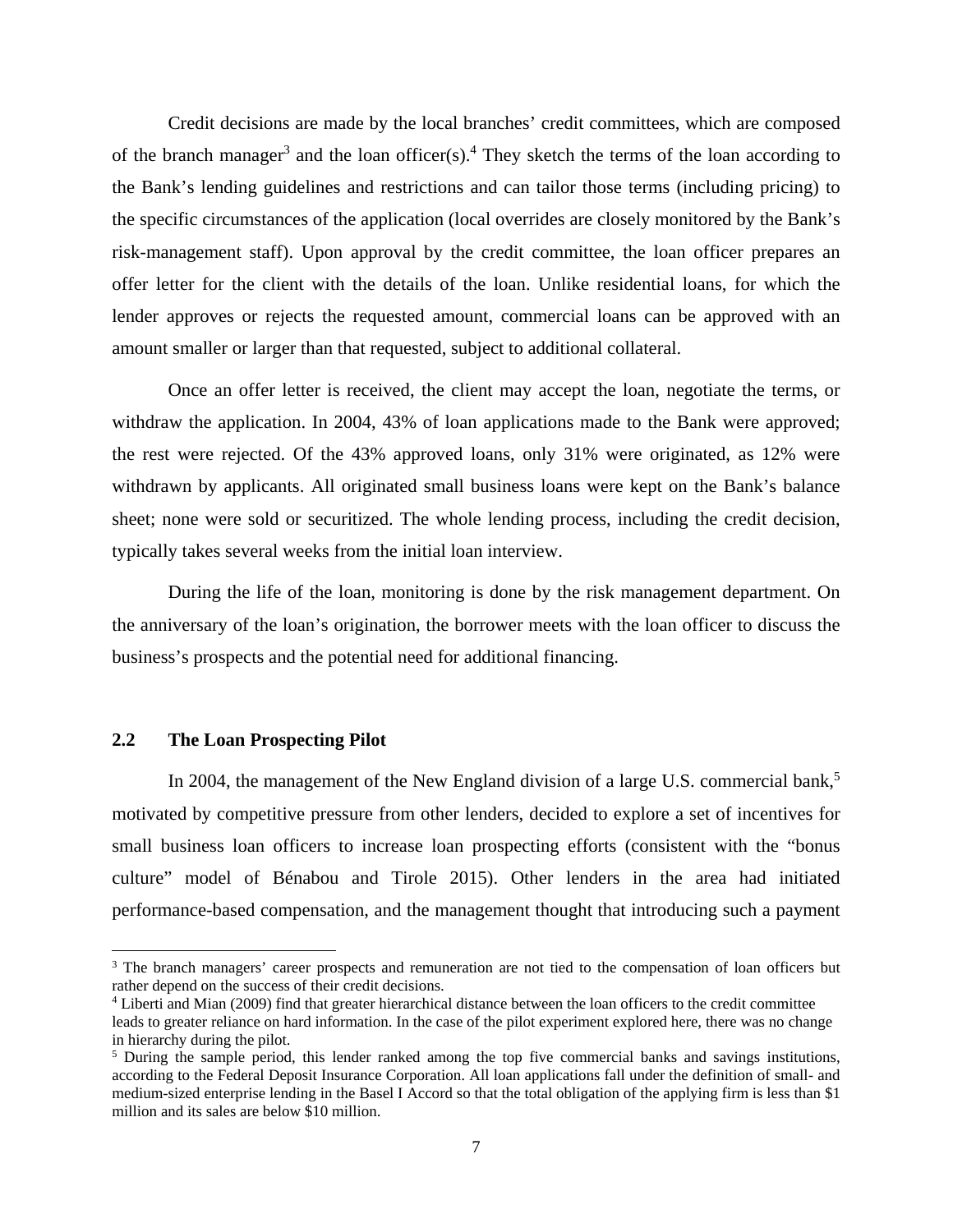structure would improve the profitability of the unit. The program altered the compensation scheme from a fixed salary to a commission-based system. Under the proposed program, loan officers would receive a lower fixed salary (80% of their original salary) and a bonus that increased with the originated volume and origination efficiency. The bonus was calculated every month. The Bank intended to implement the commission-based scheme for the entire portfolio of loan officers in stages to allow for evaluation of the effects of the new system. The pilot program was announced around June 2004.

The bonus system worked as follows. The loan officers were given a performance measurement system. The performance metric was based on three components: originated dollar amount (50% weight), number of loans (25% weight), and the application decision time (25% weight). Loan officers gained points on large loans, high origination volume, and quick decision turnaround. This three-pronged compensation structure forced the loan officer to generate loan volume efficiently and put more focus on larger loans.

In the first stage, beginning in January 2005, the new scheme was put into action in a subset of branches that administered their human resources through one of the Bank's legacy databases. The Bank had evolved through several mergers and acquisitions, the most recent of which took place in mid-2001. Since then the Bank still maintained two legacy computer systems that were used in administering human resources and compensation information. The incentive pilot, therefore, was implemented in one computer system (of the acquiring bank) and applied to all loan officers who were connected to that system, and the rest of the loan officers continued with their old compensation structure. Loan officers were not allowed to switch between the two systems. We call the group of branches that did not change their compensation structure Group A, and the group that experienced the compensation modification Group B.

The assignment of loan officers to each of the databases was quasi-random in the sense that it was unrelated to past performance or the prospects of loans or loan officers. Hence, the portfolio of loan applications received by the two groups of loan officers have identical underwriting standards, geographical focus, portfolio management practices, and loss outcomes prior to the modification of the compensation structure. We formally test this proposition in Section 3.1.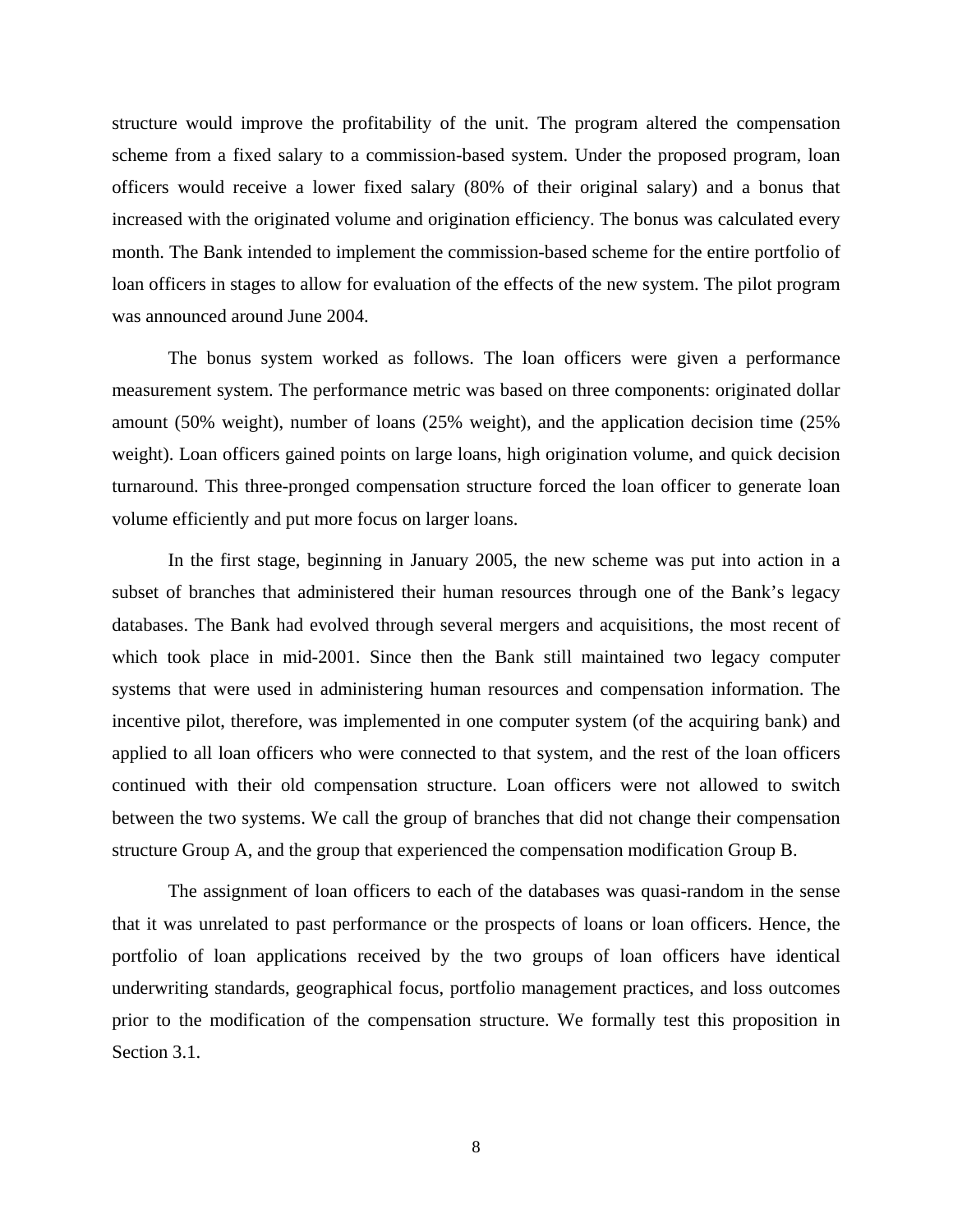In such an experiment, there is a possibility that loan officers behave strategically. For example, they could approve bad loans so that management will retract the bonus-based compensation scheme. While this is a theoretical possibility, we doubt that our results stem from such behavior. First, treated loan officers were located in different branches across different localities, and therefore are not likely to have colluded. Second, during informal conversations with loan officers and management, loan officers seemed enthusiastic about the new bonus scheme because it moved them closer to the compensation scheme that was prevalent in many of the competing banks.

The complete implementation of the commission-based scheme was supposed to take place in 2006; however, the program was discontinued prematurely. The risk management division was monitoring this pilot on a monthly basis. At the beginning of 2006, the division advised the management that default rates were higher than expected and therefore recommended abolishing the incentive program. The Bank's management decided to roll back the compensation structure to a fixed salary for all loan officers, as in the pre-2005 period.

### **3 Data and Identification**

Our dataset contains all of the loan applications submitted to the New England division of the Bank in 2004 and 2005. Loan officer–years that were compensated with a fixed salary are defined as the control group. This group includes loan officer–years with compensation that did not change between 2004 and 2005 (Group A), as well as loan officer–months in 2004 from the group whose pay was altered in 2005 (Group B). The treatment group consists of loan officer– years in Group B in 2005—that is, loan officer–years with pay in 2005 that was based on the volume originated. Unfortunately, we do not have access to loan applications made following the pilot in 2006.

### **3.1 Empirical Identification**

In our empirical setting, the change in the scope of activities and compensation structure applied to only one group of loan officers, while the other group continued to operate as before and to be compensated at a fixed salary. The fact that the change occurred in one half of the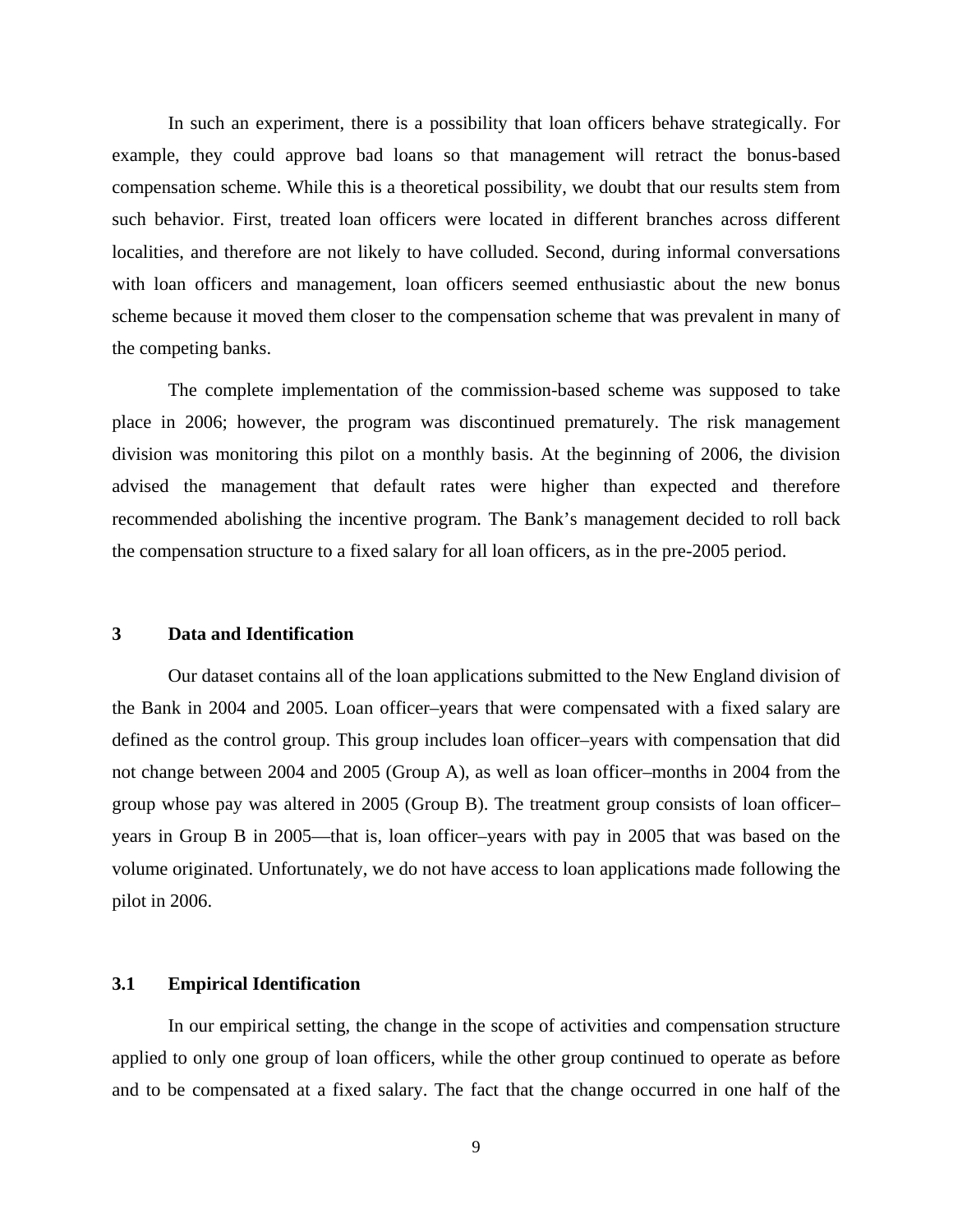population allows us to identify the effect of compensation using a differences-in-differences (diff-in-diff) approach. In this method, one uses time fixed effects to control for any temporal systematic shocks and loan officer fixed effects to control for loan officer average effects.<sup>6</sup> Then, the interaction between the treatment time (the 2005 dummy in our case) and the treatment group dummy (the group of loan officers who received incentive pay in 2005) captures the direct effect of the treatment (called the "loan prospecting" dummy in our analysis).

For the effect of the scope of activities to be properly identified based on the diff-in-diff method, we need to ensure that there are no confounding factors in the research design. In the current study, we are concerned with two issues. The first is the possibility that the assignment to treatment and control groups was not random. Perhaps the group that was assigned to the treatment was different in some ways relative to the untreated group. Our conversations with the team responsible for the program's implementation confirmed that the only active consideration in choosing the group to be treated was the ease with which the new scheme could be implemented in the computer system. Furthermore, we use the pre-experiment period (2004) to compare a host of variables related to both applications as well as credit decisions in the two groups. Our results show that there is no significant difference in any of the variables that we explore. The detailed analysis is described in Section 3.3.

Another concern is that the emphasis on prospecting is confounded with additional changes to the lending process. Specifically, the expansion in the scope of the loan officer role could be tied to a change in the underwriting model: for example, instead of the Bank holding the loans on its balance sheet, it may decide to start securitizing them. Such action might encourage loan officers to relax their underwriting standards (see Keys, Mukherjee, Seru, and Vig 2010). We discussed this possibility in-depth with the managers of the program and were assured that there were no additional structural changes in the lending process that occurred in parallel with the implementation of the pilot program. A different form of this concern relates to lending standards. It is possible that the Bank altered its lending standards for the treated group. We test this possibility in Table 4 (see Section 3.4). Our results show that the approval criteria remained unchanged.

<sup>&</sup>lt;sup>6</sup> Given that we have loan officer fixed effects and that borrowers are typically from the county where the branch is located, we do not include additional geographical fixed effects.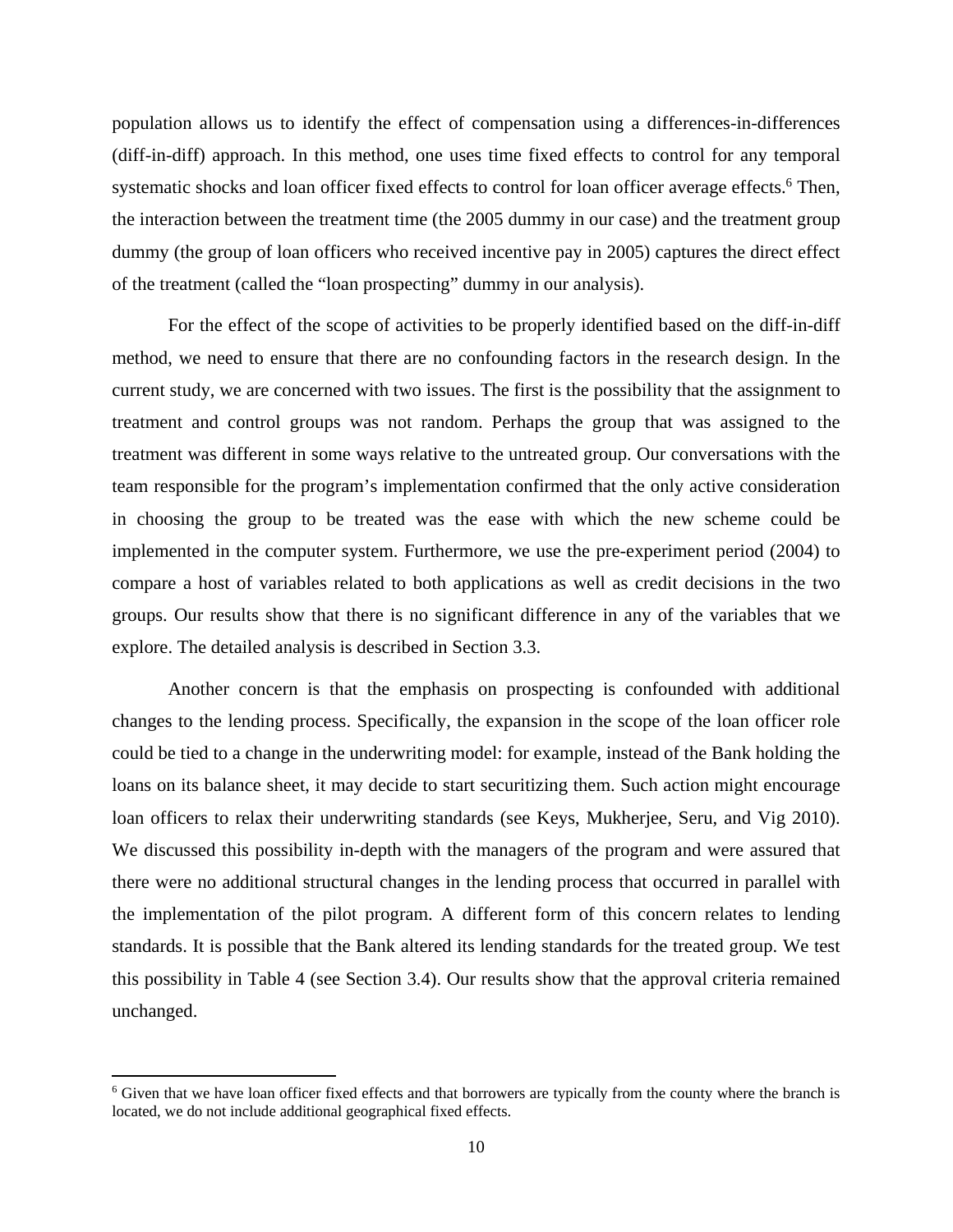To summarize, we conclude that the diff-in-diff identification strategy is appropriate for studying the effects of loan prospecting on the behavior of loan officers. Our identification is particularly strong because we control for loan officer fixed effects, meaning that the effects we identify are within–loan officer effects.

### **3.2 Summary Statistics**

We begin our analysis by examining the summary statistics. Because of the large effects and the diff-in-diff research design, many of the effects reported in the paper can be observed directly through the summary statistics. We split the data into a two-by-two matrix: 2004 versus 2005 and Group A versus Group B. The treatment group consists of loan officers from Group B in 2005. The control group consists of loan officers from Group A in 2004 and 2005, as well as loan officers from Group B in 2004.

The summary statistics for loan applications and originated loans are presented separately. In Table 1, Panel A, we show summary statistics for loan applications (the variables featured in Table 1 and others are explained in Appendix A). Requested loan amounts are approximately \$450,000. About 26% of the applicants propose using personal collateral (typically personal residence). Applicants are, on average, of high credit quality, with an average business Experian credit score of around 198 (out of a range of 100 to 250) and a personal Experian credit score around 728 (out of a range of 400 to 850). The average internal risk rating (determined by loan officers) is 5.9 (on a 1–10 range, with a 10 meaning very high risk).

The summary statistics in Table 1, Panels A and B, reveal sharp differences between the control and treatment groups in regard to approved and originated loans. First, the approval rate is 44%–51% for the control group but is 59% for the treatment group (Panel A). Second, the originated loan amount is 20% higher for the treatment group. Third, the leverage of the loans originated by treated loan officers (i.e., originated LTV) is significantly higher than that of those originated by the control group: 77% versus 75%. Fourth, even though the borrowers' average credit score is higher for the treated group, the default rate—measured as 90+ days past due within 12 months—is materially higher for the treatment groups (5.2 percentage points vs. 4.2 percentage points). In the following subsections, we investigate these patterns in a diff-in-diff setting.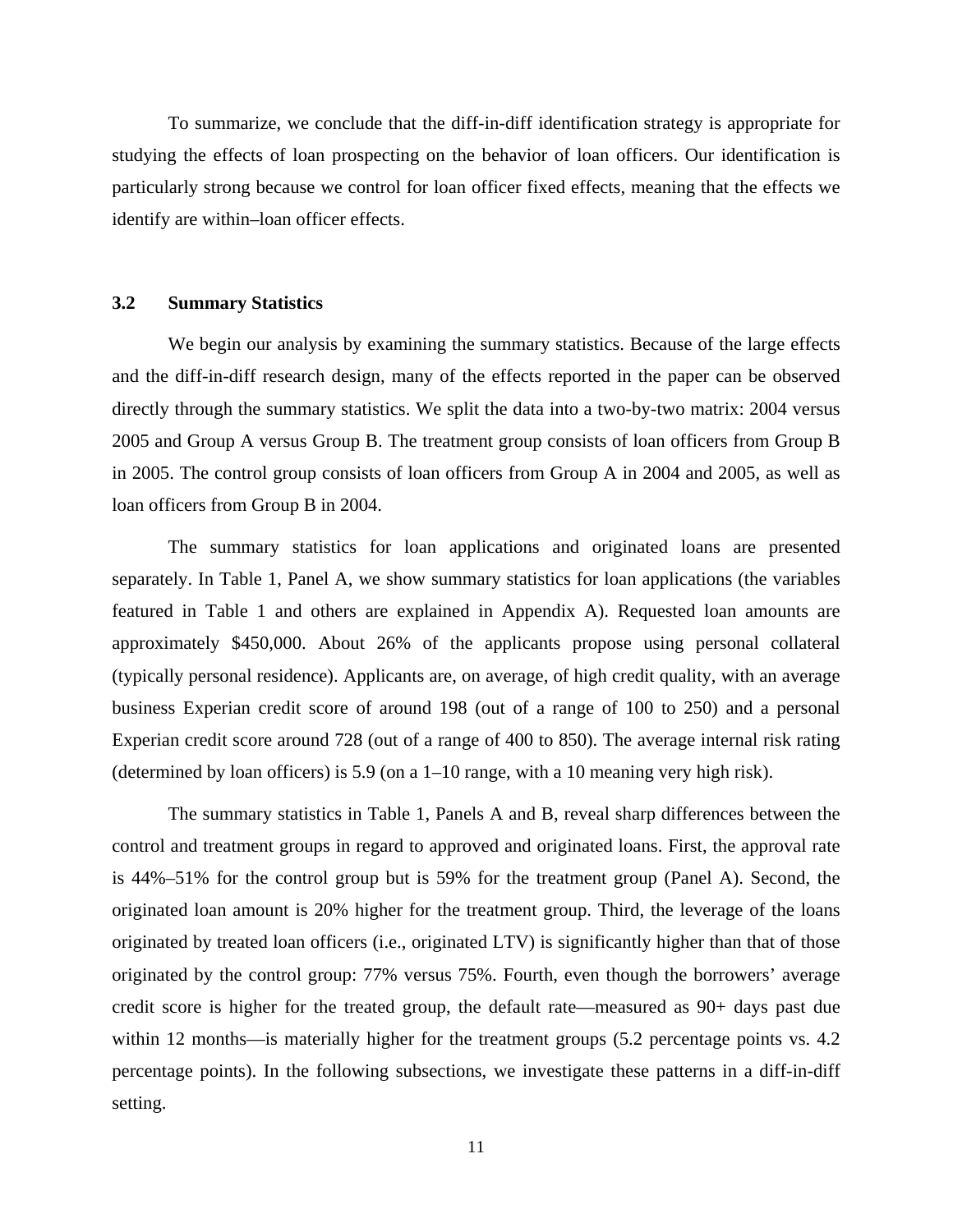Table 1, Panel C, presents summary statistics at the loan officer–month level for items in the regressions that use aggregate data (Table 2, Panel A, and Table 3, Panel A).

### **3.3 Validating the Diff-in-Diff Design**

The assignment of loan officers to treatment and control in 2005 was based on their association with the legacy or new human resources system. To draw conclusions from the experiment, we need to verify that the assignment of loan officers was not associated with the quality of the applications pretreatment or with the decisions that loan officers made pretreatment.

We compare the characteristics of loan applications and originated loans of the control and treatment groups in 2004, prior to the initiation of the incentive program. Appendix B, Panel A, compares the control group and the to-be-treated group on several dimensions: the requested loan size, requested LTV, personal collateral indicator, Experian business credit score, Experian personal credit score, internal risk rating, time spent on applications, and withdrawal rate of approved applications. The panel shows that the conditional means of these variables are statistically indistinguishable between the two groups. Panel B of Appendix B displays the results of a similar test for the subset of originated loans, instead of applications, in 2004. The difference between requested and originated logged loan sizes as well as between requested and originated LTV, interest rate,<sup>7</sup> Experian business credit score, Experian personal credit score, and internal risk rating are similar across groups. We intentionally omit loan officer fixed effects from the regressions; when added, the variables of interest remain statistically insignificant.

Overall, these results show that there is no observable difference between the control and treatment groups in 2004; therefore, we feel confident attributing the effects in the treated group in 2005 to loan prospecting rather than to differences between the groups.

<sup>&</sup>lt;sup>7</sup> All loans are adjustable-rate loans. This should not be a concern, because all regressions include month fixed effects.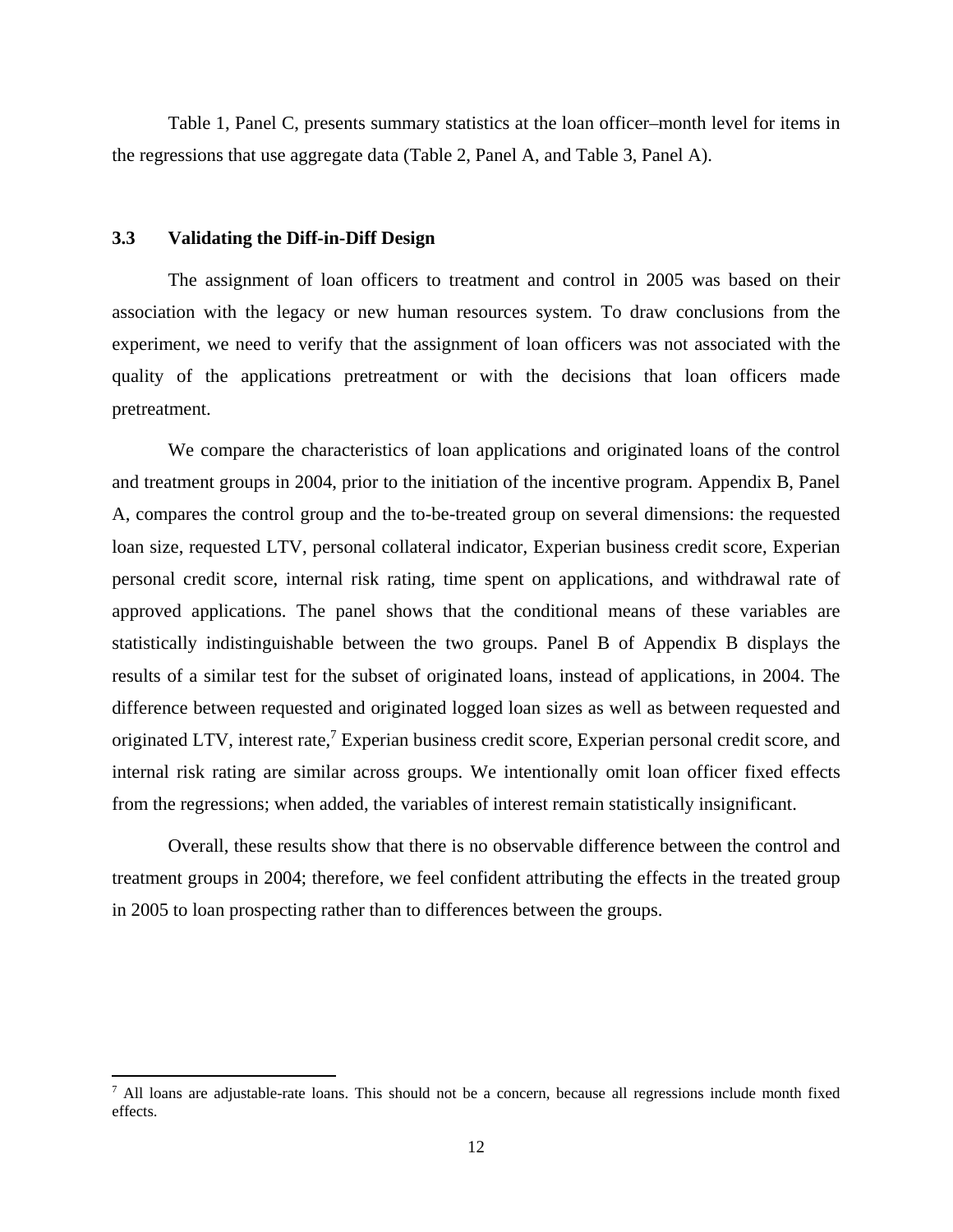### **4 Direct Effects of Loan Prospecting**

We begin the analysis with a diagnosis of the first order effects of loan prospecting. In particular, we are interested in exploring the effects of the program on the flow of applications, approval rate, turnaround time, and default rate. These are all dimensions in which loan officers could have an effect given their expanded job description and pecuniary incentives. Also, these are the dimensions that the Bank's management is likely to use to measure the success of the program.

### **4.1 Approval Rate and Loan Size**

The Bank's goal in proposing the loan prospecting pilot was to increase the originated volume and to compete more forcefully in the credit market. In this analysis, we examine the effects of the loan prospecting program on two aspects of volume: the number of loans and the average loan amount. In Table 2, Panel A, we compute the aggregate approved and originated loan volume (Columns (1)–(2) and (5)–(6), respectively) as well as the total number of approved and originated loans at the loan officer–month level (Columns (3)–(4) and (7)–(8), respectively). We regress these amounts on a loan prospecting dummy, in addition to loan officer and month fixed effects.

The regressions show a significant increase in loan volume and loan size. Following the loan prospecting treatment, the average dollar amount per loan of approved applications and originated loans increased by 14.9% and 14.5%, respectively (Columns (2) and (6)), and the number of approved and originated loans increased by a relative factor of 31.3% and 30.5%, respectively (Columns (4) and (8)). In fact, approved loan amounts in the treatment group are often larger than the amounts requested by applicants. Table 1, Panel B shows that in the treatment group, 17.4% of the approved amounts are larger than the amount originally requested, compared with about 3.5% in the control group.

### **4.2 Turnaround Time and Withdrawal Rate**

The Bank was also interested in shortening the turnaround time as part as improving the quality of the service. To measure whether the program indeed improved the turnaround time, we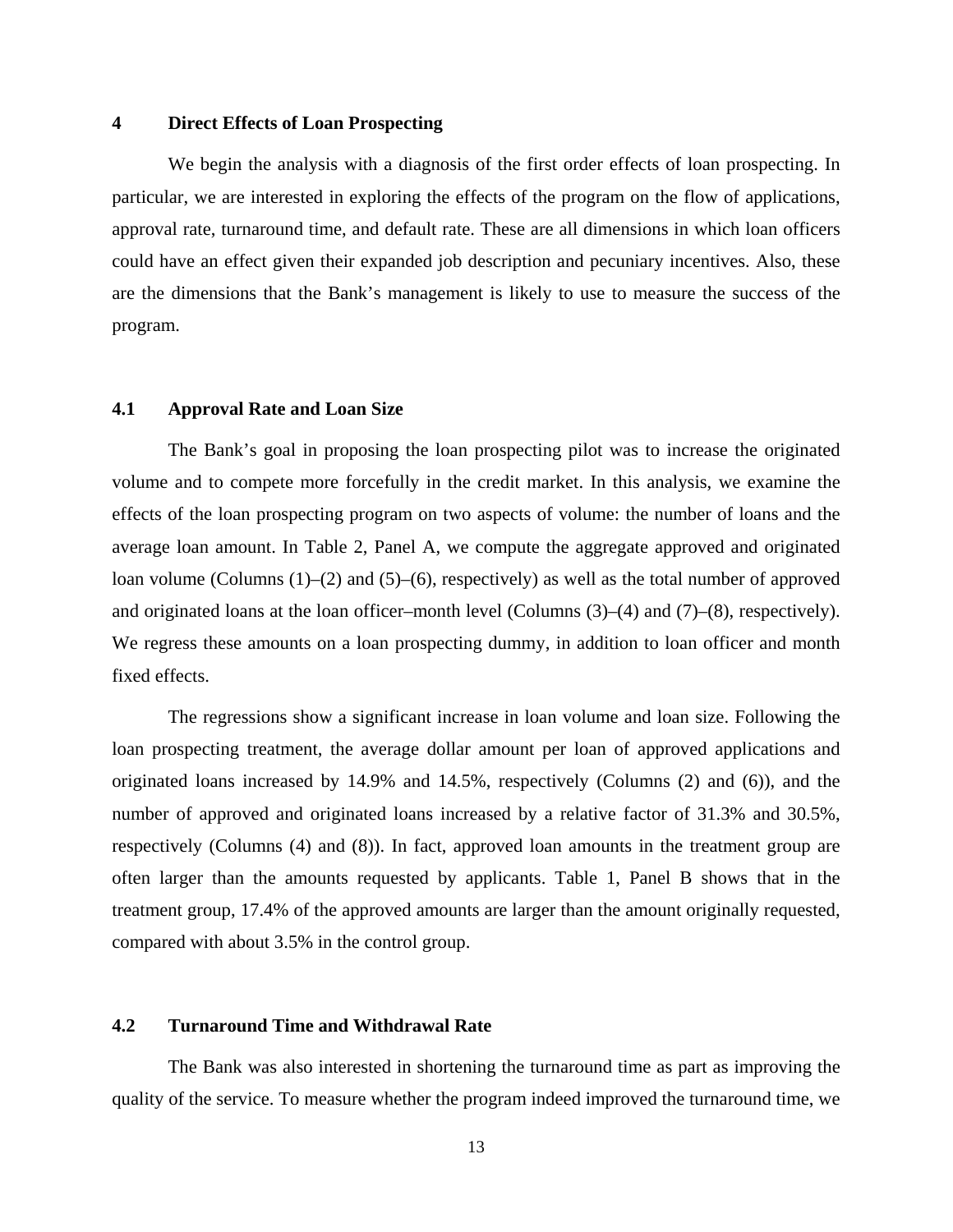measure the time from application to decision for two samples: all applications and approved applications. The dependent variable is the time from the application date to the decision date, measured in months (or month fractions). The variable of interest is an indicator for whether the application was submitted to a treated loan officer. The independent variables include the following controls: Experian business score, Experian personal score, logged requested loan amount, an indicator for whether personal collateral was used, the requested LTV, and the requested LTV squared.

The results of the analysis, presented in Table 2, Panel B, Columns (1) to (4) show that turnaround time indeed declined for the treated group in 2005. For all applications, the average turnaround time declined by about 9 days in the treated group (about 40 days in the control group, see Table 1, Panel A). The decline in turnaround time is similar for the group of approved applications.

We also explore the effect of loan prospecting on the rate of withdrawal of approved applications. In Table 2, Panel B, Columns (5) and (6) we use the sample of approved applications and regress a withdrawal indicator on the treatment indicator and the usual controls. The results show that withdrawal rate declines by 6.8% (Column (6)), relative to a rate of about 13% in the control (Table 1, Panel A). This effect is potentially due to combination of factors: a greater effort by loan officers to convince hesitating applicants to sign the dotted line, improvement in processing efficiency, and more aggressive loan terms (discussed later).

### **4.3 Loan Performance**

From the Bank's perspective, the ex post quality of originated loans is an important factor in judging the success of the loan prospecting initiative. We measure loan performance as the default rate, defined as a delinquency of 90 days or more within one year of loan origination. The raw default rate in the control group is 4.2 percentage points in 2004–2005, and in the treated group in 2005, it is higher: 5.2 percentage points (Table 1, Panel B).

To test whether the univariate difference is statistically significant, we regress a default indicator on the loan prospecting dummy in addition to the loan officer, industry, and month fixed effects. The results in Table 2, Panel C, Columns (1) and (2) show that the default rate of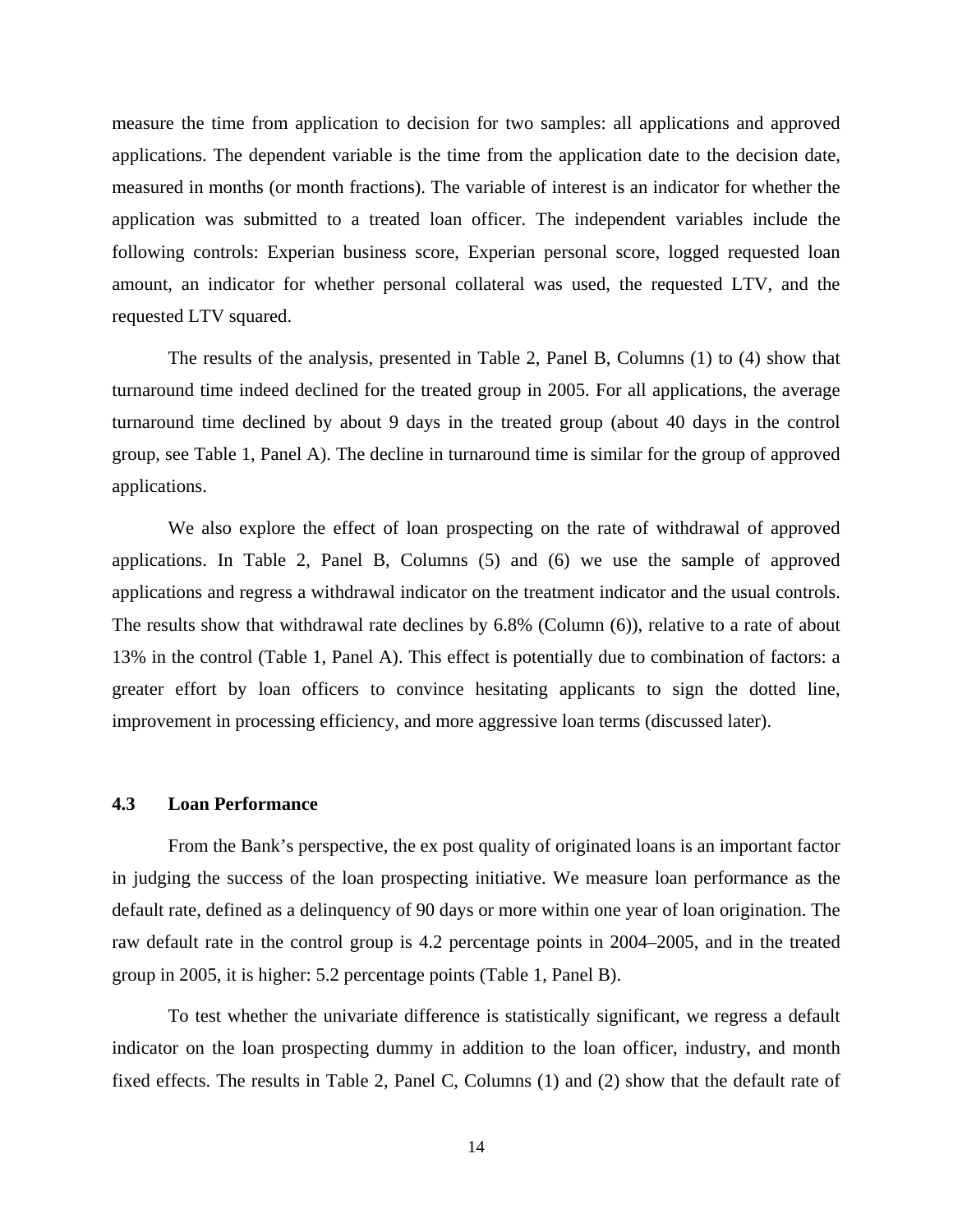the treated group is 1.2 percentage points higher (a 27.9% relative increase compared with the base default rate of 4.3% for the control group in 2005). In Columns (3) and (4), we also control for the interest rates charged to the loans. This control should capture the Bank's perceived ex ante risk. The coefficient on the loan prospecting dummy remains virtually unchanged with this additional control, suggesting that the increase in the default rate is not priced in the originated loans. Relative to the base default rate, the default rate is 27.9% higher for the treated group following the implementation of the loan prospecting program. The interest rates charged to loans do not appear to capture the increased default risk.

### **5 What Led to the High Approval Rate?**

In the previous section, we documented that prospecting loan officers approved significantly more loans and that these loans defaulted significantly more often. The approval rate is about 8% higher in the treatment group (relative to a base rate of about 51% in the control group in 2005) (Table 1, Panel A). Figure 1 plots the residuals from a regression of an application approval dummy on controls and fixed effects for month, loan officers, and industry (see Appendix C). We estimate the regression model using the control groups in 2004 and 2005 only, and calculate the residuals for both the control and treatment groups for 2004 and 2005. The plot shows that the high approval rate in the treatment group is not explained by observed characteristics and that the dramatic increase happened immediately after the pilot began.

In this section, we explore three hypotheses to explain the high approval rate: 1) the quantity or quality of the application flow changed; 2) the lending criteria changed; or 3) the Bank altered the weight of hard information relative to soft information.

### **5.1 Application Flow**

The objective of the pilot was to incentivize loan officers to seek new business; hence, it is plausible that they improved the quantity or quality of the application flow. Loan officers could have done this in several ways. For example, they could have convinced the Bank's customers to apply for loans. They could have attracted loan applicants from other banks, e.g., by raising the awareness to the Bank's products and the quality of service. Finally, they could have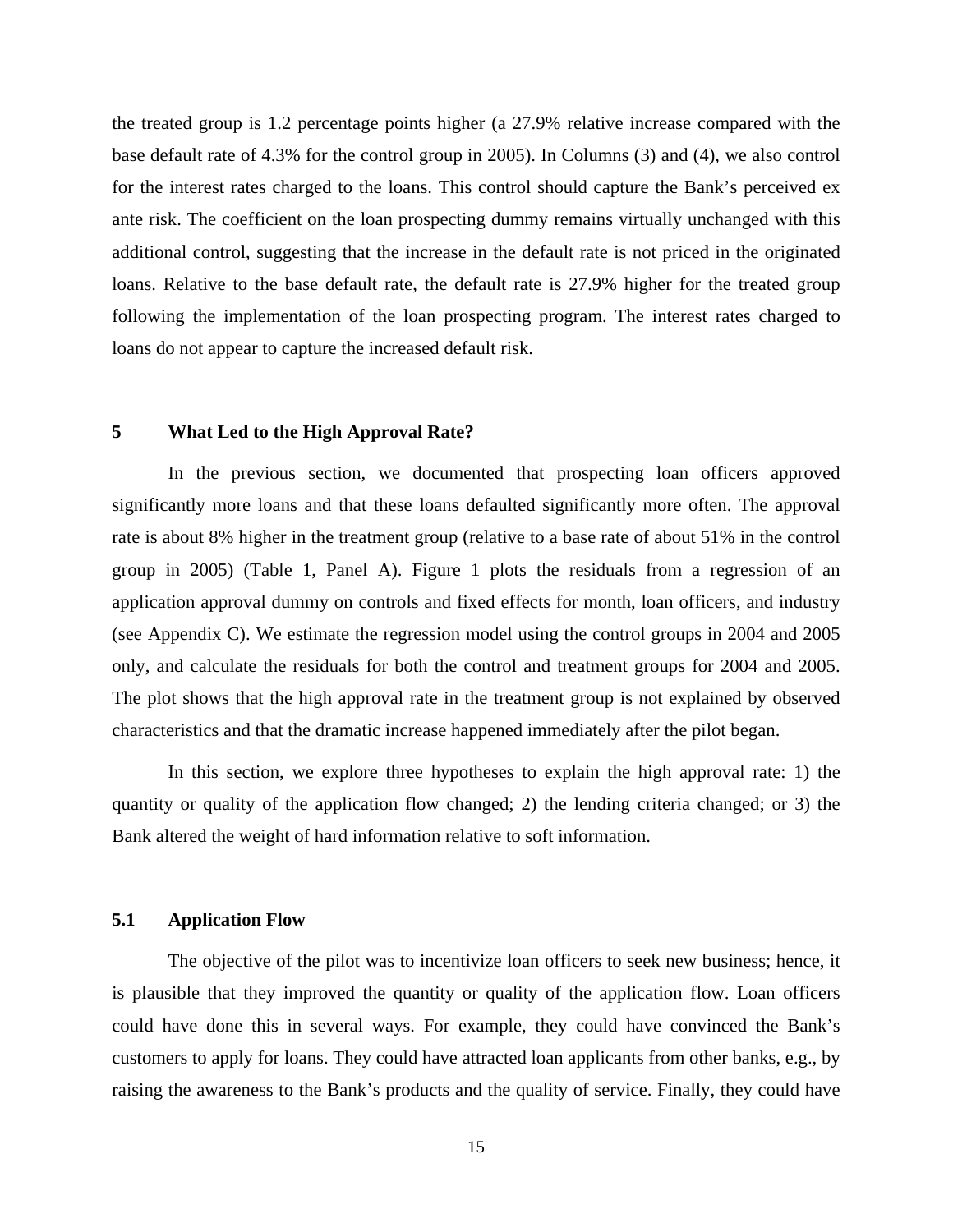improved the quality of the application flow by discouraging weak potential applicants from submitting applications (to save time down the line) and by encouraging strong but hesitant potential applicants to apply.

We perform three tests that explore whether the loan prospecting experiment had an effect on the flow of applications. First, we test difference in the quantity of applications. In Table 3, Panel A, we analyze whether the application volume is statistically indistinguishable between the treatment and control groups. For each loan officer–month, we calculate the average requested loan amount across applications as well as count the number of applications. We regress the logged amount on an indicator of whether the loan officer is prospecting for loans. The results show that although there are positive coefficients for the average requested loan amount (an increase of up to 1.9%) and the number of applications (an increase of up to 0.7%), the effects are economically and statistically insignificant.

Second, we examine whether there are differences in the quality of the applications received. To do so, we regress loan characteristics (requested amount, requested LTV, personal collateral, credit scores, and internal risk rating) on the loan prospecting dummy. The results, presented in Table 3, Panel B, generally show no statistically significant difference in the quality of the applications between the two groups.

Finally, we test whether treated loan officers attracted applications that were more likely to be approved. To do so, we use pre-experiment (2004) data to estimate a model of loan approval as a function of application characteristics. Then, we predict the likelihood of approval for each application in 2005 and test whether the treated group has loans that are more likely to be approved. We present the results in Table 3, Panel C, which indicates no significant difference in the ex ante likelihood of approval in the treatment group.

Overall, the findings in Table 3 indicate that prospecting loan officers did not attract new applications to the Bank nor did they improve the quality of the applications received by the Bank.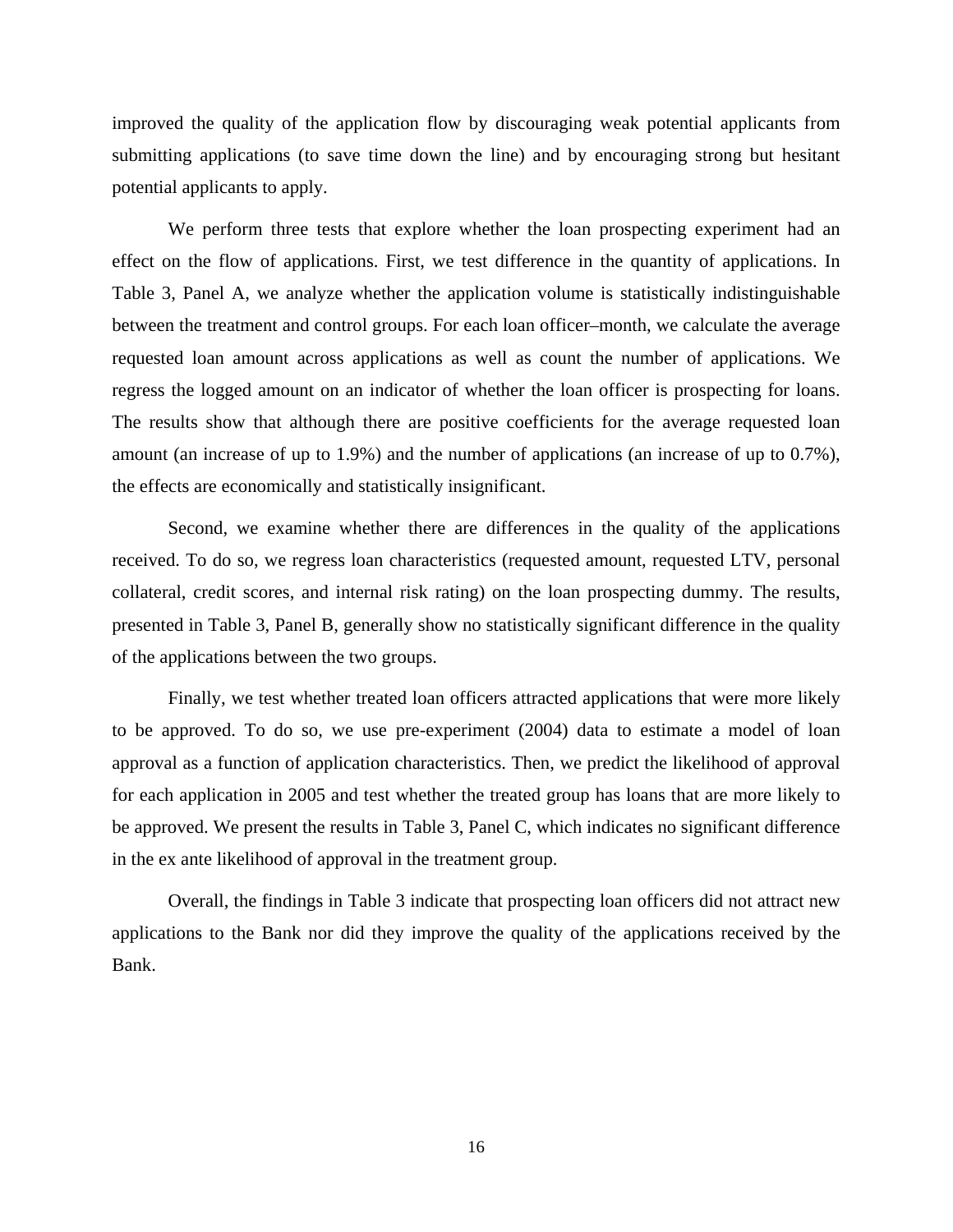### **5.2 Bank's Lending Standards**

Another factor that may explain the change in lending patterns is the Bank's lending standards. While these standards were not supposed to change with the loan prospecting pilot, we still perform three tests to determine whether they remained consistent throughout the program.

In the first test, we explore whether the observable characteristics of approved applications are different across the two groups. The tests are presented in Table 4, Panel A. We test the difference between the groups in the Experian business score, the Experian personal score, the internal risk rating, and the interest rate. The results show that approved applications have statistically indistinguishable credit characteristics between the control and treatment groups.

In the second test, we investigate whether the ex ante credit quality for approved applications is the same in the treatment and control groups. We compute the ex ante credit quality as the likelihood of default based on a predictive regression of actual default on observable characteristics using 2004 data. In this regression, we predict default using the following characteristics: logged requested amount, a dummy for personal collateral, Experian business score, Experian personal score, requested LTV, and requested LTV squared. In addition, we control for loan officer and industry fixed effects. Next, we use the default predictions (based on the 2004 data) in the 2005 segment of the data and compare the predicted default probability of applications that were approved in the treatment and control groups in 2005. The results are presented in Table 4, Panel B. We regress the major decision outcomes of the bank on the predicted default probability. We first assess how the predicted default probability affects the likelihood of approval, interest rate, and loan size. In Column (1), we regress the approval indicator on the predicted default as well as an interaction with the treatment indicator. The results show that the likelihood of approval declines with the likelihood of default in both the control and treatment, and there is no statistically significant difference between the groups. This result, together with the findings in Panel A, demonstrates that the Bank did not relax the approval criteria following the introduction of the prospecting experiment. It did, however, relax the standards for loan size; in the treatment group, there is no longer a relation between credit quality and loan size. The bank potentially compensated for this through greater sensitivity of interest rates to loan quality.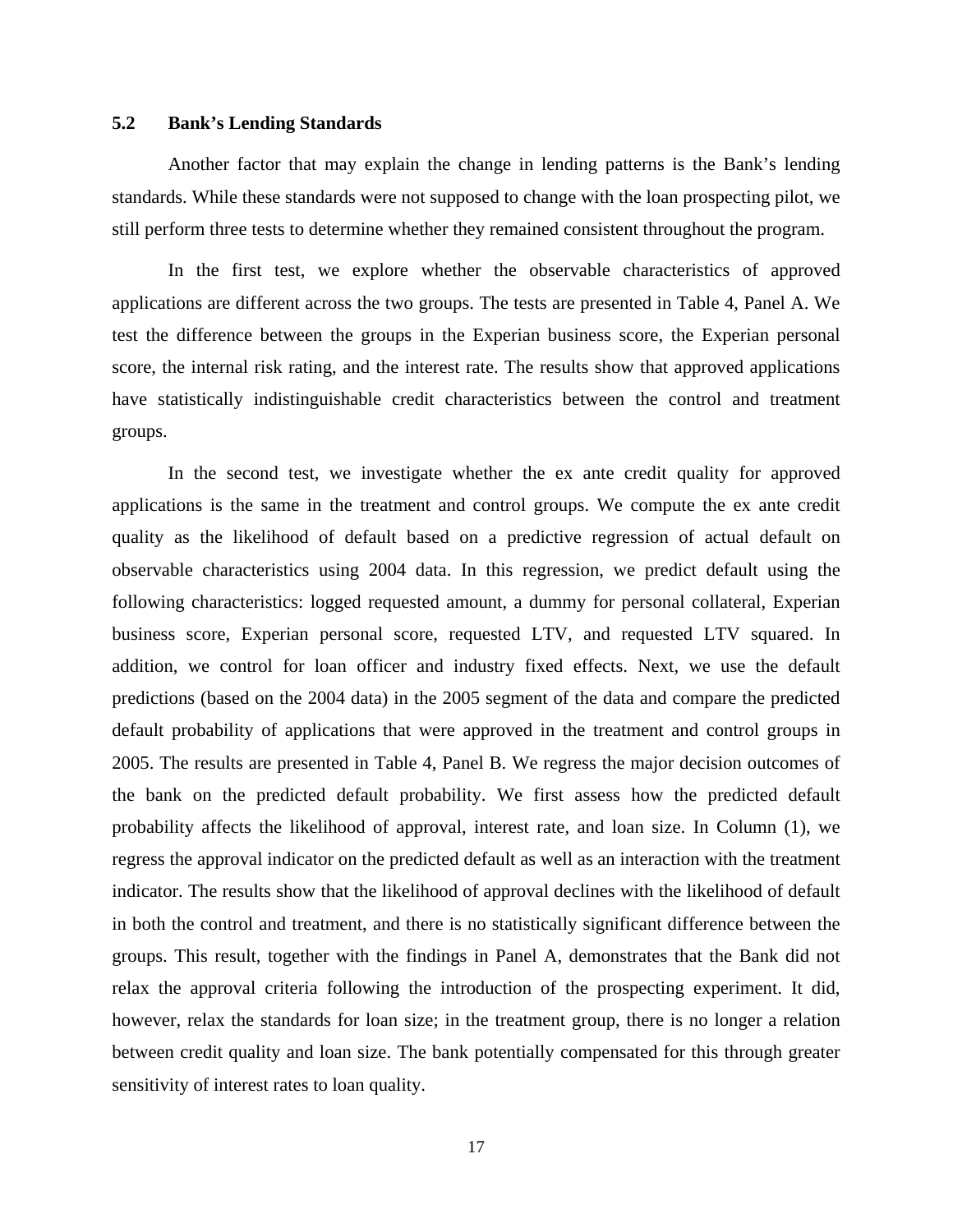In third test, we examine the lending terms for approved loans. In Columns (2) and (3) of Table 4, Panel B, we restrict the sample to applications that were approved. Column (2) substitutes the dependent variable with the logged loan size and shows that while loans in the control group with poor credit quality were smaller, credit quality did not determine loan size in the treatment group. Column (3) regresses interest rate on an interaction of the predicted default rate and the loan prospecting dummy. This regression shows that, as expected, interest rates increase with the predicted default probability and that the sensitivity of the treatment group is about double that of the control group. One way to interpret these results is that the Bank relaxed its lending standards with respect to loan amount but charged higher interest rates for riskier loans.

Overall, these results indicate that the lending standards of the Bank changed in a very specific way. The threshold of loan approval did not change. What did change was the aggressiveness of terms: loans are simply larger for the same borrower fundamentals.

### **5.3 Focusing on Hard Information and Ignoring Critical Soft Information**

The third explanation to the direct effects in the Bank's lending patterns concerns the balance between hard and soft information. Banks typically use two types of information sources when evaluating loans: hard information and soft information. Given that the flow of applications did not change nor did the lending standards for application approval, it is possible that the dramatic increase in the approval rate can be explained by a change in the relative importance of hard information relative to soft information. It would not be surprising if the Bank had shifted the balance towards hard information, since this is one way that the Bank can fight the loan officers' moral hazard (e.g., manipulating the internal risk rating) (Heider and Inderst  $2012$ ). $8$ 

We test this hypothesis by studying the weight of hard versus soft information in the approval decisions of the treatment and control groups. In Table 5, we regress the approval

<sup>&</sup>lt;sup>8</sup> This transformation is similar to what the market for residential mortgages experienced in the 2000s, as documented by Rajan, Seru, and Vig (2015). Investors in this market focused more and more over time on observable mortgage characteristics (in order to allow standardization and eliminate moral hazard). In turn, mortgage originators originated loans that fit the required observed characteristics but that potentially had poor unobserved characteristics.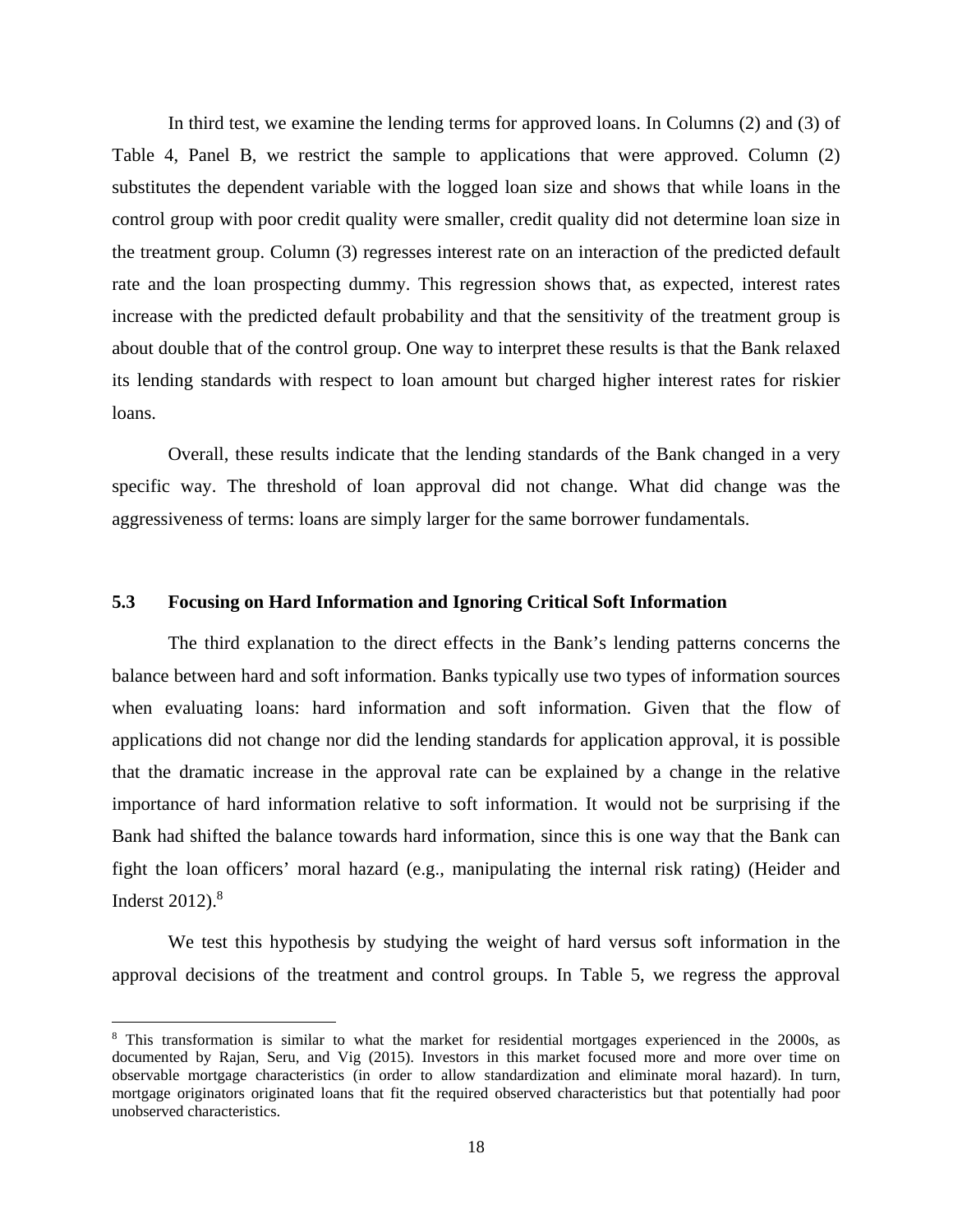indicator for all applications on interactions of loan prospecting and credit scores—both external and internal. Columns (1) and (2) present the base regressions, showing that the applications were about 8% more likely to be approved under the treatment. In Columns (3) to (6), we interact the loan prospecting dummy with both hard information measures (Experian business and personal scores) and a soft information measure (internal risk rating).

The results show that the weight on hard information (i.e., external credit scores) is higher for the treatment group. The coefficients in the regressions show that the weight of external information is nearly double for the treatment group relative to the control group. In contrast, the weight on soft information (internal risk rating) declines for the loan prospecting group (recall that the internal risk rating has high values for applications with poor credit quality). The weight of the internal risk ratings in the treatment group is 70% lower than that of the control group (–0.038/0.054). Given that the standard error on the internal risk rating is in the vicinity of 0.020, this weight of soft information in the treatment group is not statistically different from zero.

These results show that hard information became much more important in the approval decision. With the focus being primarily on hard information, many applications with favorable hard information features were approved, where before they had been rejected based on negative soft information.

### **6 What Led to the Poor Performance?**

In this section, we investigate what led loans in the treatment groups to underperform relative to those in the control group. We focus on two related aspects of the loan origination process: loan amount and the informational content of loan characteristics.

### **6.1 Large Loan Amounts**

Approved loans in the treatment group are significantly larger than those in the control group, in terms of both average loan amount (+14%, relative to the control) and the fraction of loans with approved amounts greater than those requested by borrowers (an increase from 3% to 17% of loans). Thus, it appears that loan officers took an active role in convincing borrowers to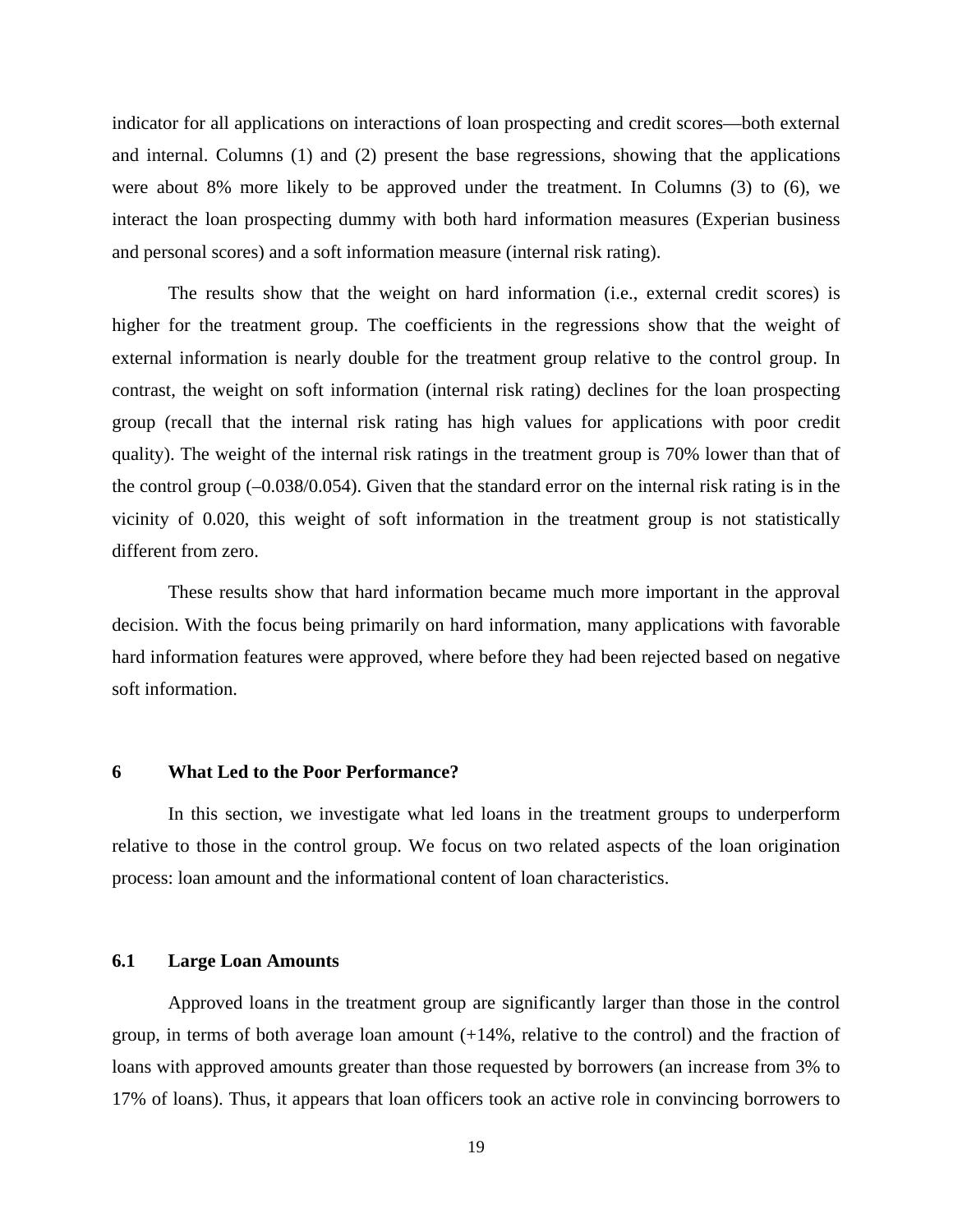take loans larger than they originally planned. Figure 2 plots the average approved loan size over time. The chart shows that the average loan size increased around the beginning of 2005 in the treatment group and remained constant throughout the year, supporting the idea that the change in loan size is a direct effect of loan prospecting.

To test the importance of loan size for loan performance, we explore the relation between loan default and loan size. In Table 6, we use a sample of originated loans and regress the 12 month default dummy on measures of abnormal loan size and controls. Column (1) shows the base regression with the usual controls and fixed effects: loan officer, industry, and month. As seen before, the treatment group's default rate is 1.3 percentage points higher. In Column (2), the variable of interest is the interaction of the loan prospecting group and an indicator for whether the loan amount was larger than what the borrower originally requested. The regression shows loans with amounts greater than requested are more likely to default by 2.8 percentage points under the control (0.028 is coefficient on the main effect), and by 4.6 percentage points under the treatment (=  $0.028 + 0.018$ ).

We examine two additional measures of loan size. In Column (3), the variable of interest is an interaction of the treatment dummy with a variable that reflects abnormal loan size. This variable is a residual from a regression of logged loan amount on loan characteristics, which is based on a sample that includes only observations from the control group (see Appendix C). The regression in Column (3) shows that loans with high residuals, i.e., loan size is unusually high relative to the control group, are significantly more likely to default. The sensitivity of default to abnormal loan size is almost double that of the control sample.

In a similar fashion, we test the role of unusually high leverage. Again, we use a residual of LTV from a model based on characteristics in the control sample. In Column (4), we interact the treatment dummy with the residual from the LTV leverage. The regression shows that this variable is also important in explaining default. Here the sensitivity of the abnormal originated LTV is one-third larger in the treatment group than in the control group.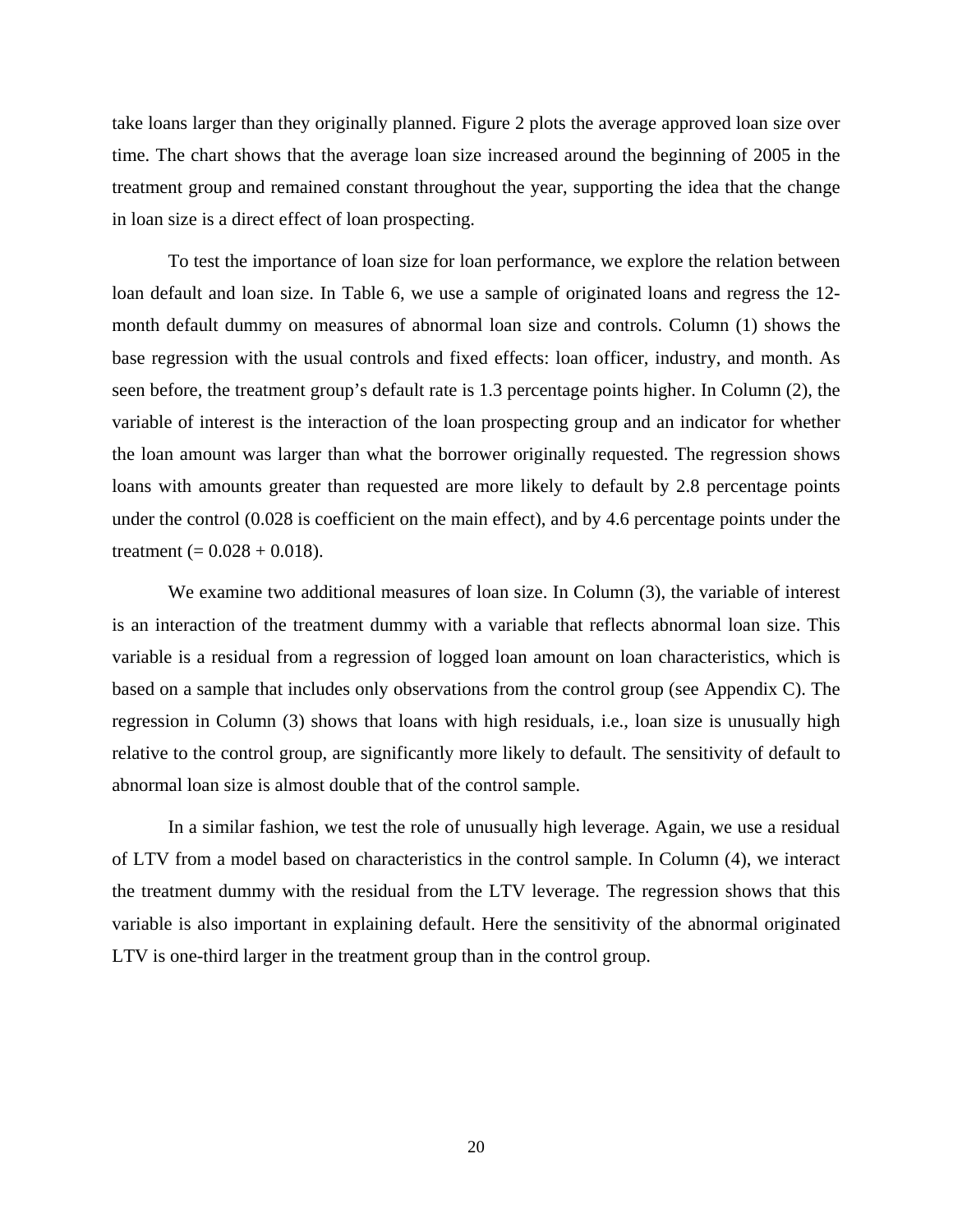### **6.2 Breakdown of the Credit Model**

We have shown that the change in the scope of the loan officers' job and incentives significantly affected the origination process and the composition of the loan portfolio. Throughout the process, the Bank did not change its approval criteria and credit model (see Section 5.2), but did allow significantly larger loan amounts. Thus, an important question is how the Bank's predictive credit model fared. In other words, could the increase in default be predicted by the Bank? A parallel could be drawn to the residential mortgage market during the early 2000s. There, old predictive credit models were applied to a new population (subprime borrowers) with more aggressive lending terms. Rajan, Seru, and Vig (2015) show that the predictive credit models that had been fitted to borrowers with prime credit lost their predictive power once they were applied to the subprime population.

The Bank's old credit model may have become obsolete due to a combination of two factors. First, as shown in Section 5.3, the Bank's approval process shifted the weight from soft information to hard information. The combination of both types of information may have previously formed a good screen for borrowers, whereas relying primarily on hard information may miss crucial details about applicants. Second, loan terms under the treatment group became significantly more aggressive. It is plausible that the sensitivity of performance to factors like loan amounts and leverage are not linear. Because the Bank was using a credit model that was fit on data with a certain range of amounts and leverages, it may not have been applicable to loans with more aggressive terms.

To test the proposition that the Bank's predictive model became defunct, we conduct two tests. In the first, presented in Table 7, Panel A, we regress a default dummy on an interaction of the treatment dummy and the different types of information (hard vs. soft) as well as controls and fixed effects. We find that loan default is explained well by both hard and soft information variables. In contrast, the sensitivity of loan default to hard information variables in the treatment group is significantly lower, bringing the overall effect of hard information on default to zero. The effect of soft information, proxied by the internal risk rating, is about double in the treatment group compared to the control group. Ironically, the Bank began putting significantly lower weight on this type of information (see Section 5.3). Overall, these results show that raw information variables have different sensitivity to default in the control and treatment groups.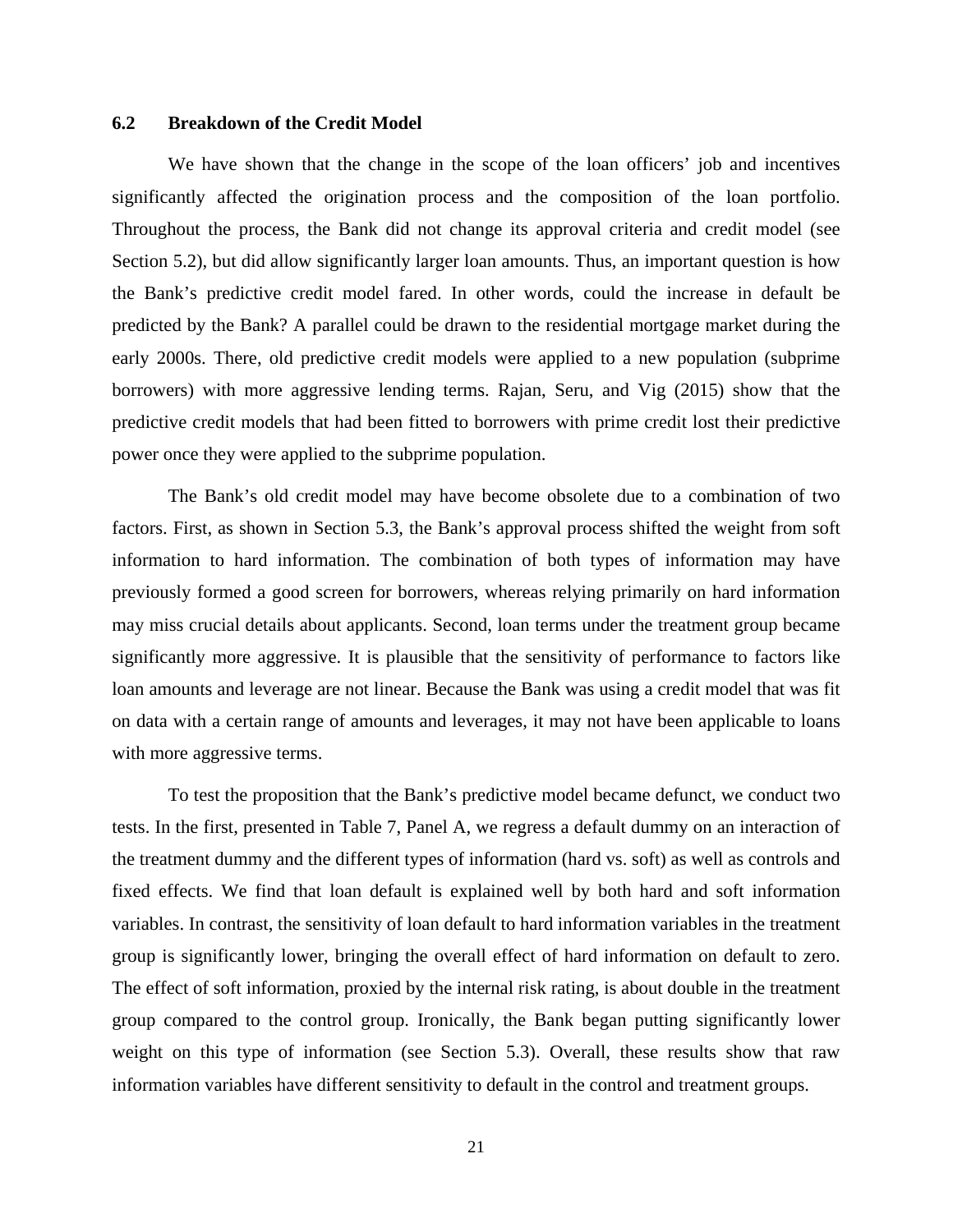The second test explores the relation between actual default and predicted default in the control and treatment groups. The purpose is to use a predicted default regression model, in an effort to emulate the credit default model that the Bank uses. As in Table 4, we use 2004 originated loans data to estimate a default model (using the following covariates: logged approved amount, personal collateral dummy, approved LTV, approved LTV squared, Experian business score, Experian personal score, and internal risk rating). Then, for each originated loan in 2005, we compute the predicted default likelihood.

The results are presented in Table 7, Panel B. Column (1) uses the control sample of originated loans in 2005. It regresses the actual default dummy on the predicted default variable as well as on the internal risk rating and interest rates. The analysis shows that all three variables explain actual default well, meaning that loans with ex ante low credit quality were more likely to default. In addition, loan officers' opinion about loans (as captured in the internal risk rating) and interest rates identified poor loan quality at origination.

We find the converse result for the loan prospecting group. In Column (2), we repeat the regression for the treatment sample but find no relation between actual default and predicted default. Furthermore, loan officers' opinions are unrelated to actual default. Finally, the sensitivity of actual default to interest rates is about half the magnitude of that in the control sample. Column (3) shows these effects in a combined sample of the control and treatment groups.

In a final analysis, we examine why the Bank's predictive model stopped working. In particular, we test whether it was effective on a subset of loans with terms that are not normative within the treatment group. In other words, we observed before that many loans in the treatment group received terms that were aggressive relative to the Bank's standard origination criteria. Since these loans are outside the historical normal range of underwriting for the Bank, it is likely that the predictive model underperformed for loans with non-normative terms.

In Table 7, Panel C, we repeat the regressions of actual default on the predicted default probability. We split the data in two ways, both of which attempt to approximate the aggressiveness of loan terms. The first split is by whether loan officers approved loans larger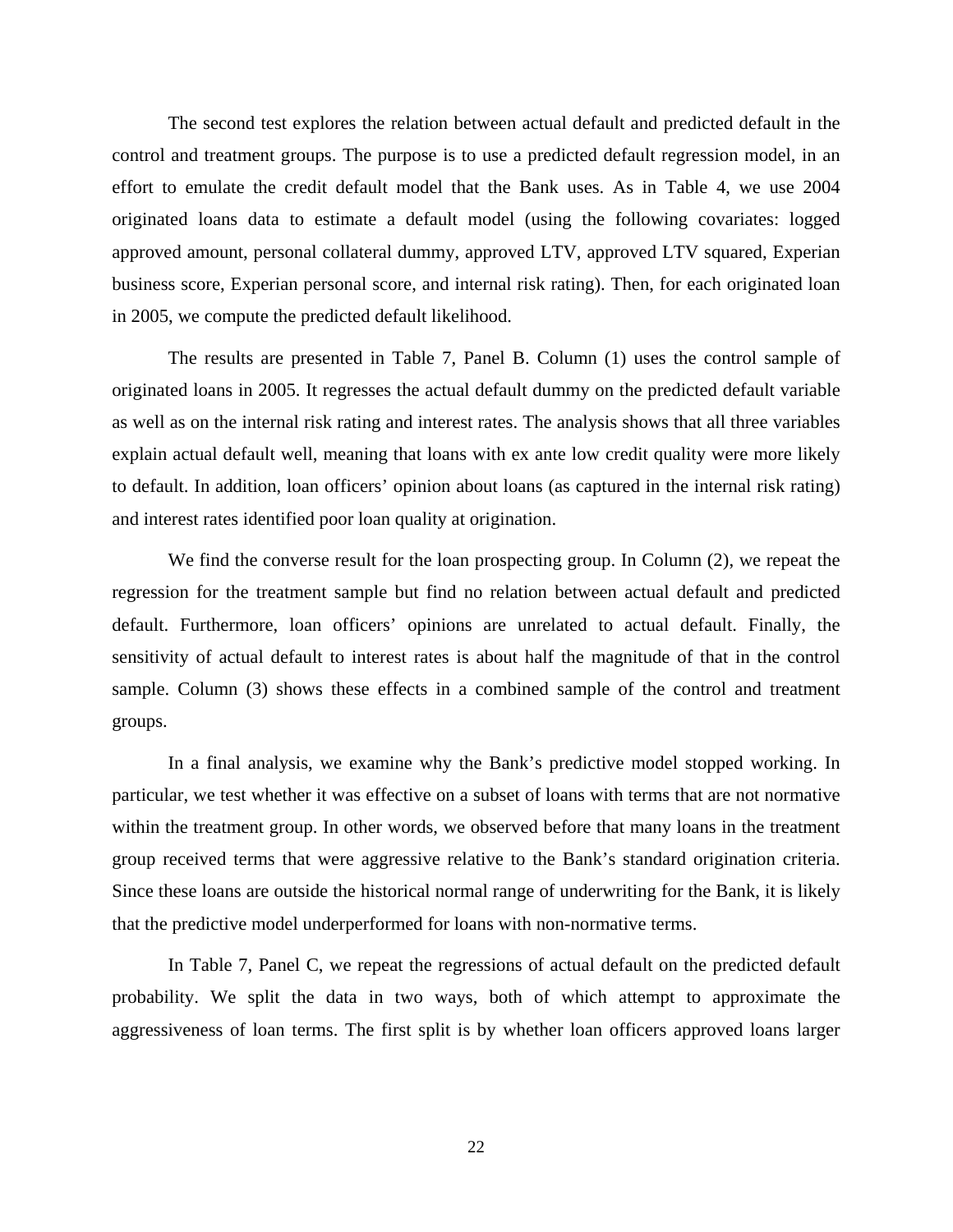than the amounts requested by applicants.<sup>9</sup> Column  $(1)$  shows the subset of loans equal to or below the original requested amount. The regression indicates that the interaction between the loan prospecting dummy and the predicted default likelihood is statistically indistinguishable from zero. In contrast, for the subset of aggressive loans (Column (2); loan amount is greater than requested), the interaction is negative and statistically significant. The magnitude of the coefficient is as large as that in the main effect, suggesting that default is not predictable for this subset of loans based on the history of loans that the Bank made in 2004.

In the second test, we split the sample by abnormal loan amount. We estimate which loans have abnormal loan amounts by regressing the logged loan amount on observable fundamentals (using 2004 data). We use the residual as a measure of abnormal loan size. Then, we categorize the 2005 originated loans as either less aggressive (Column (3); residual is smaller than one standard deviation) or more aggressive (Column (4); residual is greater than one standard deviation). Again, we repeat the regression specification from Panel B. The results in Column (3) show that the coefficient on the interaction of the loan prospecting indicator and the predicted default likelihood is indistinguishable from zero, meaning that the default of loans with less aggressive terms is predictable using 2004 data. Conversely, the interaction in Column (4) is negative and statistically significant, indicating that the performance of loans with aggressive amounts cannot be predicted using 2004 performance data.

Overall, our results show that the Bank's original credit model was fragile. Furthermore, it appears that the loans whose performance is the least predictable are those whose amounts are outside the normative range of the Bank. Thus, changes in the approval process caused the credit model to lose its predictive power.

### **7 Conclusion**

In this paper, we present evidence that when a large commercial U.S. bank expanded the role of the loan officer from traditional loan screening to include a loan prospecting component, it resulted in dramatic changes to the origination process. In the corporate pilot program that we study, the Bank provided incentives to loan officers to bring new business to the Bank ("loan

<sup>&</sup>lt;sup>9</sup> As reported earlier, in the treatment sample, the fraction of originated loans with amounts greater than requested is 17%, relative to a mere 3% in the control sample.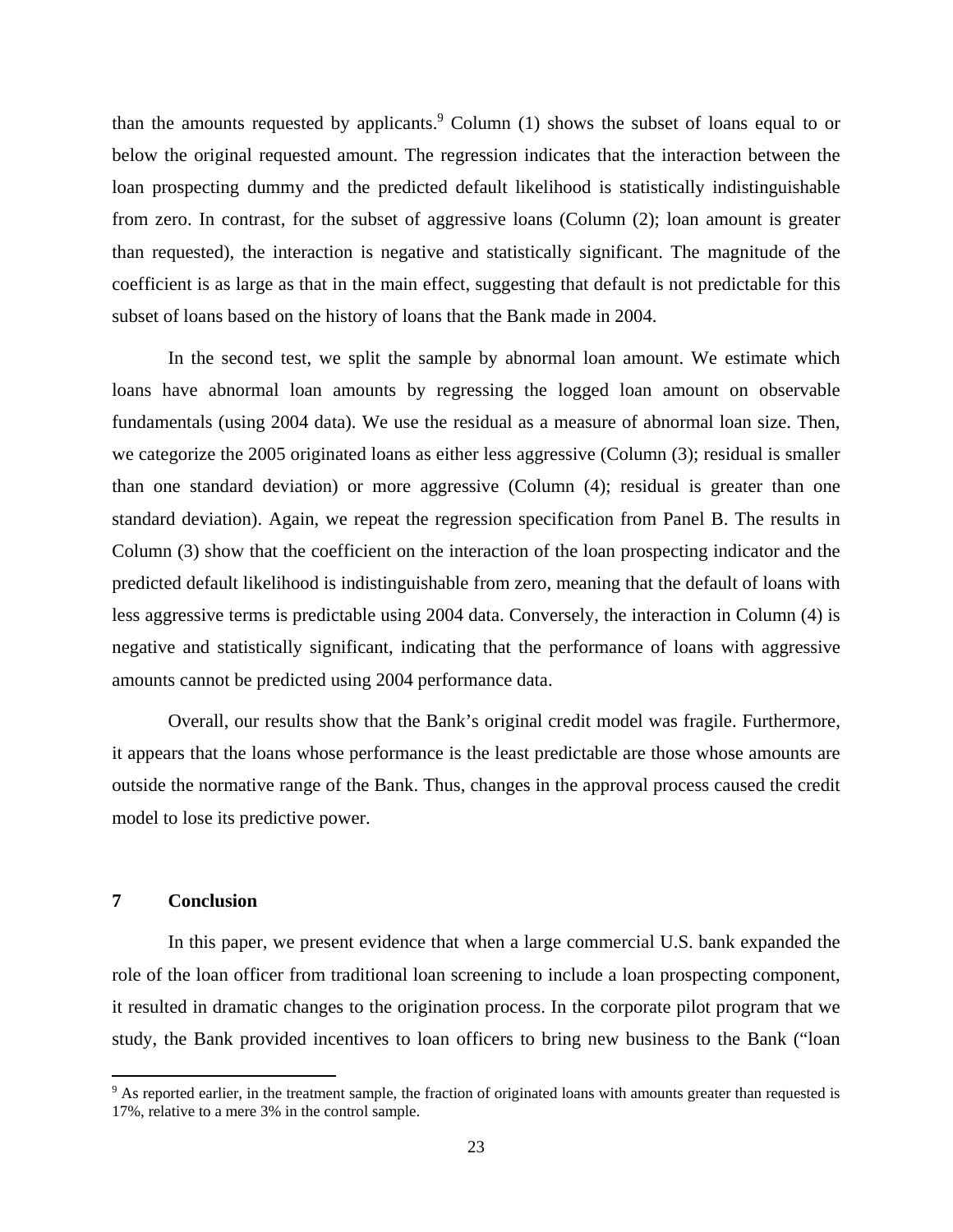prospecting"). The approval standards were not altered, yet granted loan amounts rose. At a first glance, it appears that the pilot had some success: the Bank expanded its book of business: a greater number of approved loans at larger amounts. A caveat is this apparent success was the high default rate.

Our analysis shows that the move to loan prospecting led to several dramatic changes in the loan origination process. Loan officers did not bring new business to the Bank; instead, they offered more aggressive loan terms to borrowers. The Bank, presumably in an attempt to reduce the opportunity for moral hazard, relied more on hard information and discounted soft information (loan officers' input). Both of these policy shifts led to material changes in the composition of borrower and loan characteristics. We show that due to these changes the Bank's credit model broke down and lost its predictive power.

The study stresses the importance of unintended consequences of changing business models. The management's effort to refocus loan officers to generate new business and compete better in the marketplace resulted in the dramatic loss of critical soft information, larger loans, and poor credit quality. In other words, the incentives to loan officers created a chain reaction that eventually led to a riskier loan portfolio.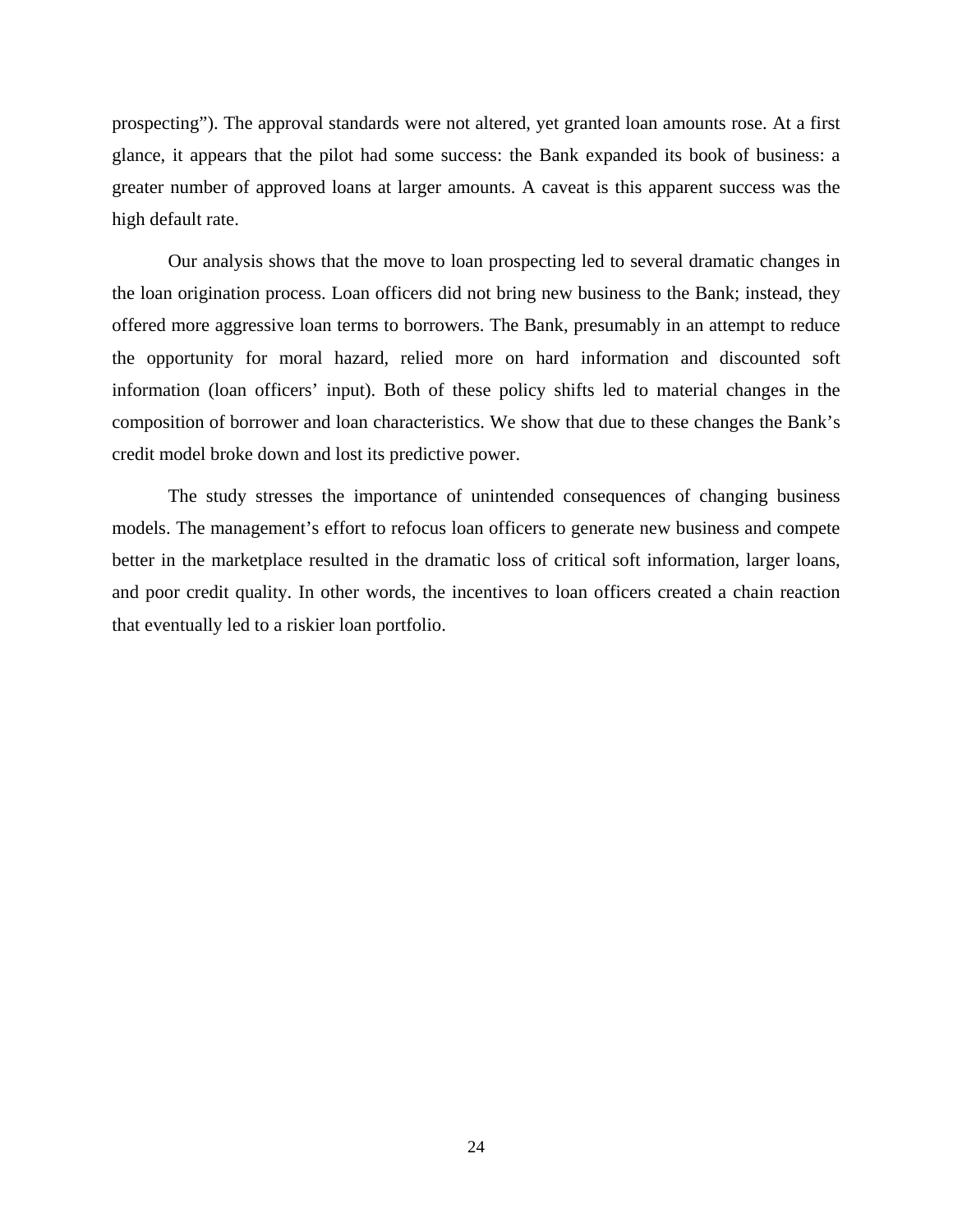#### **References**

- Acharya, Viral V., Thomas Cooley, Matthew Richardson, and Ingo Walter, 2010, Manufacturing Tail Risk: A Perspective on the Financial Crisis of 2007-2009, *Foundations and Trends* 4(4), 247-325.
- Acharya, Viral V., Lubomir V. Litov, and Simone M. Sepe, 2013, Non-Executive Incentives and Bank Risk-Taking, Working Paper, New-York University.
- Agarwal, Sumit, Itzhak Ben-David, and Vincent Yao, 2015, Collateral Valuation and Institutional Pressures: Evidence from the Residential Real-Estate Market, *Management Science*, forthcoming.
- Agarwal, Sumit, and Robert Hauswald, 2010, Distance and Private Information in Lending, *Review of Financial Studies* 23(7), 2757-2788.
- Agarwal, Sumit, and Robert Hauswald, 2011, Authority and Information, Working Paper, Chicago Federal Reserve Bank.
- Bebchuck, Lucian A., and Holger Spamann, 2009, Regulating Bankers' Pay, *Georgetown Law Journal* 98(2), 247-287.
- Bénabou, Roland, and Jean Tirole, 2015, Bonus Culture: Competitive Pay, Screening, and Multitasking, *Journal of Political Economy*, forthcoming.
- Berger, Allen N., and Gregory F. Udell, 2002, Small Business Credit Availability and Relationship Lending: The Importance of Bank Organizational Structure, *Economic Journal* 112, 32-53.
- Berger, Allen N., Nathan H. Miller, Mitchell A. Petersen, Raghuram G. Rajan, and Jeremy C. Stein, 2005, Does Function Follow Organizational Form? Evidence from the Lending Practices of Large and Small Banks, *Journal of Financial Economics* 76, 237-269.
- Bureau of Labor Statistics, 2012, Loan Officers, in *Occupational Outlook Handbook*, 2012-13 Edition, U.S. Department of Labor, http://www.bls.gov/ooh/Business-and-Financial/Loan-officers.htm.
- Cole, Shawn, Martin Kanz, and Leora Klapper, 2015, Incentivizing Calculated Risk Taking: Evidence from an Experiment with Commercial Bank Loan Officers, *Journal of Finance* 70(2), 537-575.
- Heider, Florian, and Roman Inderst, 2012, Loan Prospecting, *Review of Financial Studies* 25(8), 2381- 2415.
- Holmström, Bengt, and Paul Milgrom, 1991, Multitask Principal Agent Analyses: Incentive Contracts, Asset Ownership and Job Design, *Journal of Law, Economics, and Organizations* 7 (Special issue), 24-52.
- Inderst, Roman, 2008, Loan Origination under Soft- and Hard-Information Lending, Working Paper, University of Frankfurt.
- Keys, Benjamin J., Tanmoy Mukherjee, Amit Seru, and Vikrant Vig, 2010, Did Securitization Lead to Lax Screening? Evidence from Subprime Loans, *Quarterly Journal of Economics* 125(1), 307-362.
- Liberti, Jose M., and Atif Mian, 2009, Estimating the Impact of Hierarchies on Information Use, *Review of Financial Studies* 22(10), 4057-4090.
- Petersen, Mitchell A., 2004, Information: Hard and Soft, Working Paper, Northwestern University.
- Petersen, Mitchell A., and Raghuram G. Rajan, 2002, Does Distance Still Matter? The Information Revolution in Small Business Lending, *Journal of Finance* 57(6), 2533-2570.
- Rajan, Uday, Amit Seru, and Vikrant Vig, 2015, The Failure of Models that Predict Failure: Distance, Incentives and Defaults, *Journal of Financial Economics* 115(2), 237-260.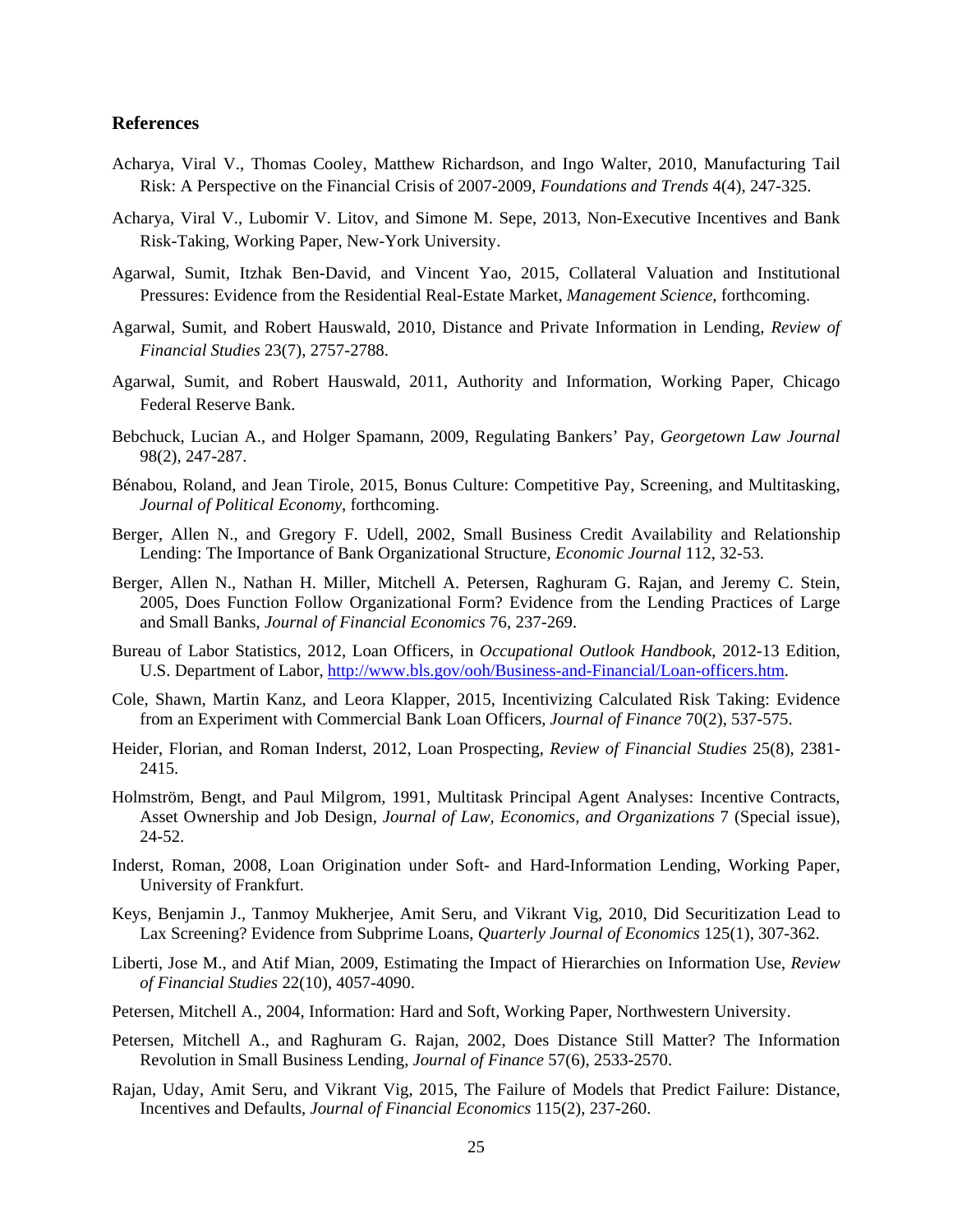- Sufi, Amir, 2007, Information Asymmetry and Financing Arrangements: Evidence from Syndicated Loans, *Journal of Finance* 62(2), 629-668.
- Tzioumis, Konstantinos, and Matthew Gee, 2013, Nonlinear Incentives and Mortgage Officers' Decisions, *Journal of Financial Economics* 107(2), 436-453.
- Udell, Gregory F., 1989, Loan Quality, Commercial Loan Review and Loan Officer Contracting, *Journal of Banking and Finance* 13(3), 367-382.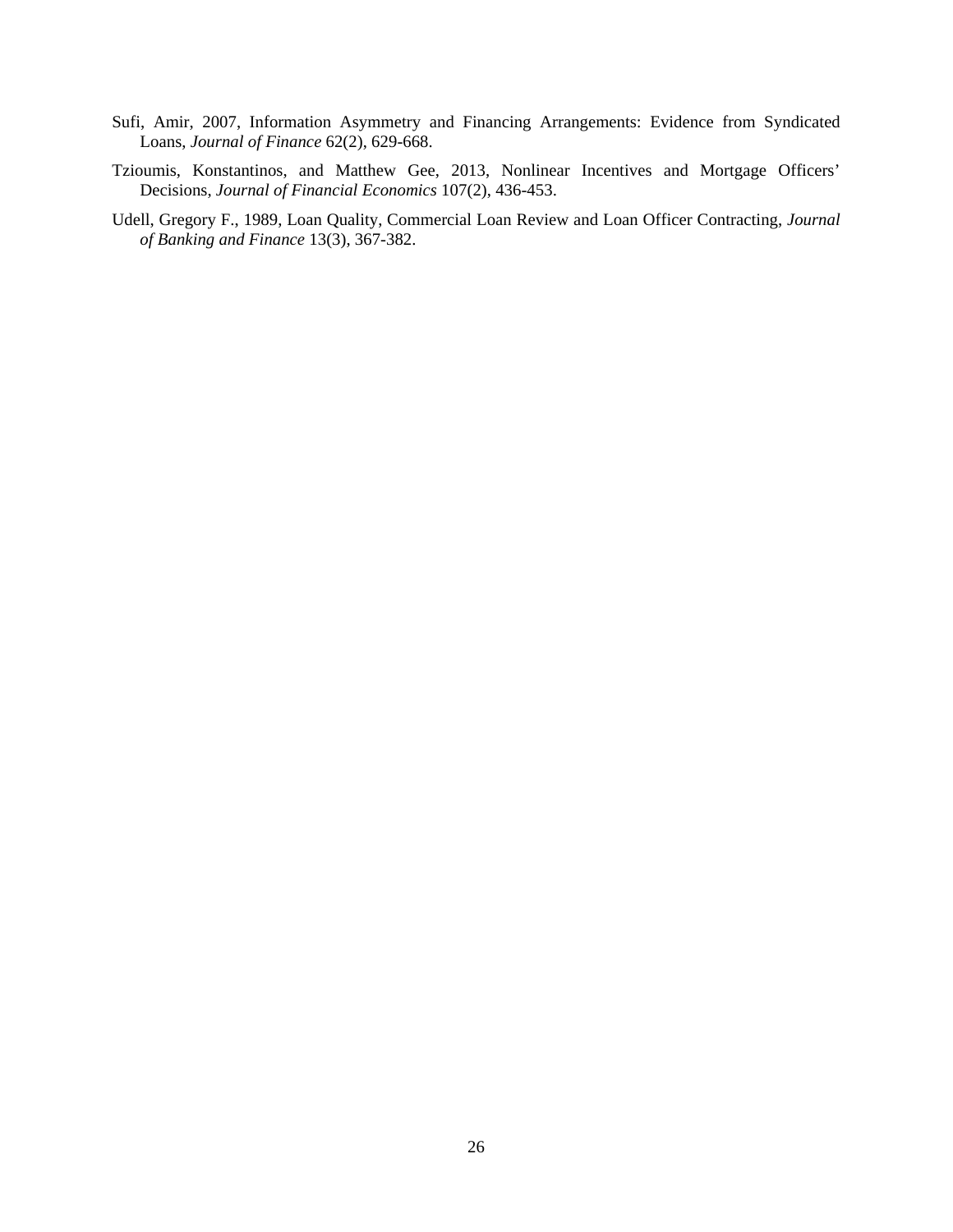## **Appendix A. Variable Definitions**

| <b>Variable</b>                                    | <b>Description</b>                                                                                                                                                                                               |
|----------------------------------------------------|------------------------------------------------------------------------------------------------------------------------------------------------------------------------------------------------------------------|
| Requested amount                                   | The dollar amount requested by the loan applicant.                                                                                                                                                               |
| Originated amount                                  | The dollar amount that was originated by the Bank.                                                                                                                                                               |
| Personal collateral                                | An indicator variable as to whether the loan applicant proposes to collateralize a<br>personal asset $(=1)$ or a business asset $(=0)$ .                                                                         |
| Loan-to-value $(LTV)$                              | The loan amount divided by the value of the collateral.                                                                                                                                                          |
| Experian business score                            | Applicant's Experian business credit score. Scores range from 100 to 250. A higher<br>score means higher credit quality.                                                                                         |
| Experian personal score                            | Applicant's Experian personal credit score. Scores range from 400 to 850. A higher<br>score means higher credit quality.                                                                                         |
| Time spent                                         | Time interval between application submission and decision. Measured in months.                                                                                                                                   |
| Internal risk rating                               | Applicant's risk rating as computed by the loan officer. Scores range from 1 to 10.<br>Unlike Experian scores, a low internal risk rating reflects higher credit quality.                                        |
| Withdrawn                                          | An indicator of whether a loan application was withdrawn before or after a decision<br>was made by the Bank.                                                                                                     |
| Commission-based<br>compensation                   | An indicator of whether 1) the loan application was handled by a loan officer who is<br>part of Group B (treated with commission-based compensation in 2005) and 2) the<br>year of the loan application is 2005. |
| Interest rate                                      | The interest rate paid on the loan.                                                                                                                                                                              |
| Default within 12 months                           | An indicator of whether the loan became delinquent (90 days or more past due) within<br>12 months of origination.                                                                                                |
| Loan originated                                    | An indicator of whether a loan application was originated by the Bank.                                                                                                                                           |
| Residual from loan<br>originating regression       | Residual from a regression of the loan originated variable on loan characteristics (see<br>Appendix C).                                                                                                          |
| Residual from internal risk<br>rating regression   | Residual from a regression of the internal risk rating variable on loan characteristics<br>(see Appendix C).                                                                                                     |
| Residual from LTV regression                       | Residual from a regression of the LTV variable on loan characteristics (see Appendix<br>$C$ ).                                                                                                                   |
| Residual from log(Originated<br>amount) regression | Residual from a regression of the log(originated amount) variable on loan<br>characteristics (see Appendix C).                                                                                                   |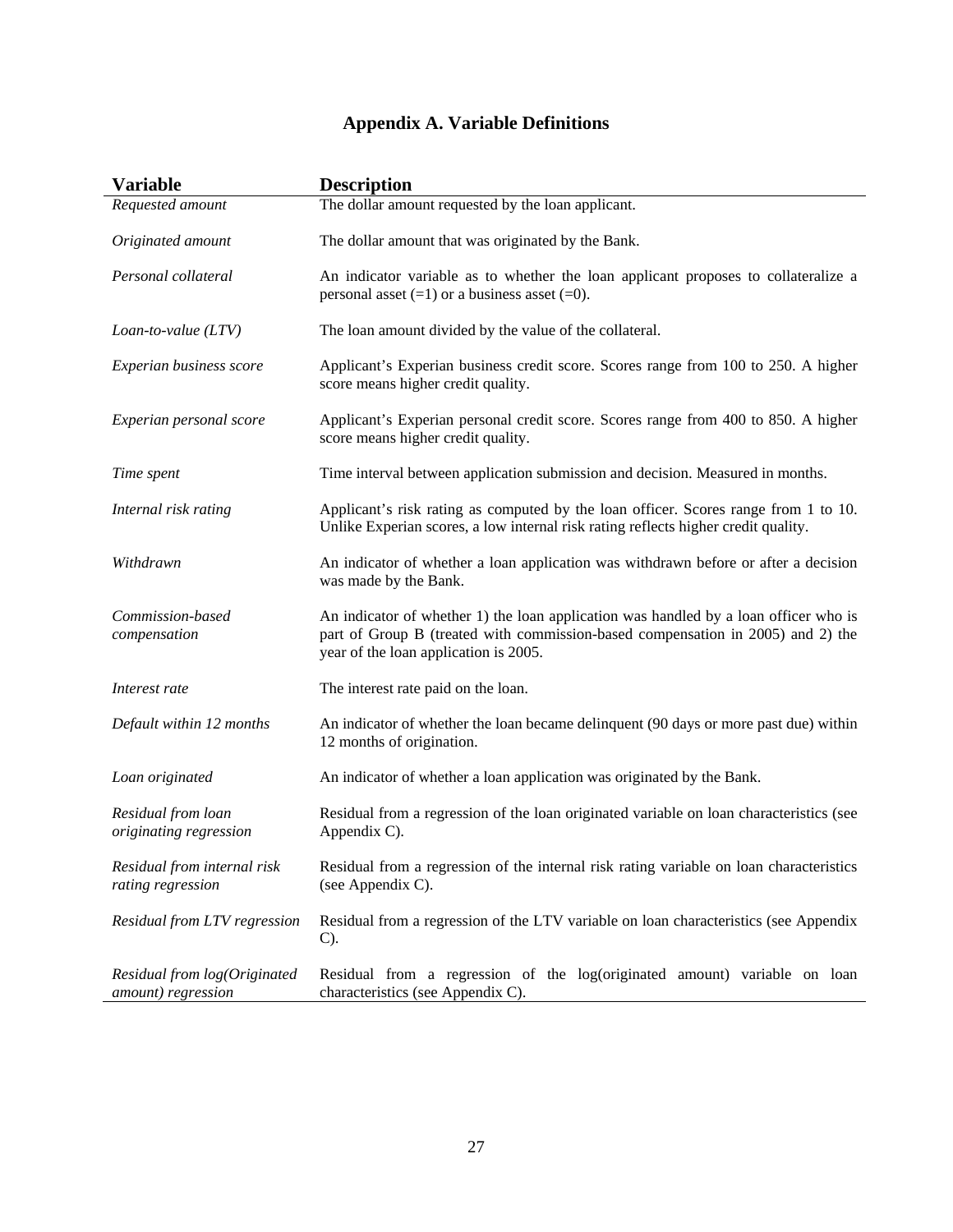### **Appendix B. Comparing Groups A and B in 2004**

The table compares the characteristics of applications and originated loans of Groups A and B in 2004. Panel A tests whether loan applications received by Group A (control) and Group B (to be treated in 2005) are different in the pretreatment period (2004). Panel B tests does the same for originated loans. All regressions are ordinary least squares (OLS) regressions. Variables are defined in Appendix A. Standard errors are clustered at the loan officer level. Standard errors are reported in parentheses. \*\*\*, \*\*, and \* denote statistical significance at the 1%, 5%, and 10% levels, respectively.

## **Panel A: Loan Applications in Groups A and B in 2004**

|                                            |                | Personal   | Requested   | Experian       | Experian       | Internal    | Time        | Application    | Loan officer   |
|--------------------------------------------|----------------|------------|-------------|----------------|----------------|-------------|-------------|----------------|----------------|
| Dependent variable: log(Req'd amount)      |                | collateral | <b>LTV</b>  | business score | personal score | risk rating | spent       | withdrawn      | salary (\$k)   |
|                                            | (1)            | (2)        | (3)         | (4)            | (5)            | (6)         | (7)         | (8)            | (9)            |
| Group B (to be treated in $2005$ ) $(0/1)$ | $-0.035$       | $-0.041$   | 0.001       | $-3.169$       | $-4.176$       | 0.004       | 0.001       | 0.003          | 0.343          |
|                                            | (0.050)        | (0.125)    | (0.014)     | (3.298)        | (5.623)        | (0.007)     | (0.048)     | (0.009)        | (0.579)        |
| log(Requested amount)                      |                |            | $0.036***$  | $-0.013$       | $-0.006$       | 0.004       | 0.007       | 0.135          | 0.773          |
|                                            |                |            | (0.011)     | (0.010)        | (0.014)        | (0.018)     | (0.026)     | (0.057)        | (0.818)        |
| Personal collateral (0/1)                  | 0.046          | 0.022      | $-0.027$    | 0.033          | 0.021          | $-0.007$    | $-0.009$    | $0.030*$       | 0.260          |
|                                            | (0.046)        | (0.075)    | (0.026)     | (0.022)        | (0.028)        | (0.041)     | (0.055)     | (0.015)        | (0.176)        |
| Requested LTV                              |                |            | $0.018***$  | 0.037          | $0.001**$      | 0.002       | 0.002       | $0.070***$     | 0.028          |
|                                            |                |            | (0.006)     | (0.037)        | (0.000)        | (0.008)     | (0.010)     | (0.019)        | (0.021)        |
| Requested $LTV2$                           |                |            | $0.038***$  | $-0.043**$     | $-0.004***$    | 0.004       | 0.005       | $0.0407*$      | 0.008          |
|                                            |                |            | (0.005)     | (0.021)        | (0.001)        | (0.038)     | (0.055)     | (0.021)        | (0.007)        |
| Experian business score                    | $0.028***$     | $0.047***$ | $-0.064***$ |                | $0.030***$     | $-0.007***$ | $-0.005$    | $-0.141***$    | 0.265          |
|                                            | (0.008)        | (0.008)    | (0.015)     |                | (0.008)        | (0.003)     | (0.003)     | (0.050)        | (0.420)        |
| Experian personal score                    | 0.0368         | $0.057***$ | $-0.020$    | $0.029*$       |                | $-0.035***$ | $-0.045***$ | $-0.091*$      | 0.182          |
|                                            | (0.058)        | (0.018)    | (0.034)     | (0.017)        |                | (0.004)     | (0.004)     | (0.048)        | (0.136)        |
| Loan officer fixed effects                 | N <sub>o</sub> | No         | No          | N <sub>o</sub> | N <sub>o</sub> | No          | No          | N <sub>o</sub> | No             |
| Industry fixed effects                     | Yes            | Yes        | Yes         | Yes            | Yes            | Yes         | Yes         | Yes            | N <sub>o</sub> |
| Month fixed effects                        | Yes            | Yes        | Yes         | Yes            | Yes            | Yes         | Yes         | Yes            | Yes            |
| <b>Observations</b>                        | 14,916         | 14,916     | 14,916      | 14,916         | 14,916         | 14,916      | 14,916      | 14,916         | 14,916         |
| Adj. $R^2$                                 | 0.05           | 0.07       | 0.19        | 0.11           | 0.10           | 0.73        | 0.20        | 0.07           | 0.06           |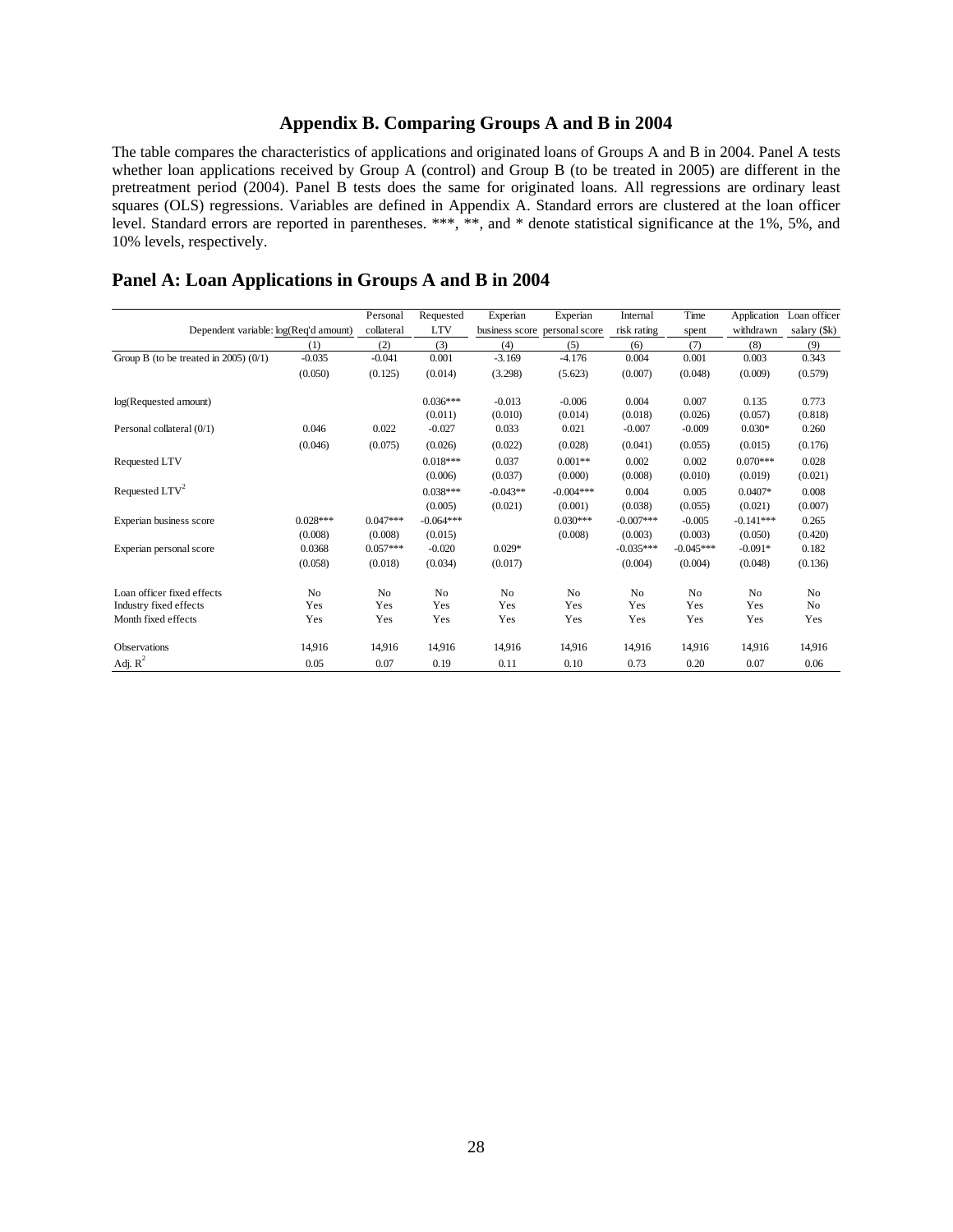## **Appendix B. Comparing Groups A and B in 2004 (Cont.)**

## **Panel B: Originated Loans in Groups A and B in 2004**

|                                          | log(Originated amount)                      | Personal            | Originated LTV        |                       | Experian               | Experian               | Internal               |
|------------------------------------------|---------------------------------------------|---------------------|-----------------------|-----------------------|------------------------|------------------------|------------------------|
|                                          | Dependent variable: - log(Requested amount) | collateral          | -Requested LTV (%)    | Interest rate         | business score         | personal score         | risk rating            |
|                                          | (1)                                         | (2)                 | (3)                   | (4)                   | (5)                    | (6)                    | (7)                    |
| Group B (to be treated in $2005$ ) (0/1) | $-0.020$                                    | 0.325               | $-0.038$              | 0.001                 | 1.070                  | 1.586                  | 0.003                  |
|                                          | (0.050)                                     | (0.568)             | (0.061)               | (0.016)               | (2.204)                | (2.431)                | (0.009)                |
| log(Requested amount)                    |                                             | 0.481<br>(0.439)    |                       | $0.034***$<br>(0.010) | $-0.010$<br>(0.009)    | $-0.006$<br>(0.012)    | 0.003<br>(0.015)       |
| Personal collateral                      | 0.053                                       |                     | 0.042                 | $-0.023$              | 0.032                  | 0.018                  | $-0.006$               |
|                                          | (0.045)                                     |                     | (0.065)               | (0.021)               | (0.021)                | (0.019)                | (0.037)                |
| Requested LTV                            |                                             | 0.024<br>(0.021)    |                       | $0.016***$<br>(0.005) | 0.033<br>(0.035)       | $0.001**$<br>(0.000)   | 0.002<br>(0.007)       |
| Requested LTV <sup>2</sup>               |                                             | 0.006<br>(0.004)    |                       | $0.037***$<br>(0.005) | $-0.035***$<br>(0.022) | $-0.004***$<br>(0.001) | 0.004<br>(0.032)       |
| Experian business score                  | $0.024***$                                  | 0.198               | $0.034***$            | $-0.055***$           |                        | $0.024***$             | $-0.006***$            |
| Experian personal score                  | (0.008)<br>0.041                            | (0.242)<br>$0.167*$ | (0.008)<br>$0.037***$ | (0.012)<br>$-0.018$   | $0.022*$               | (0.007)                | (0.002)<br>$-0.032***$ |
|                                          | (0.087)                                     | (0.089)             | (0.007)               | (0.029)               | (0.013)                |                        | (0.004)                |
| Loan officer fixed effects               | N <sub>o</sub>                              | N <sub>o</sub>      | N <sub>o</sub>        | N <sub>o</sub>        | N <sub>o</sub>         | N <sub>o</sub>         | N <sub>o</sub>         |
| Industry fixed effects                   | Yes                                         | Yes                 | Yes                   | Yes                   | Yes                    | Yes                    | Yes                    |
| Month fixed effects                      | Yes                                         | Yes                 | Yes                   | Yes                   | Yes                    | Yes                    | Yes                    |
| Observations                             | 4,740                                       | 4,740               | 4,740                 | 4,740                 | 4,740                  | 4,740                  | 4,740                  |
| Adj. $R^2$                               | 0.07                                        | 0.05                | 0.11                  | 0.21                  | 0.12                   | 0.10                   | 0.69                   |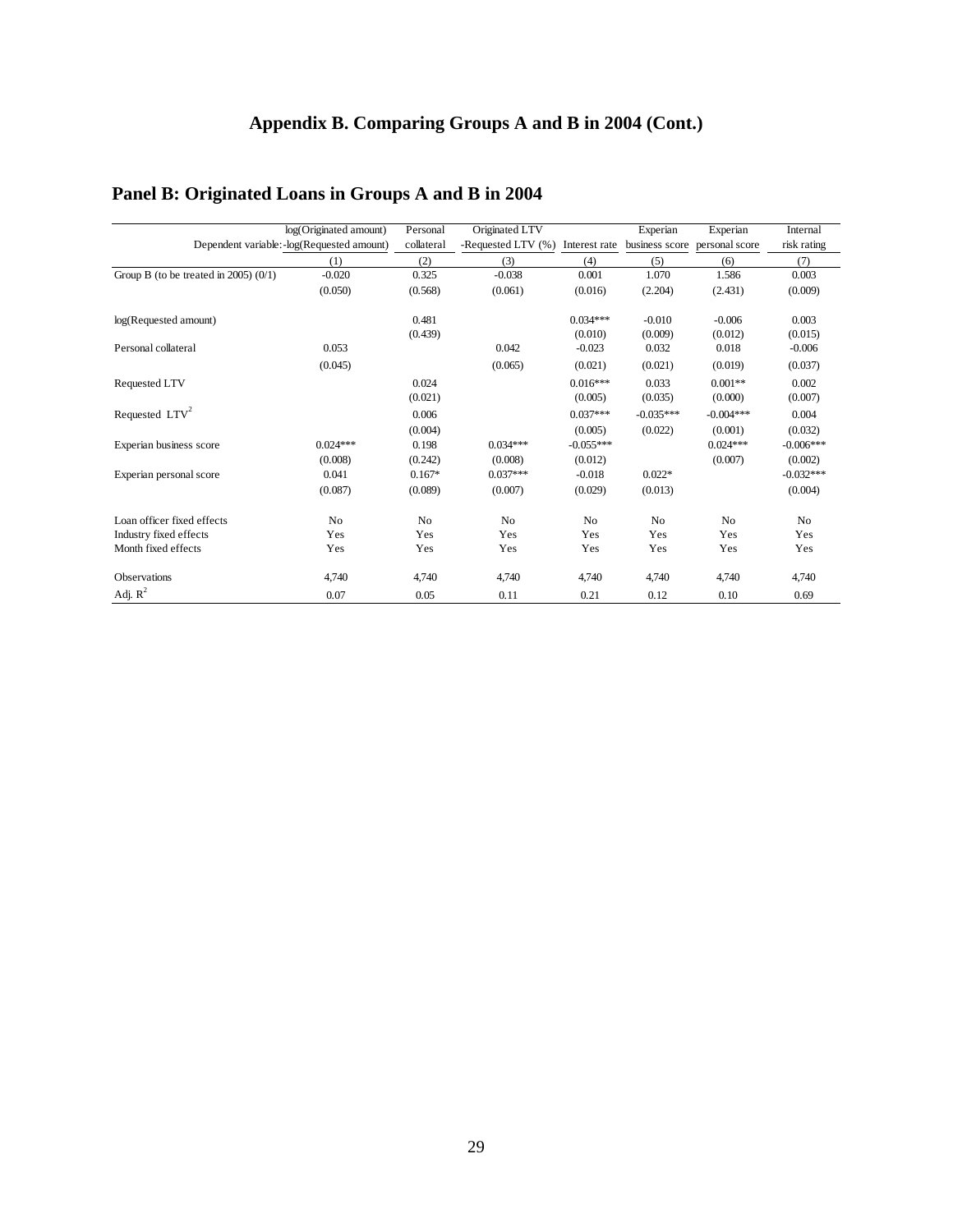### **Appendix C. Calculating Residuals**

The table presents analysis used to calculate abnormal application approval, as well as abnormal leverage and loan amount. The sample contains only applications (Column (1)) and originated loans (Columns (2) and (3)) from the control group: Group A in 2004 and 2005, and Group B in 2004. All regressions are ordinary least squares (OLS) regressions. Variables are defined in Appendix A. Standard errors are clustered at the loan officer level. Standard errors are reported in parentheses. \*\*\*, \*\*, and \* denote statistical significance at the 1%, 5%, and 10% levels, respectively.

| Sample:                    | Applications (Control only) |              | Approved loans (Control only) |
|----------------------------|-----------------------------|--------------|-------------------------------|
| Dependent variable:        | Loan approved $(0/1)$       | <b>LTV</b>   | log(Loan amount)              |
|                            | (1)                         | (2)          | (3)                           |
| log(Requested amount)      | $-0.3007**$                 | 0.0256       | $-0.0164$                     |
|                            | (0.0700)                    | (0.0224)     | (0.0122)                      |
| Personal collateral (0/1)  | $0.0215***$                 | $-0.0395***$ | $0.0818**$                    |
|                            | (0.0077)                    | (0.0070)     | (0.0344)                      |
| Experian business score    | $-0.1397***$                | $-0.0063***$ | $0.0032***$                   |
|                            | (0.0481)                    | (0.0004)     | (0.0008)                      |
| Experian personal score    | $-0.1295***$                | $-0.0052***$ | $0.0093***$                   |
|                            | (0.0391)                    | (0.0012)     | (0.0003)                      |
| LTV (Requested)            | $0.0471***$                 | $-0.6075***$ | $-0.8142***$                  |
|                            | (0.0139)                    | (0.0838)     | (0.2224)                      |
| $LTV2$ (Requested)         | $-0.0796***$                | $-0.7031***$ | $0.6948***$                   |
|                            | (0.0162)                    | (0.0774)     | (0.1485)                      |
| Loan officer fixed effects | Yes                         | Yes          | Yes                           |
| Industry fixed effects     | Yes                         | Yes          | Yes                           |
| Month fixed effects        | Yes                         | Yes          | Yes                           |
| Observations               | 22,480                      | 10,470       | 10,470                        |
| Adj. $R^2$                 | 0.17                        | 0.14         | 0.10                          |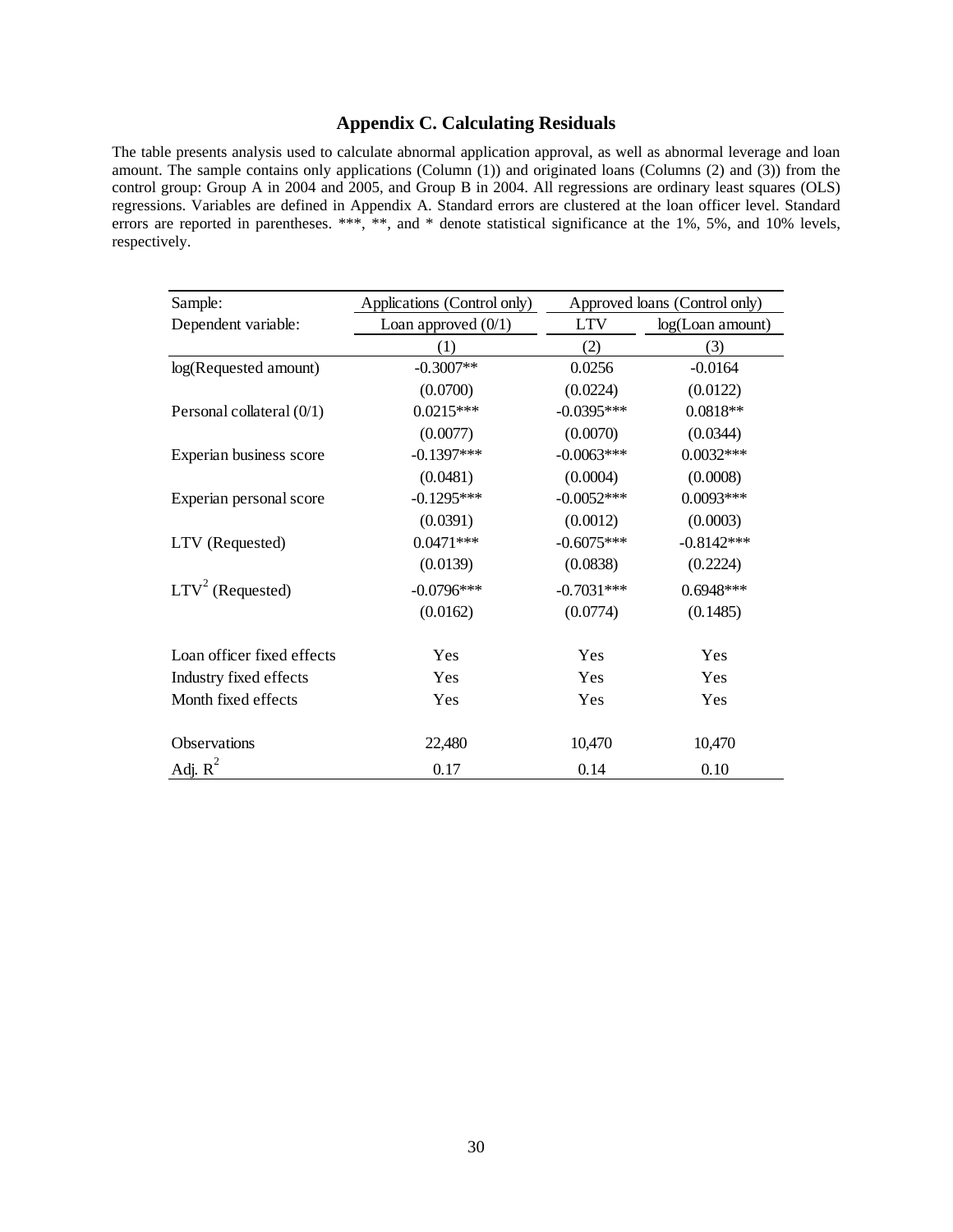## **Table 1. Summary Statistics**

The table presents summary statistics for the data used in the study. Panel A presents summary statistics for loan applications. Panel B presents summary statistics for the originated loans. Panel C presents summary statistics for data aggregated at the loan officer–month level. Variables are defined in Appendix A.

### **Panel A: Loan Applications**

|                                        |         | 2004              |         |                   |         | 2005              |         |                     |  |
|----------------------------------------|---------|-------------------|---------|-------------------|---------|-------------------|---------|---------------------|--|
|                                        |         | Group A (Control) |         | Group B (Control) |         | Group A (Control) |         | Group B (Treatment) |  |
|                                        | Mean    | St Dev            | Mean    | St Dev            | Mean    | St Dev            | Mean    | St Dev              |  |
| # Applications                         | 6,920   |                   | 7.996   |                   | 7.564   |                   | 7.788   |                     |  |
| Requested amount (\$)                  | 455,240 | 336,805           | 426,480 | 378,698           | 454.141 | 369,635           | 444,137 | 381,829             |  |
| Personal collateral (0/1)              | 0.255   | 0.436             | 0.261   | 0.439             | 0.280   | 0.449             | 0.239   | 0.427               |  |
| Requested LTV (%)                      | 61.283  | 43.001            | 65.301  | 44.029            | 65.161  | 46.873            | 63.049  | 43.483              |  |
| Experian business score (100-250)      | 200.863 | 72.228            | 195.884 | 75.868            | 195.988 | 75.273            | 200.359 | 68.471              |  |
| Experian personal score (400-850)      | 731.847 | 70.305            | 725.405 | 68.063            | 725.908 | 74.394            | 728.057 | 76.723              |  |
| Internal risk rating $(1-10)$          | 5.819   | 1.734             | 5.813   | 1.537             | 5.940   | 1.313             | 5.958   | 1.470               |  |
| Time spent (months)                    | 1.380   | 0.850             | 1.350   | 0.700             | 1.320   | 0.750             | 1.060   | 0.530               |  |
| Application approved $(0/1)$           | 0.449   | 0.497             | 0.436   | 0.496             | 0.512   | 0.500             | 0.592   | 0.491               |  |
| Withdrawn after being approved $(0/1)$ | 0.132   | 0.338             | 0.118   | 0.322             | 0.150   | 0.357             | 0.119   | 0.324               |  |

## **Panel B: Originated Loans**

|                                              | 2004              |          |          |                   | 2005     |                   |         |                     |
|----------------------------------------------|-------------------|----------|----------|-------------------|----------|-------------------|---------|---------------------|
|                                              | Group A (Control) |          |          | Group B (Control) |          | Group A (Control) |         | Group B (Treatment) |
|                                              | Mean              | St Dev   | Mean     | St Dev            | Mean     | St Dev            | Mean    | St Dev              |
| # Originated loans                           | 2,192             |          | 2,548    |                   | 2,744    |                   | 3,680   |                     |
| Loan originated $(0/1)$                      | 0.306             | 0.461    | 0.322    | 0.467             | 0.357    | 0.499             | 0.466   | 0.476               |
| Requested amount (\$)                        | 302,074           | 305,891  | 302,966  | 301,933           | 303,082  | 306,939           | 302,224 | 317,073             |
| Originated amount (\$)                       | 224,614           | 279,361  | 216,048  | 229,403           | 253,219  | 257,801           | 301,004 | 299,013             |
| $I(A$ mount approved $> A$ mount requested)  | 0.035             | 0.025    | 0.032    | 0.028             | 0.032    | 0.027             | 0.174   | 0.073               |
| Personal collateral (originated) (0/1)       | 0.270             | 0.409    | 0.280    | 0.403             | 0.300    | 0.420             | 0.250   | 0.404               |
| Requested LTV (%)                            | 79.060            | 20.930   | 78.440   | 19.280            | 79.030   | 17.040            | 78.520  | 18.400              |
| Originated LTV (%)                           | 72.986            | 31.477   | 76.237   | 30.899            | 74.901   | 33.105            | 77.033  | 26.049              |
| Experian business score (100-250)            | 184.870           | 68.946   | 186.115  | 78.924            | 185.500  | 93.091            | 196.095 | 87.015              |
| Experian personal score (400-850)            | 716.692           | 87.439   | 718.897  | 88.580            | 719.537  | 98.245            | 725.765 | 66.510              |
| Time spent (months)                          | 1.270             | 0.880    | 1.282    | 0.858             | 1.275    | 0.799             | 1.020   | 0.540               |
| Internal risk rating $(1-10)$                | 5.230             | 1.840    | 5.380    | 1.520             | 5.440    | 1.300             | 4.930   | 1.530               |
| Interest rate $(\% )$                        | 9.910             | 5.020    | 9.850    | 4.890             | 9.580    | 4.880             | 9.650   | 4.930               |
| # Defaults                                   | 91                |          | 107      |                   | 119      |                   | 192     |                     |
| Defaulted within 12 months $(0/1)$           | 0.042             | 0.199    | 0.042    | 0.201             | 0.043    | 0.204             | 0.052   | 0.222               |
| log(Originated amount)-log(Requested amount) | $-0.129$          | $-0.039$ | $-0.146$ | $-0.117$          | $-0.077$ | $-0.075$          | 0.014   | 0.104               |
| Originated LTV-Requested LTV                 | $-0.060$          | 0.104    | $-0.022$ | 0.116             | $-0.041$ | 0.158             | 0.007   | 0.080               |
| Residual from leverage regression            | 0.003             | 0.034    | 0.003    | 0.033             | 0.004    | 0.032             | 0.007   | 0.032               |
| Residual from loan size regression           | 0.004             | 0.038    | 0.003    | 0.040             | 0.004    | 0.042             | 0.071   | 0.039               |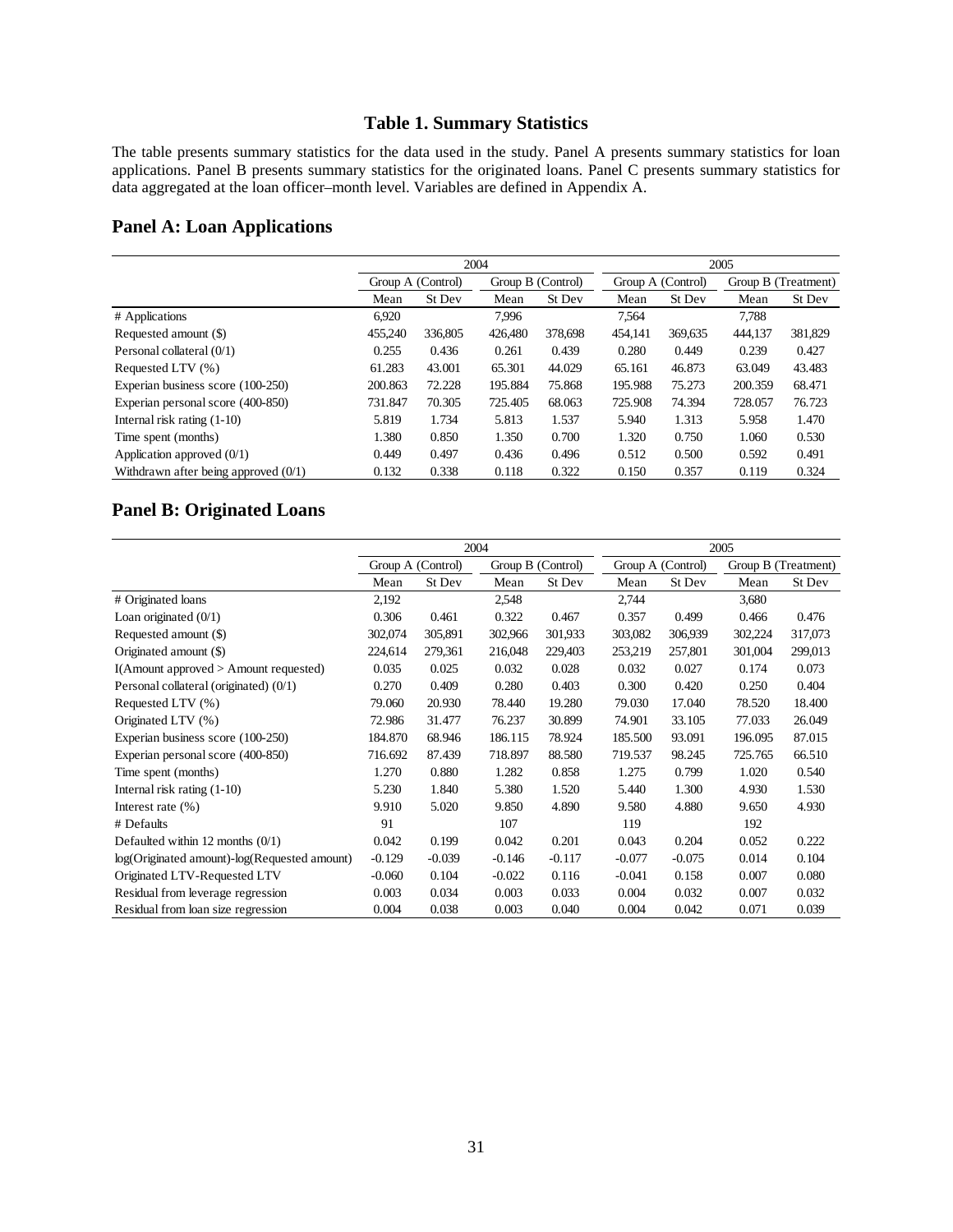## **Table 1. Summary Statistics (Cont.)**

## **Panel C: Loan Officer-Month Data**

|                                             |       | 2004              |       |                   |       | 2005              |       |                     |  |
|---------------------------------------------|-------|-------------------|-------|-------------------|-------|-------------------|-------|---------------------|--|
|                                             |       | Group A (Control) |       | Group B (Control) |       | Group A (Control) |       | Group B (Treatment) |  |
|                                             | Mean  | St Dev            | Mean  | St Dev            | Mean  | St Dev            | Mean  | St Dev              |  |
| $N$ (loan officer-month) = 3,192            |       |                   |       |                   |       |                   |       |                     |  |
| $#$ Loan officers                           | 68    |                   | 65    |                   | 65    |                   | 65    |                     |  |
| log(Application avg amount (\$k))           | 5.582 | 5.336             | 5.382 | 5.352             | 5.587 | 5.349             | 5.399 | 5.534               |  |
| $log(A$ pproved avg amount $(\frac{e}{2k})$ | 5.293 | 5.562             | 5.296 | 5.485             | 5.290 | 5.433             | 5.525 | 5.661               |  |
| log(Originaled avg amount (\$k))            | 5.281 | 5.394             | 5.299 | 5.307             | 5.294 | 5.374             | 5.551 | 5.446               |  |
| log( <i>#</i> Applications)                 | 3.794 | 1.885             | 3.795 | 1.884             | 3.799 | 1.865             | 3.812 | 1.842               |  |
| $log(\# \text{Approved loans})$             | 3.378 | 1.858             | 3.399 | 1.878             | 3.381 | 1.840             | 3.705 | 1.819               |  |
| log( <i>#</i> Originaled loans)             | 3.373 | 1.861             | 3.396 | 1.861             | 3.391 | 1.834             | 3.816 | 1.840               |  |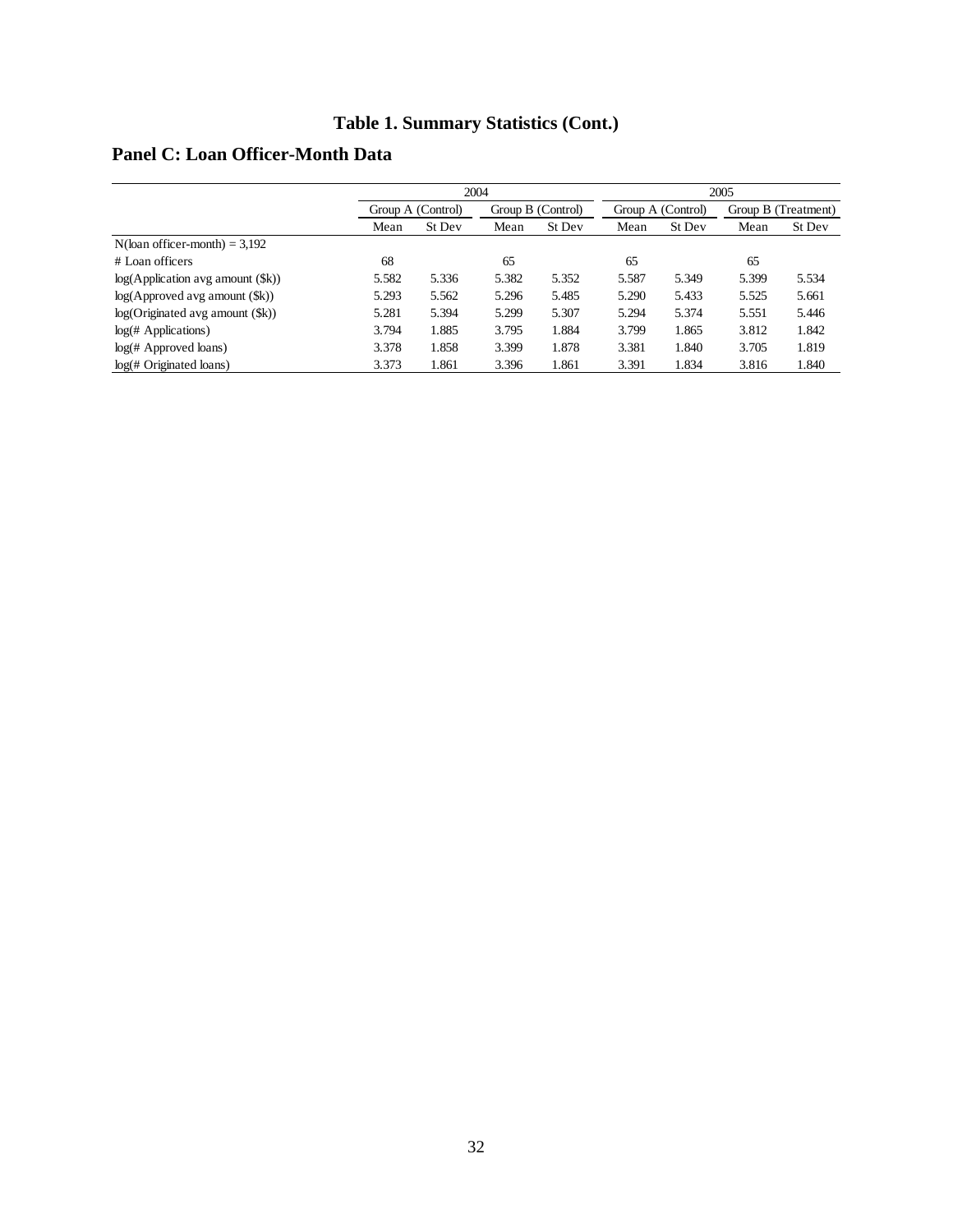### **Table 2. Direct Effects of Loan Prospecting**

The table presents an analysis of the effects of loan prospecting: loan approval and origination rates, and average loan size (Panel A), turnaround time and withdrawal rate (Panel B), and default rate (Panel C). All regressions are ordinary least squares (OLS) regressions. Variables are defined in Appendix A. Standard errors are clustered at the month level. Standard errors are reported in parentheses. \*\*\*, \*\*, and \* denote statistical significance at the 1%, 5%, and 10% levels, respectively.

| Sample:                    |            |                          | Approved applications (loan officer-month) |                         |                      |            | Originated loans (loan officer-month) |            |
|----------------------------|------------|--------------------------|--------------------------------------------|-------------------------|----------------------|------------|---------------------------------------|------------|
| Dependent variable:        |            | $log(Avg$ amount $(\$))$ |                                            | $log(\#Approved loans)$ | log(Avg amount (\$)) |            | log(#Originated loans)                |            |
|                            | (1)        | (2)                      | (3)                                        | (4)                     | (5)                  | (6)        | (7)                                   | (8)        |
| Loan prospecting $(0/1)$   | $0.147***$ | $0.149***$               | $0.282***$                                 | $0.313***$              | $0.144***$           | $0.145***$ | $0.276***$                            | $0.305***$ |
|                            | (0.048)    | (0.040)                  | (0.058)                                    | (0.051)                 | (0.046)              | (0.043)    | (0.046)                               | (0.038)    |
| Loan officer fixed effects | Yes        | Yes                      | Yes                                        | Yes                     | Yes                  | Yes        | Yes                                   | Yes        |
| Month fixed effects        | No         | Yes                      | No.                                        | Yes                     | No                   | Yes        | N <sub>0</sub>                        | Yes        |
| <b>Observations</b>        | 3,192      | 3,192                    | 3,192                                      | 3,192                   | 3,192                | 3,192      | 3,192                                 | 3,192      |
| Adj. $R^2$                 | 0.13       | 0.15                     | 0.15                                       | 0.17                    | 0.16                 | 0.17       | 0.19                                  | 0.20       |

**Panel A: Approval and Origination Rates and Average Loan Size** 

## **Panel B: Turnaround Time and Withdrawal Rate**

| Dependent variable:        |             |                  | #Months between application and decision |             | I(Application withdrawn) |                    |  |  |
|----------------------------|-------------|------------------|------------------------------------------|-------------|--------------------------|--------------------|--|--|
| Sample:                    |             | All applications | All approved loans                       |             |                          | All approved loans |  |  |
|                            | (1)         | (2)              | (3)                                      | (4)         | (5)                      | (6)                |  |  |
| Loan prospecting $(0/1)$   | $-0.104*$   | $-0.100**$       | $-0.157**$                               | $0.166***$  | $-0.057**$               | $-0.068**$         |  |  |
|                            | (0.056)     | (0.050)          | (0.062)                                  | (0.064)     | (0.028)                  | (0.031)            |  |  |
| Experian business score    | $-0.048***$ | $-0.042***$      | $-0.051***$                              | $-0.049***$ | $0.048***$               | $0.039**$          |  |  |
|                            | (0.017)     | (0.016)          | (0.019)                                  | (0.017)     | (0.016)                  | (0.016)            |  |  |
| Experian personal score    | $-0.042***$ | $-0.037**$       | $-0.046***$                              | $-0.043***$ | $0.039***$               | $0.028**$          |  |  |
|                            | (0.014)     | (0.014)          | (0.016)                                  | (0.014)     | (0.011)                  | (0.014)            |  |  |
| log(Requested amount)      | $0.019***$  | $0.017***$       | $0.021***$                               | $0.020***$  | $-0.017***$              | $-0.020***$        |  |  |
|                            | (0.007)     | (0.006)          | (0.007)                                  | (0.007)     | (0.005)                  | (0.004)            |  |  |
| Personal collateral (0/1)  | $-0.032$    | $-0.030$         | $-0.038$                                 | $-0.034$    | 0.031                    | 0.025              |  |  |
|                            | (0.063)     | (0.060)          | (0.066)                                  | (0.065)     | (0.062)                  | (0.057)            |  |  |
| Requested LTV              | $0.016***$  | $0.016***$       | $0.019***$                               | $0.017***$  | $-0.014***$              | $-0.014***$        |  |  |
|                            | (0.003)     | (0.003)          | (0.003)                                  | (0.003)     | (0.002)                  | (0.002)            |  |  |
| Requested LTV <sup>2</sup> | $0.068***$  | $0.068***$       | $0.079***$                               | $0.070***$  | $-0.062***$              | $-0.042***$        |  |  |
|                            | (0.016)     | (0.014)          | (0.016)                                  | (0.016)     | (0.013)                  | (0.014)            |  |  |
| Loan officer fixed effects | Yes         | Yes              | Yes                                      | Yes         | Yes                      | Yes                |  |  |
| Month fixed effects        | No          | Yes              | No                                       | Yes         | No                       | Yes                |  |  |
| Observations               | 30,268      | 30,268           | 14,359                                   | 14,359      | 14,359                   | 14,359             |  |  |
| Adj. $R^2$                 | 0.18        | 0.19             | 0.21                                     | 0.22        | 0.07                     | 0.09               |  |  |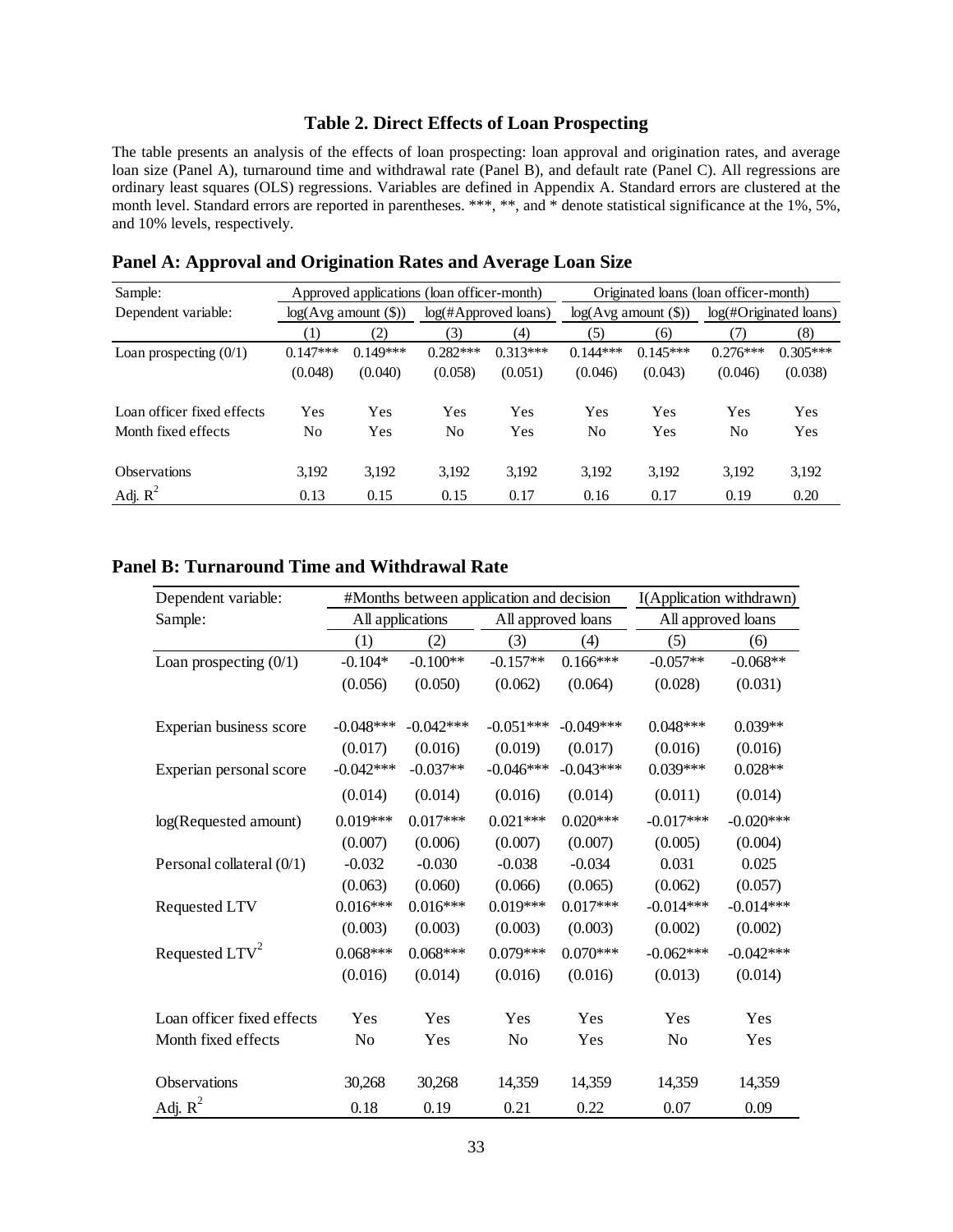## **Table 2. Analysis of the Effects of Prospecting on Approved and Originated Volume (Cont.)**

# **Panel C: Default Rate**

| Sample:                    | All originated loans |                                    |                |            |  |  |  |  |  |
|----------------------------|----------------------|------------------------------------|----------------|------------|--|--|--|--|--|
| Dependent variable:        |                      | Defaulted within 12 months $(0/1)$ |                |            |  |  |  |  |  |
|                            | (1)                  | (2)                                | (3)            | (4)        |  |  |  |  |  |
| Loan prospecting $(0/1)$   | $0.012***$           | $0.012***$                         | $0.012***$     | $0.011***$ |  |  |  |  |  |
|                            | (0.003)              | (0.003)                            | (0.004)        | (0.003)    |  |  |  |  |  |
| Interest rate $(\% )$      |                      |                                    | $0.039***$     | $0.035**$  |  |  |  |  |  |
|                            |                      |                                    | (0.014)        | (0.014)    |  |  |  |  |  |
| Loan officer fixed effects | Yes                  | Yes                                | Yes            | Yes        |  |  |  |  |  |
| Industry fixed effects     | N <sub>0</sub>       | Yes                                | N <sub>0</sub> | Yes        |  |  |  |  |  |
| Month fixed effects        | N <sub>0</sub>       | Yes                                | N <sub>0</sub> | Yes        |  |  |  |  |  |
| <b>Observations</b>        | 11,164               | 11,164                             | 11,164         | 11,164     |  |  |  |  |  |
| Adj. $R^2$                 | 0.21                 | 0.21                               | 0.23           | 0.23       |  |  |  |  |  |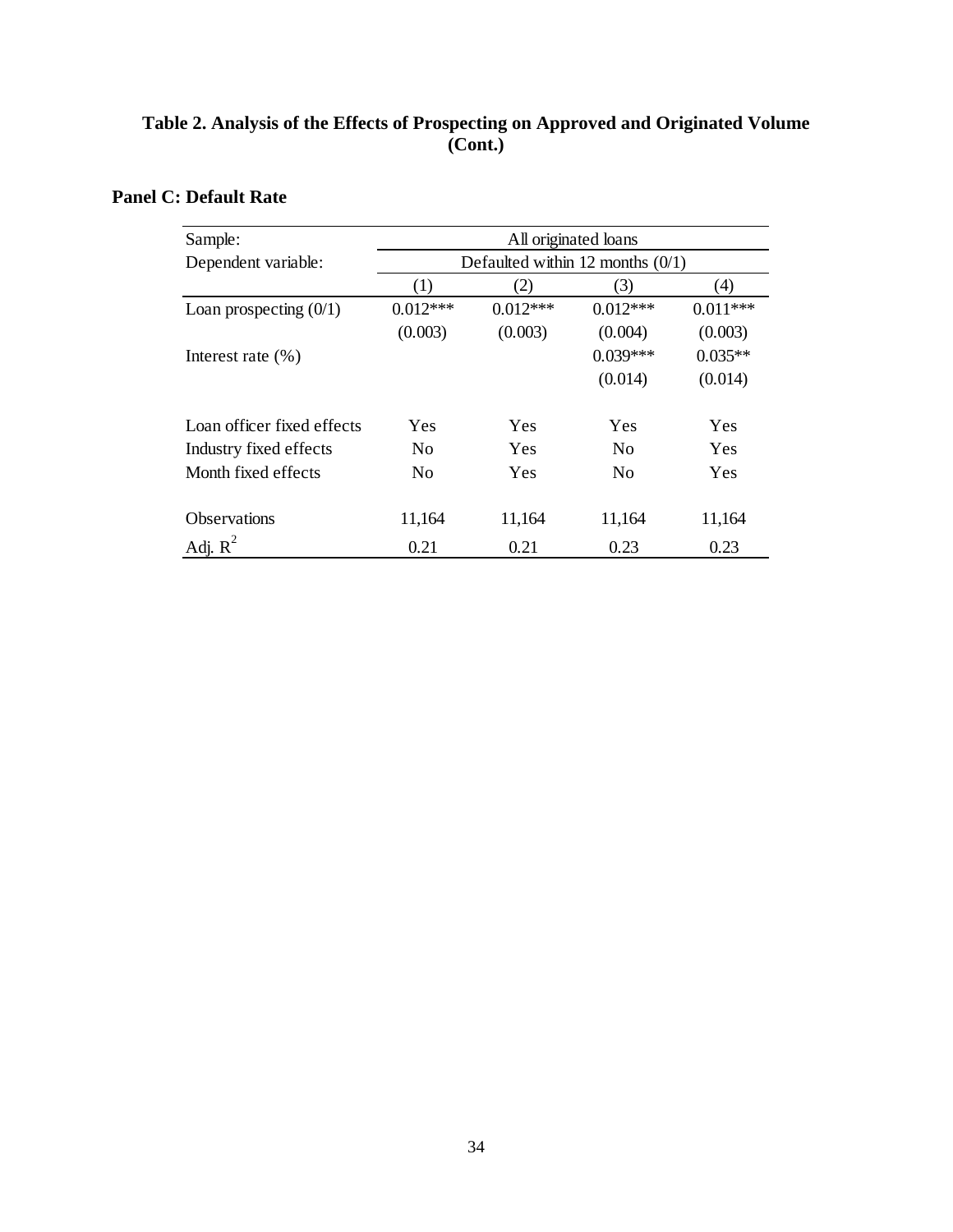#### **Table 3. Volume and Quality of Applications**

The table presents an analysis of the loan application volume and characteristics. Panel A uses a sample at the loan officer–month level and explores whether the dollar volume and the number of applications are different for applications made to loan officers who receive commission-based compensation. Panel B tests whether the characteristics of loan applications are different for applications made to loan officers who engage in loan prospecting. Panel C tests whether loan applications received by the loan prospecting group were more likely to be approved based on characteristics. All regressions are ordinary least squares (OLS) regressions. Variables are defined in Appendix A. In Panel A, standard errors are clustered at the month level. In Panels B and C, standard errors are clustered at the loan officer level. Standard errors are reported in parentheses. \*\*\*, \*\*, and \* denote statistical significance at the 1%, 5%, and 10% levels, respectively.

| Dependent variable:        | All applications (loan officer-month) |                                    |                               |                |  |  |  |  |  |
|----------------------------|---------------------------------------|------------------------------------|-------------------------------|----------------|--|--|--|--|--|
| Denoted in:                |                                       | $log(Avg$ requested amount $(\$))$ | $log(\# \text{Applications})$ |                |  |  |  |  |  |
|                            | (1)                                   | 2)                                 | (3)                           | (4)            |  |  |  |  |  |
| Loan prospecting $(0/1)$   | 0.019                                 | 0.013                              | 0.001                         | 0.007          |  |  |  |  |  |
|                            | (0.029)                               | (0.030)                            | (0.013)                       | (0.025)        |  |  |  |  |  |
| Loan officer fixed effects | N <sub>0</sub>                        | N <sub>0</sub>                     | N <sub>0</sub>                | N <sub>o</sub> |  |  |  |  |  |
| Month fixed effects        | N <sub>0</sub>                        | Yes                                | N <sub>0</sub>                | Yes            |  |  |  |  |  |
| <b>Observations</b>        | 3,192                                 | 3,192                              | 3,192                         | 3,192          |  |  |  |  |  |
| Adj. $R^2$                 | 0.07                                  | 0.13                               | 0.06                          | 0.08           |  |  |  |  |  |

### **Panel A: Loan Application Volume in Treated and Control Groups**

#### **Panel B: Characteristics of Loan Applications**

|                            |                       |                | Personal       | Experian       | Experian       | Internal    |
|----------------------------|-----------------------|----------------|----------------|----------------|----------------|-------------|
| Dependent variable:        | log(Requested amount) | Requested LTV  | collateral     | business score | personal score | risk rating |
|                            | $\left(1\right)$      | (2)            | (3)            | (4)            | (5)            | (6)         |
| Loan prospecting $(0/1)$   | 0.016                 | 0.026          | 0.014          | 7.146          | 3.976          | 0.043       |
|                            | (0.064)               | (0.183)        | (0.056)        | (5.871)        | (5.068)        | (0.138)     |
| Loan officer fixed effects | No                    | N <sub>0</sub> | N <sub>0</sub> | No             | N <sub>0</sub> | No          |
| Industry fixed effects     | Yes                   | Yes            | Yes            | Yes            | Yes            | Yes         |
| Month fixed effects        | Yes                   | Yes            | Yes            | Yes            | Yes            | Yes         |
| <b>Observations</b>        | 30,268                | 30,268         | 30,268         | 30,268         | 30,268         | 30,268      |
| Adj. $R^2$                 | 0.07                  | 0.06           | 0.09           | 0.06           | 0.05           | 0.07        |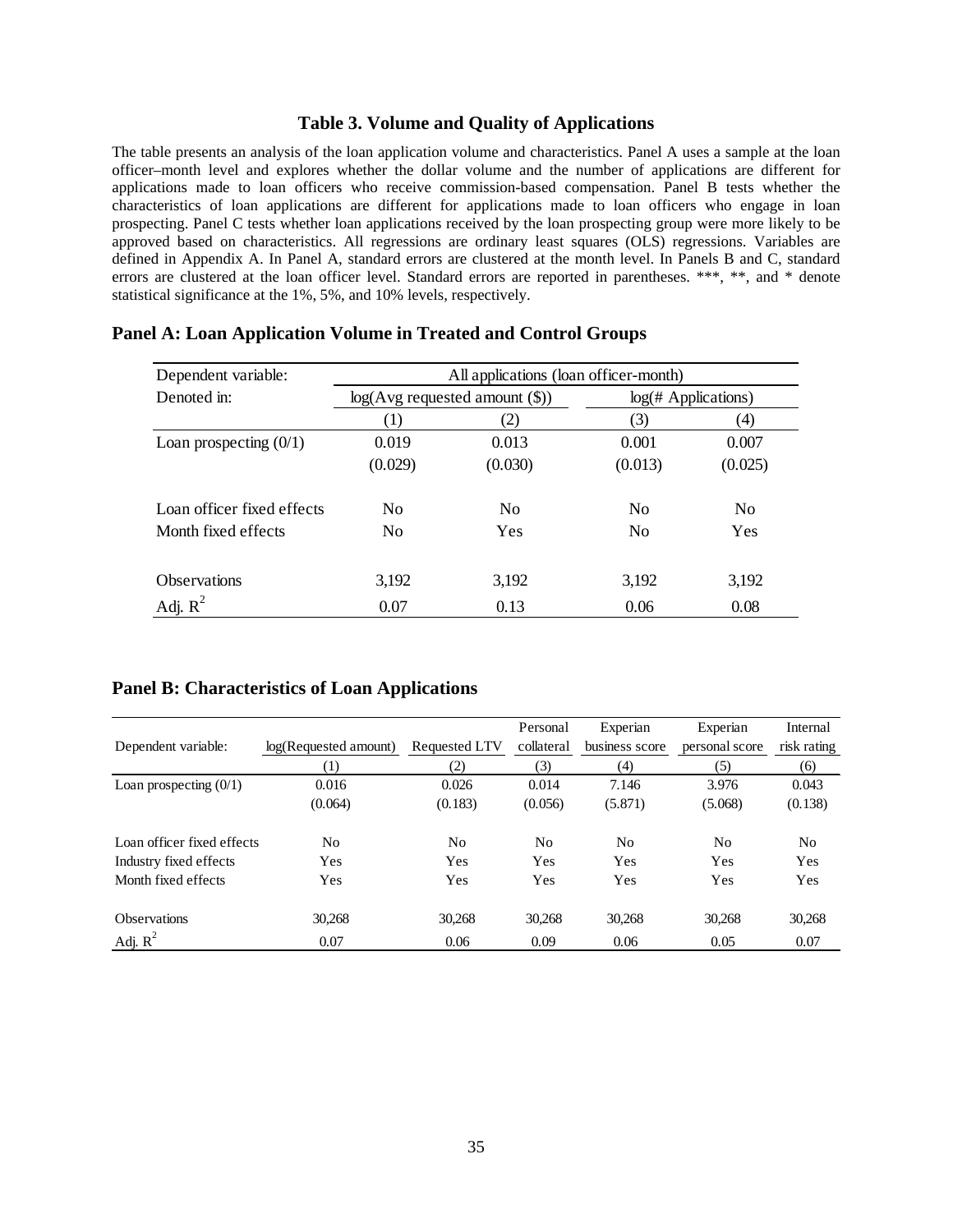| Table 3. Volume and Quality of Applications (Cont.) |
|-----------------------------------------------------|
|-----------------------------------------------------|

**Panel C: Are Loan Applications in the Treated Group More Likely to Be Approved?** 

| Sample:                    | 2005 Applications                           |          |                |             |  |  |
|----------------------------|---------------------------------------------|----------|----------------|-------------|--|--|
| Dependent variable:        | Application ex ante probability of apporval |          |                |             |  |  |
|                            | (1)                                         | (2)      | (3)            | (4)         |  |  |
| Loan prospecting $(0/1)$   | 0.008                                       | $-0.007$ | 0.004          | 0.001       |  |  |
|                            | (0.018)                                     | (0.019)  | (0.019)        | (0.019)     |  |  |
| Experian business score    |                                             |          | $0.071***$     | $0.076***$  |  |  |
|                            |                                             |          | (0.019)        | (0.020)     |  |  |
| Experian personal score    |                                             |          | $0.063***$     | $0.094***$  |  |  |
|                            |                                             |          | (0.016)        | (0.016)     |  |  |
| Internal risk rating       |                                             |          | $-0.103**$     | $-0.084**$  |  |  |
|                            |                                             |          | (0.026)        | (0.025)     |  |  |
| log(Requested amount)      |                                             |          | $-0.049***$    | $-0.030***$ |  |  |
|                            |                                             |          | (0.008)        | (0.008)     |  |  |
| Personal collateral (0/1)  |                                             |          | 0.070          | 0.050       |  |  |
|                            |                                             |          | (0.086)        | (0.087)     |  |  |
| Requested LTV              |                                             |          | $-0.026***$    | $-0.028***$ |  |  |
|                            |                                             |          | (0.003)        | (0.004)     |  |  |
| Requested LTV <sup>2</sup> |                                             |          | $-0.120***$    | $-0.117***$ |  |  |
|                            |                                             |          | (0.019)        | (0.018)     |  |  |
| Loan officer fixed effects | N <sub>o</sub>                              | Yes      | N <sub>o</sub> | Yes         |  |  |
| Industry fixed effects     | Yes                                         | Yes      | Yes            | Yes         |  |  |
| Month fixed effects        | Yes                                         | Yes      | Yes            | Yes         |  |  |
|                            |                                             |          |                |             |  |  |
| Observations               | 15,352                                      | 15,352   | 15,352         | 15,352      |  |  |
| Adj. $R^2$                 | 0.14                                        | 0.17     | 0.15           | 0.17        |  |  |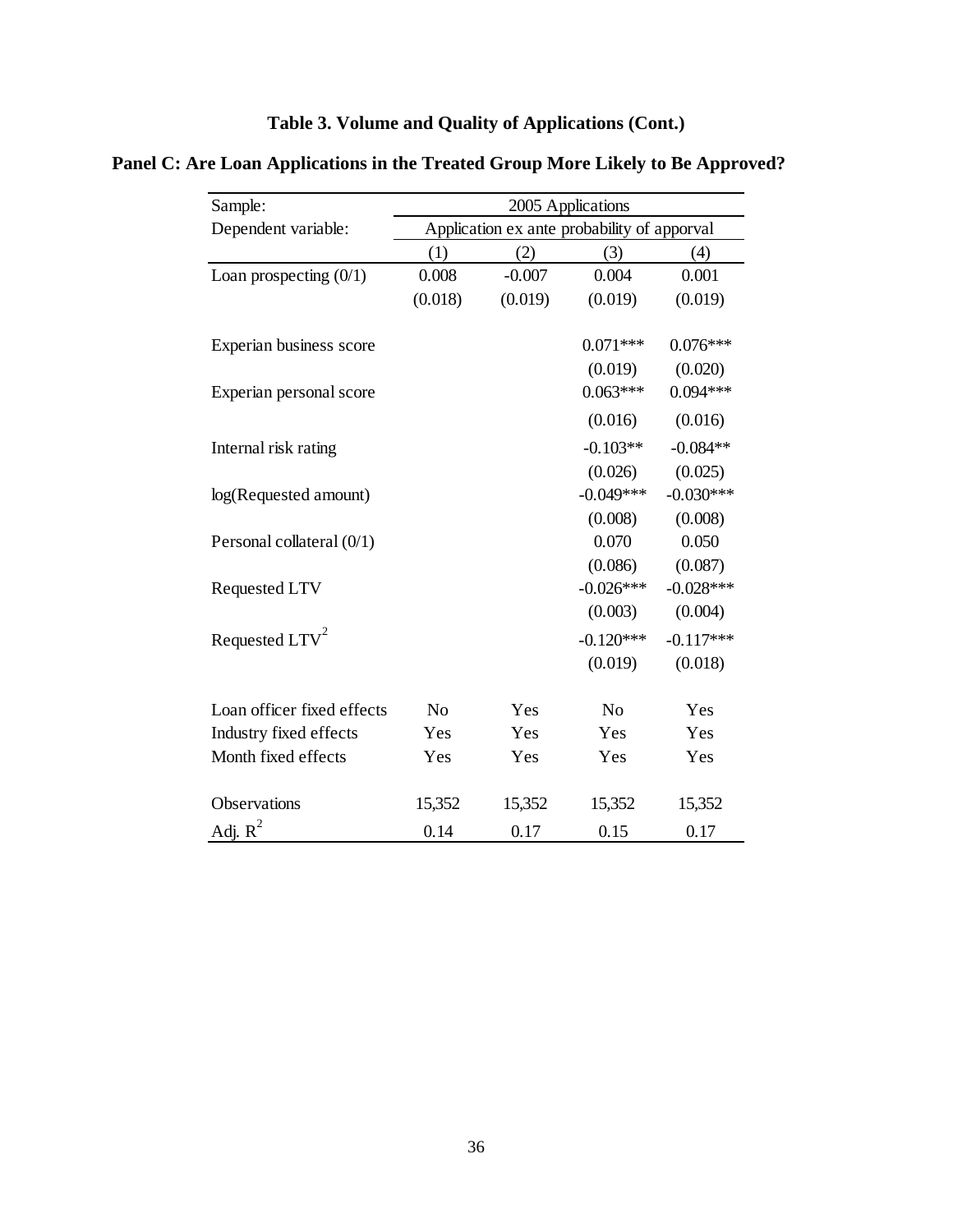### **Table 4. Did Lending Standards Change?**

The table presents regressions testing whether the lending standards of the Bank changed together with the change in the scope of loan officer activities. Panel A tests whether there is a significant difference in the credit quality of loans that were approved in the treatment and in the control groups. Panel B tests whether there is a difference in the expected default likelihood of loans that were approved by the treatment and control groups. Panel A uses only 2005 data, as the calculation of expected default uses 2004 data. All regressions are ordinary least squares (OLS) regressions. Variables are defined in Appendix A. Standard errors are clustered at the loan officer level. Standard errors are reported in parentheses. \*\*\*, \*\*, and \* denote statistical significance at the 1%, 5%, and 10% levels, respectively.

| Sample:                     | All approved applications |                |             |               |  |
|-----------------------------|---------------------------|----------------|-------------|---------------|--|
| Dependent variable:         | Experian                  | Experian       | Internal    |               |  |
|                             | business score            | personal score | risk rating | Interest rate |  |
|                             | (1)                       | (2)            | (3)         | (4)           |  |
| Loan prospecting $(0/1)$    | 5.333                     | 3.129          | 0.045       | 0.007         |  |
|                             | (5.880)                   | (5.286)        | (0.139)     | (0.047)       |  |
|                             |                           |                |             |               |  |
| log(Approved amount)        | $0.041**$                 | $0.045**$      | $0.041***$  | $0.049***$    |  |
|                             | (0.016)                   | (0.020)        | (0.016)     | (0.019)       |  |
| Personal collateral $(0/1)$ | $0.018***$                | $0.020***$     | $0.014***$  | $0.022***$    |  |
|                             | (0.006)                   | (0.006)        | (0.005)     | (0.007)       |  |
| Approved LTV                | $0.037***$                | $0.040***$     | $0.029**$   | $0.041**$     |  |
|                             | (0.012)                   | (0.015)        | (0.012)     | (0.016)       |  |
| Approved $LTV^2$            | $0.007***$                | $0.008***$     | $0.006***$  | $0.007***$    |  |
|                             | (0.002)                   | (0.002)        | (0.002)     | (0.002)       |  |
| Loan officer fixed effects  | Yes                       | Yes            | Yes         | Yes           |  |
|                             |                           |                |             |               |  |
| Industry fixed effects      | Yes                       | Yes            | Yes         | Yes           |  |
| Month fixed effects         | Yes                       | Yes            | Yes         | Yes           |  |
| Observations                | 14,359                    | 14,359         | 14,359      | 14,359        |  |
| Adj. $R^2$                  | 0.36                      | 0.28           | 0.27        | 0.18          |  |

#### **Panel A: Characteristics of Approved Applications in the Treatment and Control Groups**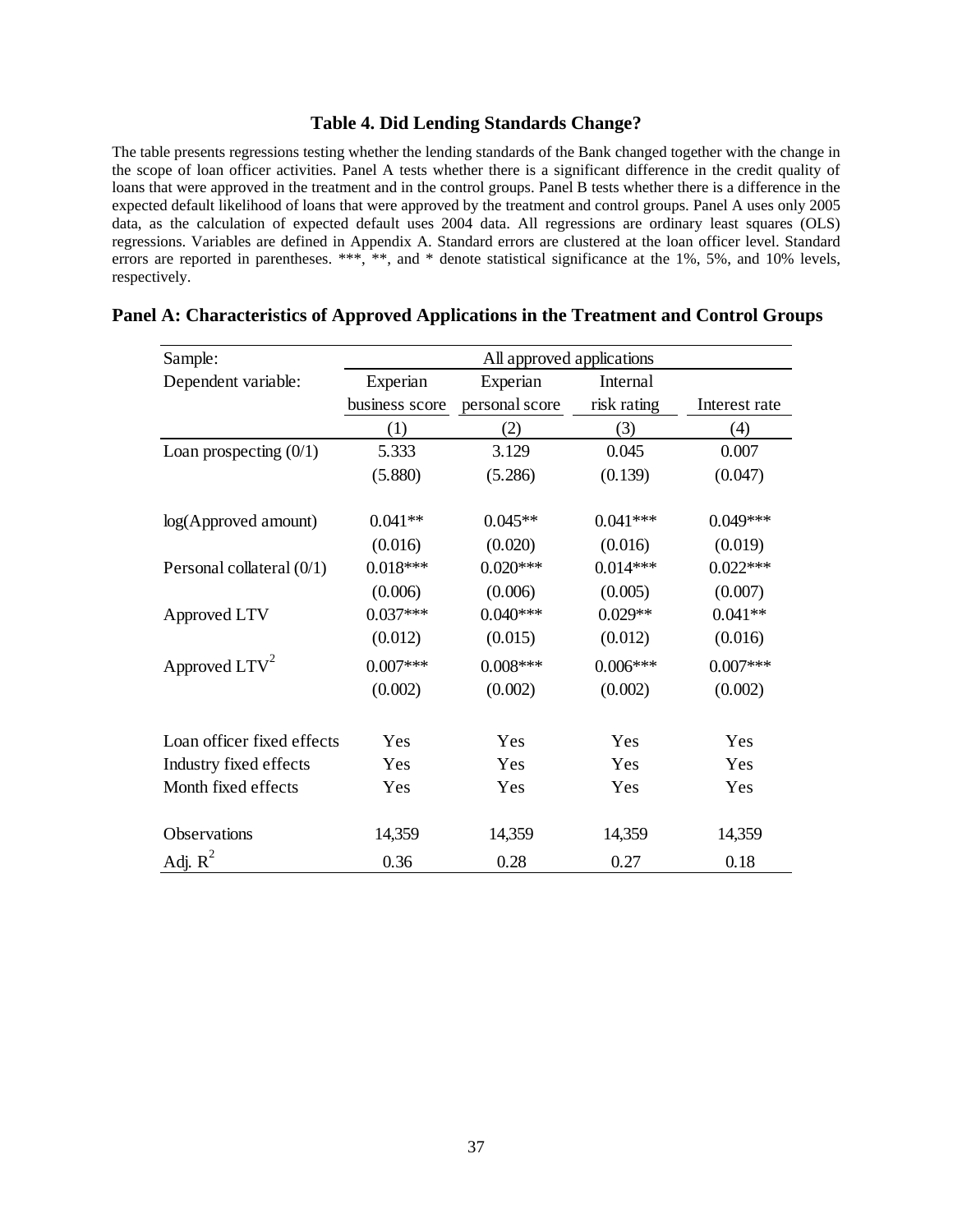| Sample:                         | All 2005 applications        | All 2005 approved loans |                |  |
|---------------------------------|------------------------------|-------------------------|----------------|--|
| Dependent variable:             | Application approved $(0/1)$ | $log($ Loan amount $)$  | Interest rate  |  |
|                                 | (1)                          | (2)                     | (3)            |  |
| Predicted default likelihood    | $-0.024**$                   | $-0.027**$              | $0.047**$      |  |
|                                 | (0.011)                      | (0.011)                 | (0.022)        |  |
| $\times$ Loan prospecting (0/1) | 0.003                        | $0.056**$               | $0.054**$      |  |
|                                 | (0.009)                      | (0.025)                 | (0.025)        |  |
| Loan prospecting $(0/1)$        | $0.027**$                    | 0.017                   | $0.037*$       |  |
|                                 | (0.012)                      | (0.013)                 | (0.023)        |  |
| Loan officer fixed effects      | N <sub>0</sub>               | N <sub>0</sub>          | N <sub>0</sub> |  |
| Industry fixed effects          | Yes                          | Yes                     | Yes            |  |
| Month fixed effects             | N <sub>0</sub>               | N <sub>0</sub>          | No             |  |
| <b>Observations</b>             | 15,352                       | 8,485                   | 8,485          |  |
| Adj. $R^2$                      | 0.21                         | 0.07                    | 0.14           |  |

# **Table 4. Did Lending Standards Change? (Cont.) Panel B: Predicted Default Probability in the Treatment and Control Groups in 2005**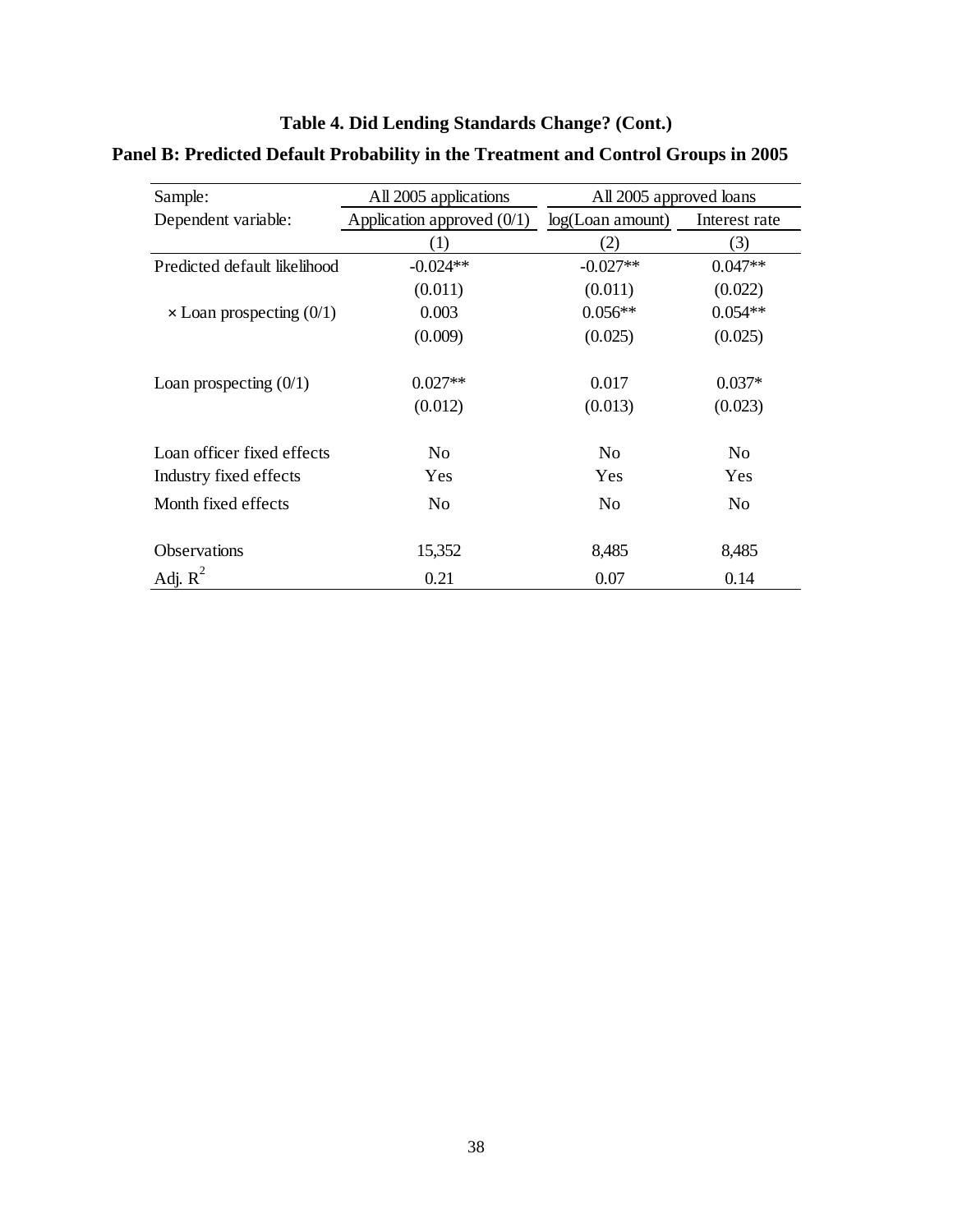## **Table 5. Focusing on Hard Information**

The table presents an analysis of the effects of commission-based compensation on the characteristics of approved loans. The table uses a sample of all applications. All regressions are ordinary least square (OLS) regressions. Variables are defined in Appendix A. Standard errors are clustered at the loan officer level. Standard errors are reported in parentheses. \*\*\*, \*\*, and \* denote statistical significance at the 1%, 5%, and 10% levels, respectively.

| Sample:                          | All applications             |            |                |            |                |             |
|----------------------------------|------------------------------|------------|----------------|------------|----------------|-------------|
| Dependent variable:              | Application approved $(0/1)$ |            |                |            |                |             |
|                                  | (1)                          | (2)        | (3)            | (4)        | (5)            | (6)         |
| Loan prospecting $(0/1)$         | $0.007***$                   | $0.009***$ | $0.005**$      | $0.004**$  | $0.032***$     | $0.004**$   |
|                                  | (0.002)                      | (0.002)    | (0.002)        | (0.002)    | (0.001)        | (0.001)     |
| $\times$ Experian business score |                              |            | $0.019***$     | $0.016***$ | $0.015***$     | $0.014*$    |
|                                  |                              |            | (0.003)        | (0.001)    | (0.006)        | (0.006)     |
| $\times$ Experian personal score |                              |            | 0.005          | $0.009***$ | $0.004*$       | 0.008       |
|                                  |                              |            | (0.003)        | (0.003)    | (0.001)        | (0.006)     |
| $\times$ Internal risk rating    |                              |            | $0.005***$     | $0.004**$  | $0.004***$     | $0.006***$  |
|                                  |                              |            | (0.001)        | (0.002)    | (0.002)        | (0.002)     |
| Experian business score          |                              |            |                |            | 0.003          | 0.017       |
|                                  |                              |            |                |            | (0.010)        | (0.006)     |
| Experian personal score          |                              |            |                |            | $0.007**$      | $0.014*$    |
|                                  |                              |            |                |            | (0.003)        | (0.004)     |
| Internal risk rating             |                              |            |                |            | $0.012***$     | 0.029       |
|                                  |                              |            |                |            | (0.010)        | (0.009)     |
| log(Requested amount)            |                              |            |                |            | $0.005***$     | $0.004***$  |
|                                  |                              |            |                |            | (0.001)        | (0.004)     |
| Personal collateral (0/1)        |                              |            |                |            | 0.011          | 0.009       |
|                                  |                              |            |                |            | (0.038)        | (0.015)     |
| Requested LTV                    |                              |            |                |            | $-0.009***$    | $-0.002***$ |
|                                  |                              |            |                |            | (0.000)        | (0.002)     |
| Requested LTV <sup>2</sup>       |                              |            |                |            | $-0.034***$    | $-0.019***$ |
|                                  |                              |            |                |            | (0.005)        | (0.003)     |
| Loan officer fixed effects       | N <sub>o</sub>               | Yes        | N <sub>o</sub> | Yes        | N <sub>o</sub> | Yes         |
| Industry fixed effects           | Yes                          | Yes        | Yes            | Yes        | Yes            | Yes         |
| Month fixed effects              | Yes                          | Yes        | Yes            | Yes        | Yes            | Yes         |
| Observations                     | 30,268                       | 30,268     | 30,268         | 30,268     | 30,268         | 30,268      |
| Adj. $R^2$                       | 0.14                         | 0.14       | 0.15           | 0.15       | 0.15           | 0.15        |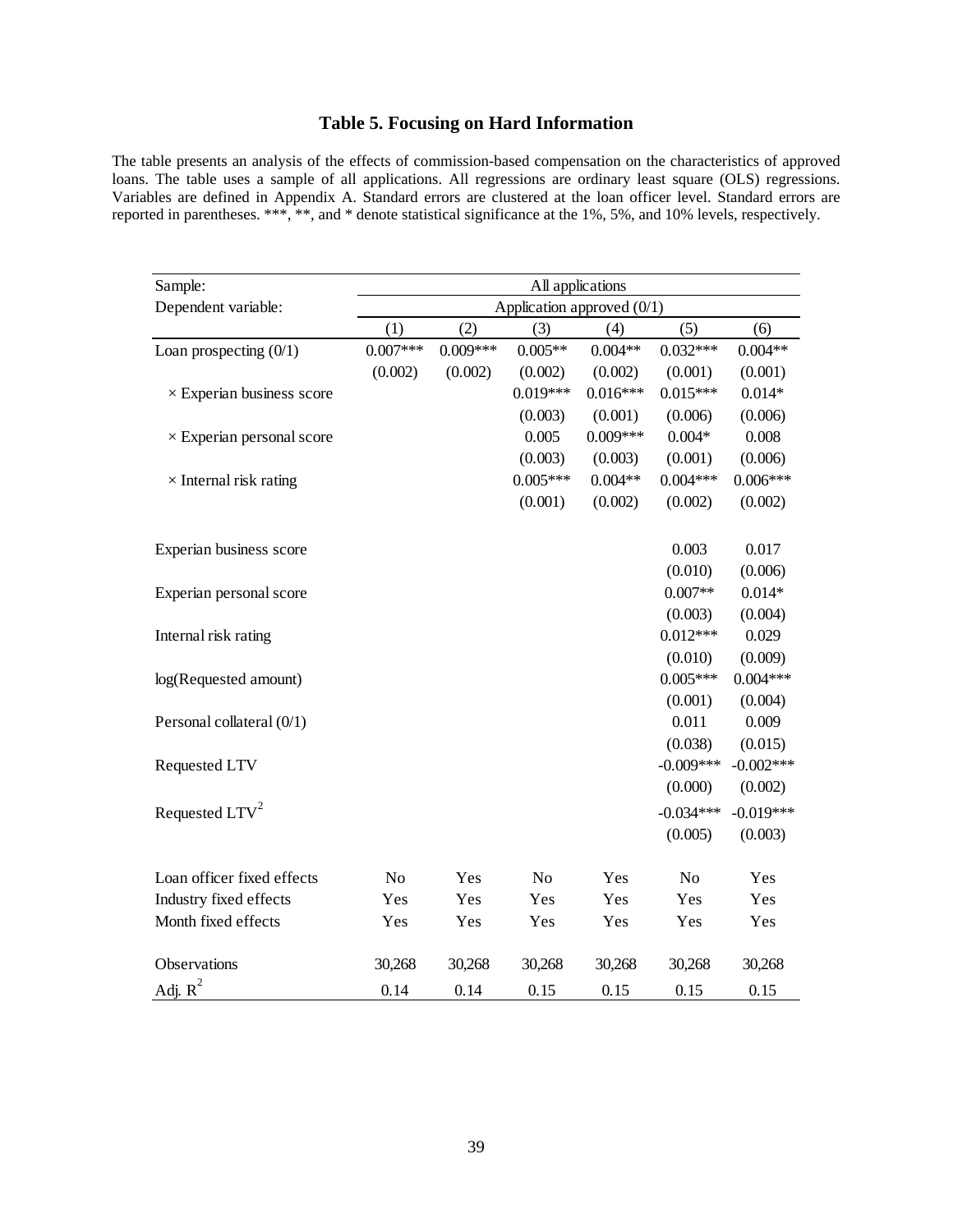## **Table 6. Loan Performance: Loan Amount**

The table explores the relation between loan amount and loan performance. All regressions are ordinary least square (OLS) regressions. Variables are defined in Appendix A. Standard errors are clustered at the loan officer level. Standard errors are reported in parentheses. \*\*\*, \*\*, and \* denote statistical significance at the 1%, 5%, and 10% levels, respectively.

| Sample:                                         | All originated loans               |            |            |            |  |  |
|-------------------------------------------------|------------------------------------|------------|------------|------------|--|--|
| Dependent variable:                             | Defaulted within 12 months $(0/1)$ |            |            |            |  |  |
|                                                 | (1)                                | (2)        | (3)        | (4)        |  |  |
| Loan prospecting $(0/1)$                        | $0.013***$                         | $0.006***$ | $0.005*$   | $0.007***$ |  |  |
|                                                 | (0.004)                            | (0.002)    | (0.003)    | (0.002)    |  |  |
| $\times$ I(Amount approved > Amount requested)  |                                    | $0.018***$ |            |            |  |  |
|                                                 |                                    | (0.005)    |            |            |  |  |
| $\times$ log(Originated loan amount) (residual) |                                    |            | $0.013**$  |            |  |  |
|                                                 |                                    |            | (0.005)    |            |  |  |
| $\times$ Originated LTV (residual)              |                                    |            |            | $0.013***$ |  |  |
|                                                 |                                    |            |            | (0.005)    |  |  |
|                                                 |                                    |            |            |            |  |  |
| I(Amount approved > Amount requested)           |                                    | $0.028**$  |            |            |  |  |
|                                                 |                                    | (0.012)    |            |            |  |  |
| log(Originated loan amount) (residual)          |                                    |            | $0.016*$   |            |  |  |
|                                                 |                                    |            | (0.008)    |            |  |  |
| Originated LTV (residual)                       |                                    |            |            | $0.036**$  |  |  |
|                                                 |                                    |            |            | (0.014)    |  |  |
| log(Originated loan amount)                     | $0.077***$                         | 0.028      |            | $0.075***$ |  |  |
|                                                 | (0.022)                            | (0.021)    |            | (0.025)    |  |  |
| Personal collateral (0/1)                       | $-0.038$                           | $-0.054$   | $-0.056$   | $-0.043$   |  |  |
|                                                 | (0.033)                            | (0.034)    | (0.034)    | (0.034)    |  |  |
| Experian business score                         | $-0.001$                           | $-0.001$   | $-0.001$   | $-0.001$   |  |  |
|                                                 | (0.001)                            | (0.001)    | (0.001)    | (0.001)    |  |  |
| Experian personal score                         | $-0.001$                           | $-0.001$   | $-0.001$   | $-0.001$   |  |  |
|                                                 | (0.001)                            | (0.001)    | (0.001)    | (0.001)    |  |  |
| Originated LTV                                  | $0.014**$                          | $0.015**$  | $0.015**$  |            |  |  |
|                                                 | (0.006)                            | (0.007)    | (0.007)    |            |  |  |
| Originated $LTV2$                               | $0.035***$                         | $0.032***$ | $0.030***$ |            |  |  |
|                                                 | (0.002)                            | (0.002)    | (0.002)    |            |  |  |
| Interest rate $(\% )$                           | $0.038***$                         | $0.047***$ | $0.046***$ | $0.037***$ |  |  |
|                                                 | (0.013)                            | (0.014)    | (0.014)    | (0.012)    |  |  |
|                                                 |                                    |            |            |            |  |  |
| Loan officer fixed effects                      | Yes                                | Yes        | Yes        | Yes        |  |  |
| Industry fixed effects                          | Yes                                | Yes        | Yes        | Yes        |  |  |
| Month fixed effects                             | Yes                                | Yes        | Yes        | Yes        |  |  |
| Observations                                    | 11,164                             | 11,164     | 11,164     | 11,164     |  |  |
| Adj. $R^2$                                      | 0.21                               | 0.21       | 0.22       | 0.23       |  |  |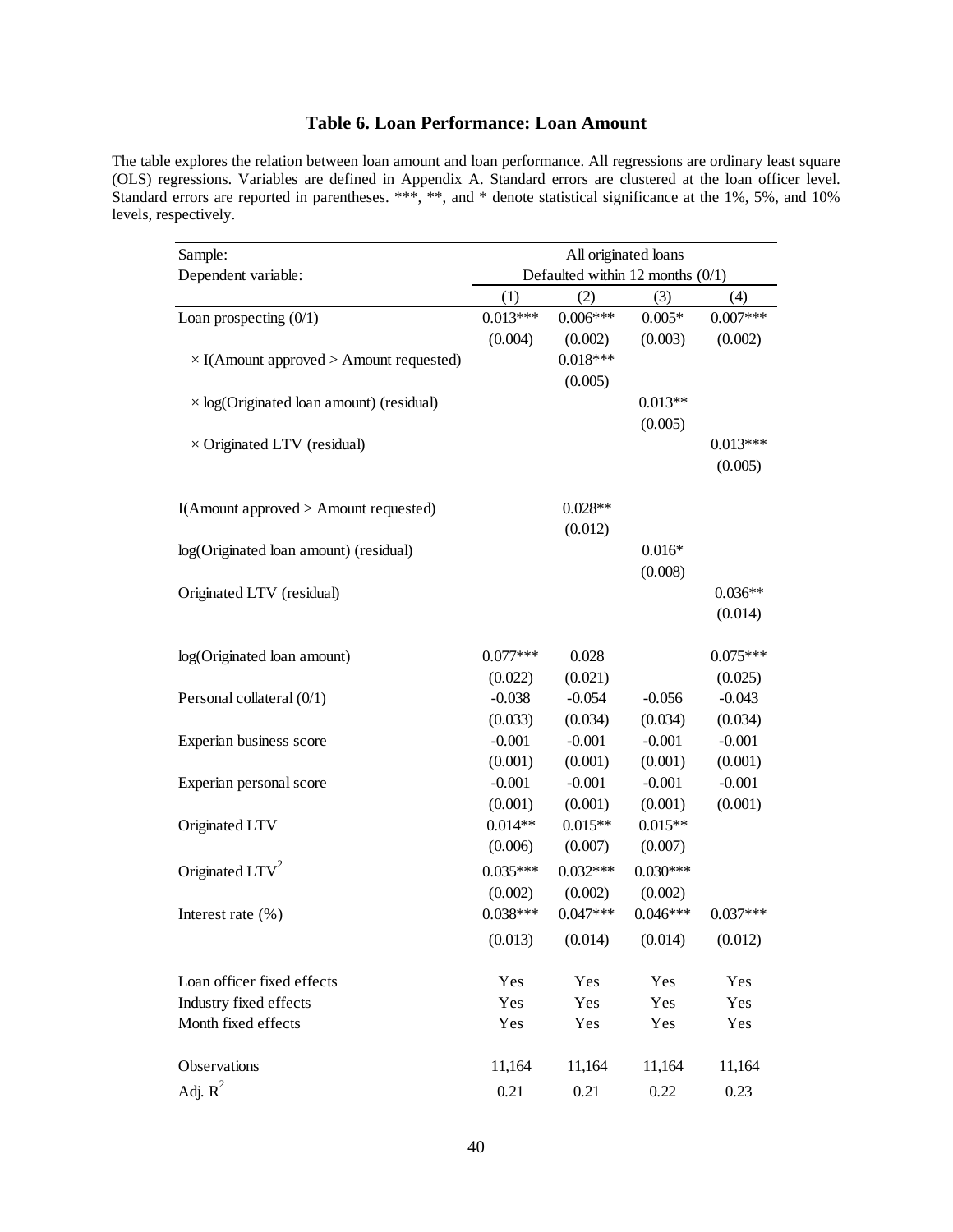### **Table 7. Loan Performance: Breakdown of the Credit Model**

The table tests the hypothesis that the credit model that the Bank used broke down during the loan prospecting experiment. Panel A tests whether default is correlated with different information types. Panel B tests whether default is correlated with predicted default in the control and in the treatment groups. All regressions are ordinary least square (OLS) regressions. Variables are defined in Appendix A. Standard errors are clustered at the loan officer level. Standard errors are reported in parentheses. \*\*\*, \*\*, and \* denote statistical significance at the 1%, 5%, and 10% levels, respectively.

### **Panel A: Information Types and Default**

| Sample:                          | All originated loans               |            |                |            |                |            |
|----------------------------------|------------------------------------|------------|----------------|------------|----------------|------------|
| Dependent variable:              | Defaulted within 12 months $(0/1)$ |            |                |            |                |            |
|                                  | (1)                                | (2)        | (3)            | (4)        | (5)            | (6)        |
| Loan prospecting $(0/1)$         | $0.014***$                         | $0.012***$ | $0.012**$      | $0.012**$  | $0.049***$     | $0.006**$  |
|                                  | (0.004)                            | (0.003)    | (0.002)        | (0.002)    | (0.002)        | (0.002)    |
| $\times$ Experian business score |                                    |            | $0.030***$     | $0.021***$ | $0.029***$     | $0.017*$   |
|                                  |                                    |            | (0.004)        | (0.006)    | (0.006)        | (0.010)    |
| $\times$ Experian personal score |                                    |            | 0.011          | $0.014***$ | $0.009*$       | 0.011      |
|                                  |                                    |            | (0.008)        | (0.005)    | (0.005)        | (0.009)    |
| $\times$ Internal risk rating    |                                    |            | $0.026***$     | $0.019**$  | $0.031***$     | $0.032***$ |
|                                  |                                    |            | (0.006)        | (0.009)    | (0.009)        | (0.009)    |
| Experian business score          |                                    |            | $-0.0198$      | $-0.0180$  | $-0.020$       | $-0.019$   |
|                                  |                                    |            | 0.0155         | 0.0138     | (0.016)        | (0.014)    |
| Experian personal score          |                                    |            | $-0.0164$      | $-0.0170$  | $-0.017**$     | $-0.018*$  |
|                                  |                                    |            | 0.0081         | 0.0098     | (0.008)        | (0.010)    |
| Internal risk rating             |                                    |            | 0.0374         | 0.0316     | $0.039***$     | 0.033      |
|                                  |                                    |            | 0.0139         | 0.0203     | (0.014)        | (0.021)    |
| log(Requested amount)            |                                    |            |                |            | $0.014***$     | $0.016***$ |
|                                  |                                    |            |                |            | (0.003)        | (0.005)    |
| Personal collateral (0/1)        |                                    |            |                |            | $-0.021$       | $-0.024$   |
|                                  |                                    |            |                |            | (0.048)        | (0.042)    |
| Requested LTV                    |                                    |            |                |            | $0.010***$     | $0.010***$ |
|                                  |                                    |            |                |            | (0.002)        | (0.002)    |
| Requested LTV <sup>2</sup>       |                                    |            |                |            | $0.050***$     | $0.047***$ |
|                                  |                                    |            |                |            | (0.009)        | (0.008)    |
| Loan officer fixed effects       | N <sub>o</sub>                     | Yes        | N <sub>o</sub> | Yes        | N <sub>o</sub> | Yes        |
| Industry fixed effects           | Yes                                | Yes        | Yes            | Yes        | Yes            | Yes        |
| Month fixed effects              | Yes                                | Yes        | Yes            | Yes        | Yes            | Yes        |
|                                  |                                    |            |                |            |                |            |
| Observations                     | 11,164                             | 11,164     | 11,164         | 11,164     | 11,164         | 11,164     |
| $\underline{Adj}$ . $R^2$        | 0.21                               | 0.21       | 0.23           | 0.25       | 0.26           | 0.27       |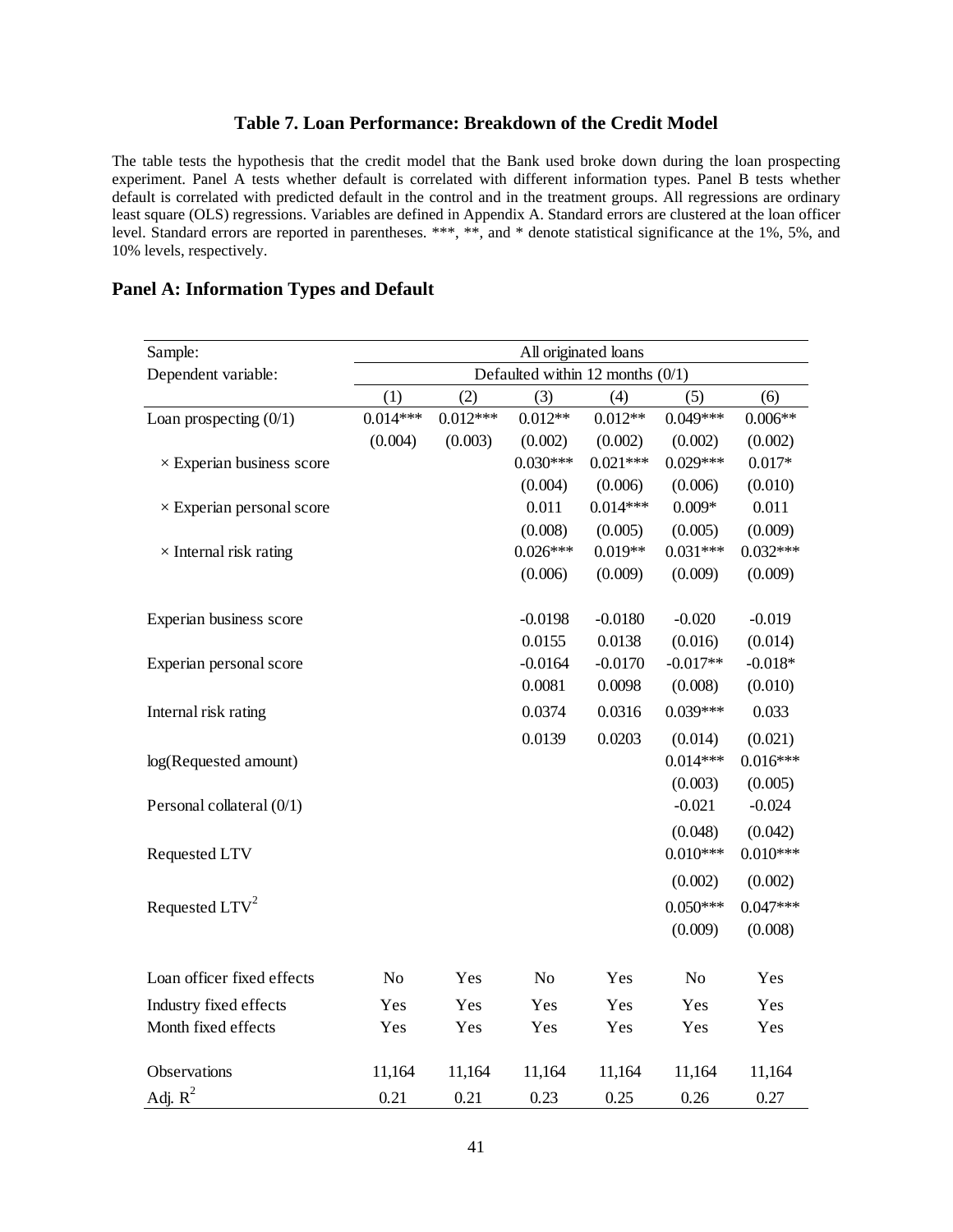## **Table 7. Breakdown of the Credit Model (Cont.)**

| Sample:                               | 2005 Originated loans | 2005 Originated loans |                           |
|---------------------------------------|-----------------------|-----------------------|---------------------------|
|                                       | (Group A)             | (Group B)             | All 2005 Originated loans |
| Dependent variable:                   | Default $(0/1)$       | Default $(0/1)$       | Default $(0/1)$           |
|                                       | (1)                   | (2)                   | (3)                       |
| Loan prospecting $(0/1)$              |                       |                       | $0.010***$                |
|                                       |                       |                       | (0.004)                   |
| $\times$ Predicted default likelihood |                       |                       | $-0.015***$               |
|                                       |                       |                       | (0.006)                   |
| $\times$ Internal risk rating         |                       |                       | $0.010**$                 |
|                                       |                       |                       | (0.005)                   |
| $\times$ Interest rate                |                       |                       | $-0.019***$               |
|                                       |                       |                       | (0.003)                   |
| Predicted default likelihood          | $0.022**$             | 0.003                 | $0.022**$                 |
|                                       | (0.009)               | (0.006)               | (0.009)                   |
| Internal risk rating                  | $-0.015*$             | $-0.002$              | $-0.014*$                 |
|                                       | (0.008)               | (0.005)               | (0.008)                   |
| Interest rate                         | $0.043***$            | $0.024***$            | $0.046***$                |
|                                       | (0.004)               | (0.004)               | (0.003)                   |
| Loan officer fixed effects            | N <sub>o</sub>        | N <sub>o</sub>        | N <sub>o</sub>            |
| Industry fixed effects                | Yes                   | Yes                   | Yes                       |
| Month fixed effects                   | N <sub>0</sub>        | N <sub>o</sub>        | N <sub>o</sub>            |
| Observations                          | 2,744                 | 3,680                 | 6,424                     |
| Adj. $R^2$                            | 0.09                  | 0.09                  | 0.10                      |

## **Panel B: Predicted Default Likelihood and Actual Default**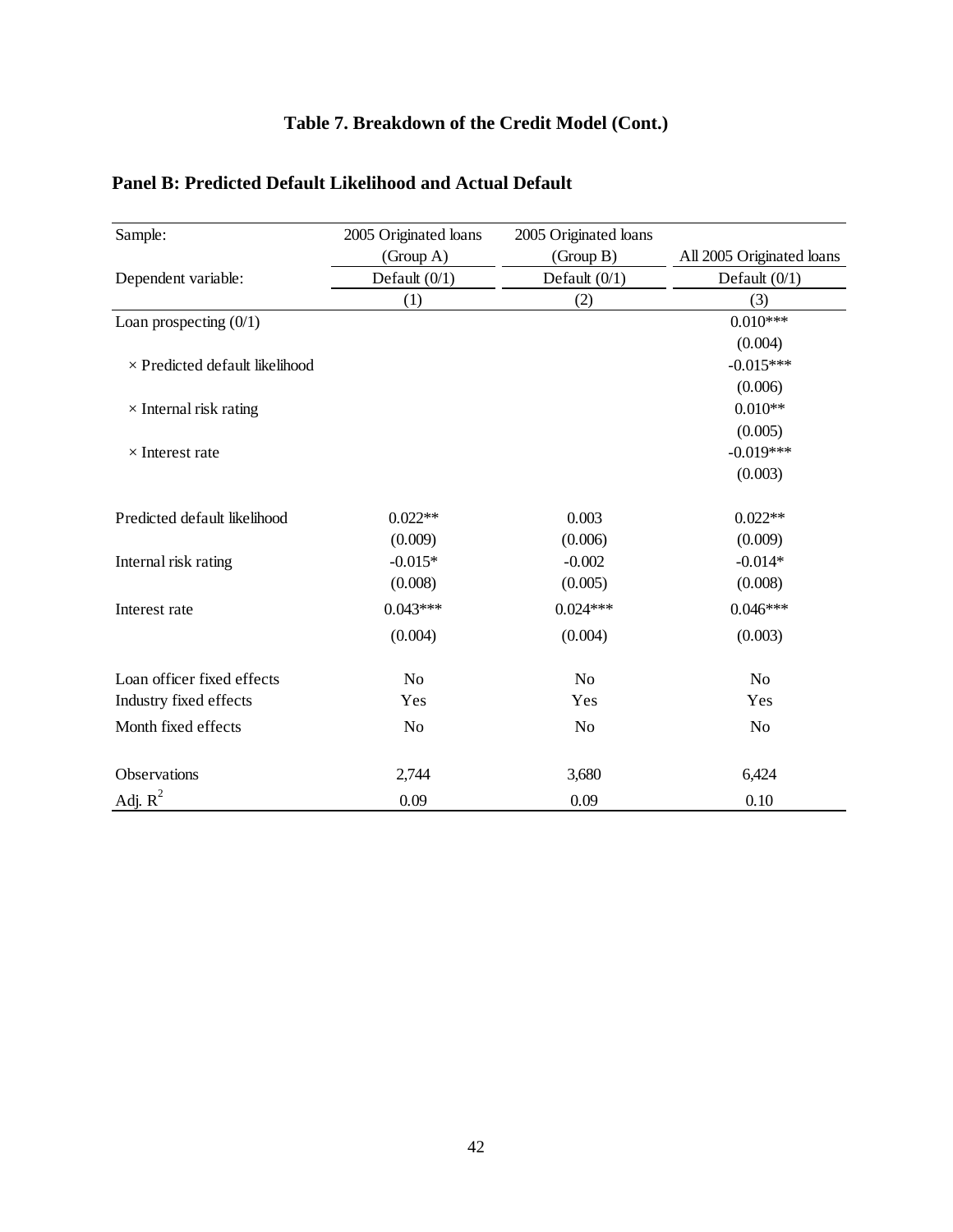| Sample:                               | 2005 Originated loans, where       |                                  |                            |                 |  |  |  |
|---------------------------------------|------------------------------------|----------------------------------|----------------------------|-----------------|--|--|--|
|                                       |                                    |                                  | residual(log(loan amount)) |                 |  |  |  |
|                                       | I(\$ Approved $\leq$ \$ Requested) | $I(\$$ Approved > \\$ Requested) | $\leq$ 1SD                 | >1SD            |  |  |  |
|                                       | (Less aggressive)                  | (Aggressive)                     | (Less aggressive)          | (Aggressive)    |  |  |  |
| Dependent variable:                   | Default $(0/1)$                    | Default $(0/1)$                  | Default $(0/1)$            | Default $(0/1)$ |  |  |  |
|                                       | (1)                                | (2)                              | (3)                        | (4)             |  |  |  |
| Loan prospecting $(0/1)$              | $0.010**$                          | 0.008                            | 0.009                      | 0.012           |  |  |  |
|                                       | (0.005)                            | (0.007)                          | (0.006)                    | (0.008)         |  |  |  |
| $\times$ Predicted default likelihood | $-0.007$                           | $-0.016**$                       | $-0.004$                   | $-0.015**$      |  |  |  |
|                                       | (0.005)                            | (0.008)                          | (0.006)                    | (0.007)         |  |  |  |
| $\times$ Internal risk rating         | 0.007                              | 0.008                            | 0.004                      | 0.008           |  |  |  |
|                                       | (0.010)                            | (0.009)                          | (0.008)                    | (0.013)         |  |  |  |
| $\times$ Interest rate                | $-0.014$                           | $-0.013$                         | $-0.008$                   | $-0.019*$       |  |  |  |
|                                       | (0.019)                            | (0.017)                          | (0.019)                    | (0.011)         |  |  |  |
| Predicted default likelihood          | $0.019**$                          | $0.015*$                         | $0.015**$                  | $0.018***$      |  |  |  |
|                                       | (0.009)                            | (0.008)                          | (0.006)                    | (0.005)         |  |  |  |
| Internal risk rating                  | $-0.013*$                          | $-0.015**$                       | $-0.009$                   | $-0.016**$      |  |  |  |
|                                       | (0.007)                            | (0.007)                          | (0.007)                    | (0.007)         |  |  |  |
| Interest rate                         | $0.046***$                         | $0.038***$                       | $0.035***$                 | $0.045***$      |  |  |  |
|                                       | (0.003)                            | (0.008)                          | (0.003)                    | (0.003)         |  |  |  |
| Loan officer fixed effects            | N <sub>0</sub>                     | N <sub>o</sub>                   | N <sub>o</sub>             | N <sub>0</sub>  |  |  |  |
| Industry fixed effects                | Yes                                | Yes                              | Yes                        | Yes             |  |  |  |
| Month fixed effects                   | N <sub>o</sub>                     | N <sub>o</sub>                   | N <sub>o</sub>             | No              |  |  |  |
| Observations                          | 5,525                              | 899                              | 3,195                      | 3,229           |  |  |  |
| Adj. $R^2$                            | 0.09                               | 0.07                             | 0.07                       | 0.06            |  |  |  |

## **Panel C: Predicted Default Likelihood and Non-"Normative" Lending**